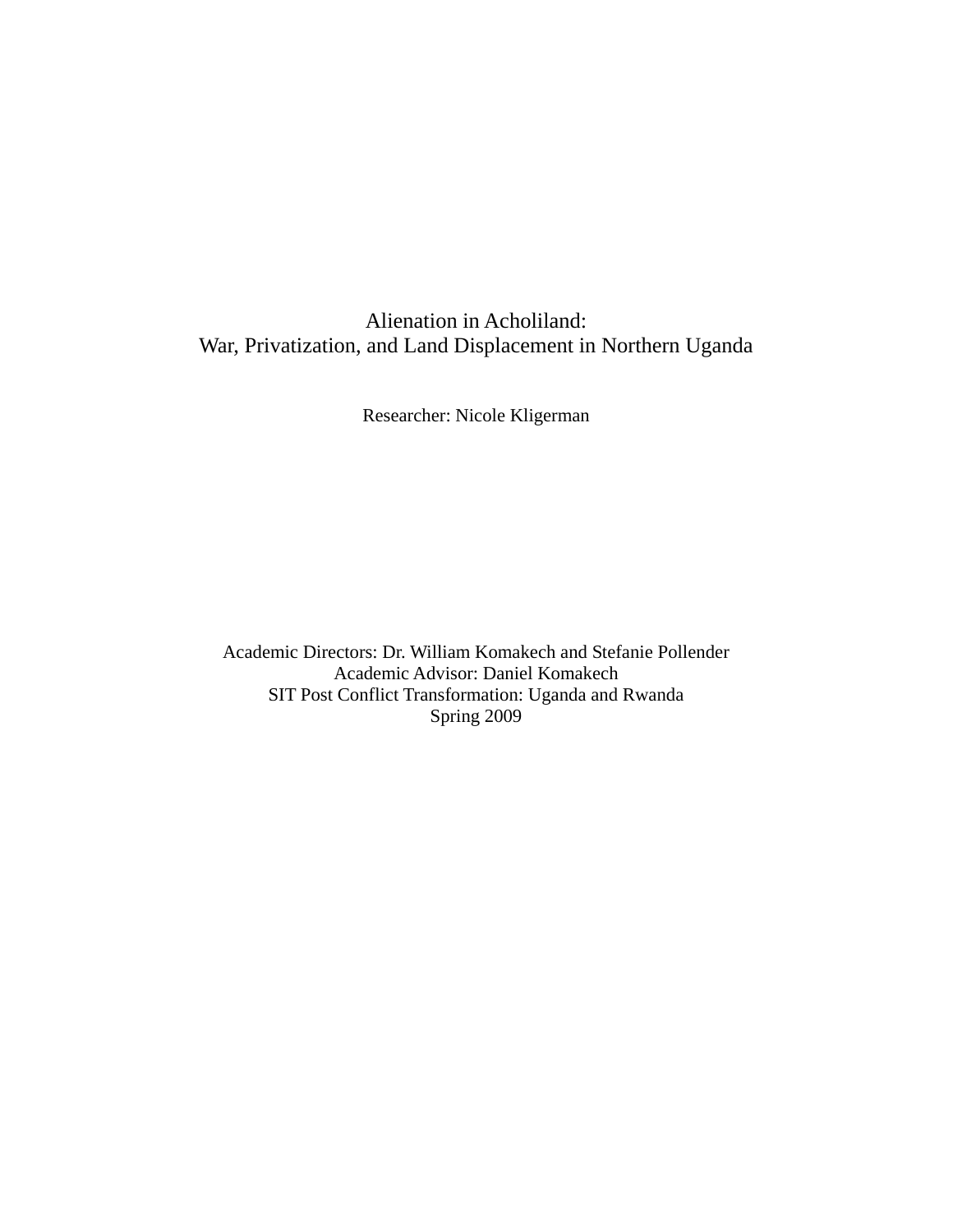*They want to displace us as if we have no children.* 

*We need development; this is democracy.*

-An executive officer of the Gulu Concerned Landowners Association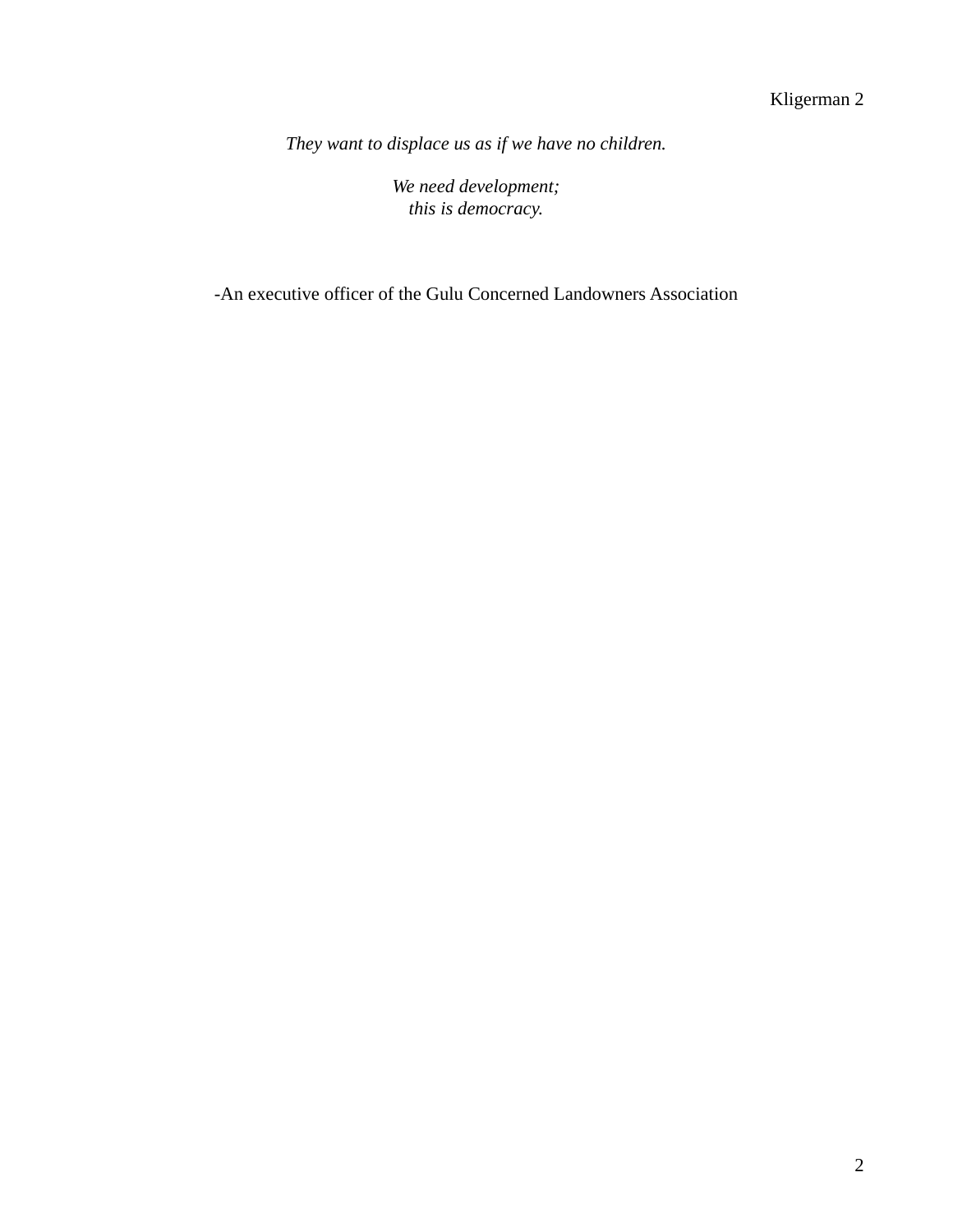### **Acknowledgements**

 Many people helped me in the formation of this research project. Thank you to Dr. William Komakech, Stefanie Pollender, Stella Atto, and my colleagues in this program their support during the course of our studies in East Africa. Additional academic thanks are in order for my advisor Professor Daniel Komakech, my translator (of both language and most other things) Obunya Harry Dean, Professor Ron Atkinson, the Gulu Concerned Landowners Association, and all of my research participants for their willingness to share and discuss their opinions with me.

 And most of all, thank you to Allan, Auma, Dean, Peace, and Rose for the support, love, and home-cooked meals that made my stay in Gulu so wonderful: apwoyo matek!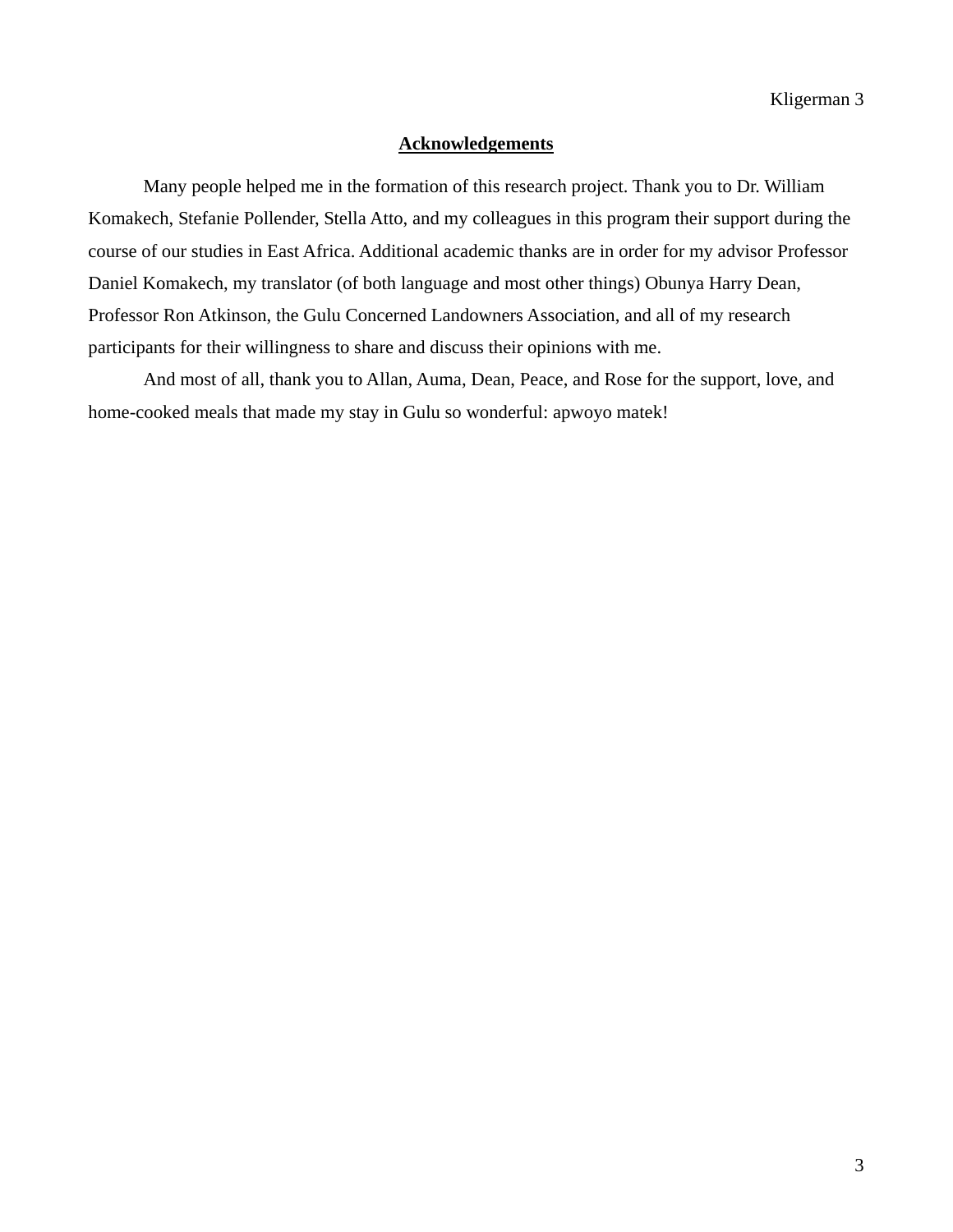#### **Abstract**

 This paper presents the various dynamics, causes, and consequences of land conflicts in Acholiland. In order to comprehensively address these complex issues, this paper analyzes land conflict in connection to the Northern Uganda war, explaining the military strategies that resulted in widespread displacement and alienation from the land. This paper further explores changing Acholi cosmology and customary land law in connection to land alienation. Additionally, I examine local land conflicts as well as three privatization and "development" plans in relationship to preexisting land displacement issues. This paper highlights the opinions of my fieldwork participants regarding the importance of land to Acholi people, customary land law, and the future for Acholis if widespread land alienation continues.

 In order to explore these complex and intertwined conflicts, I carried out in-depth interviews with nine informants in the Laroo Division of Gulu District. Additionally, interviews were held with local experts in field related to my research, including a local politician, an NGO worker, a professor at Gulu University, and the executive committee of the Gulu Concerned Land Owners Association. To complement this fieldwork, I reviewed academic literature related to land issues, the armed conflict, and current privatization plans.

 Through my research, I argue that the consequences of pending land privatization schemes will have the same result as the armed conflict on the Acholi people: alienation from the land, homelessness, poverty, malnutrition, and death. Acholis rely on their customary land as the privatization as the primary source for economic and cosmological survival; in the opinion of the majority of my interview participants, displacement from their land will result in the widespread inability to support current and future generations of Acholis and, ultimately, the potential decimation of the population.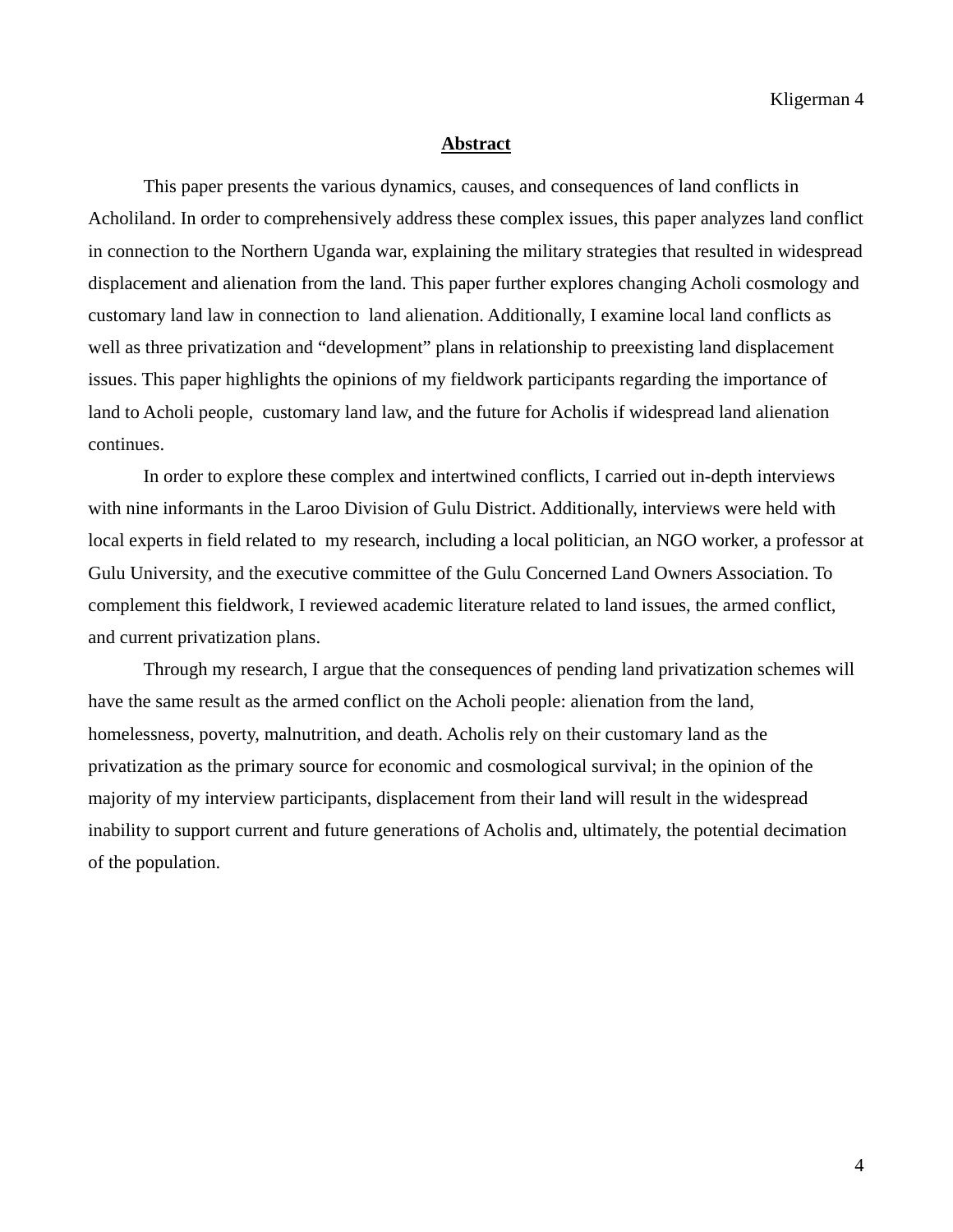# **Table of Contents**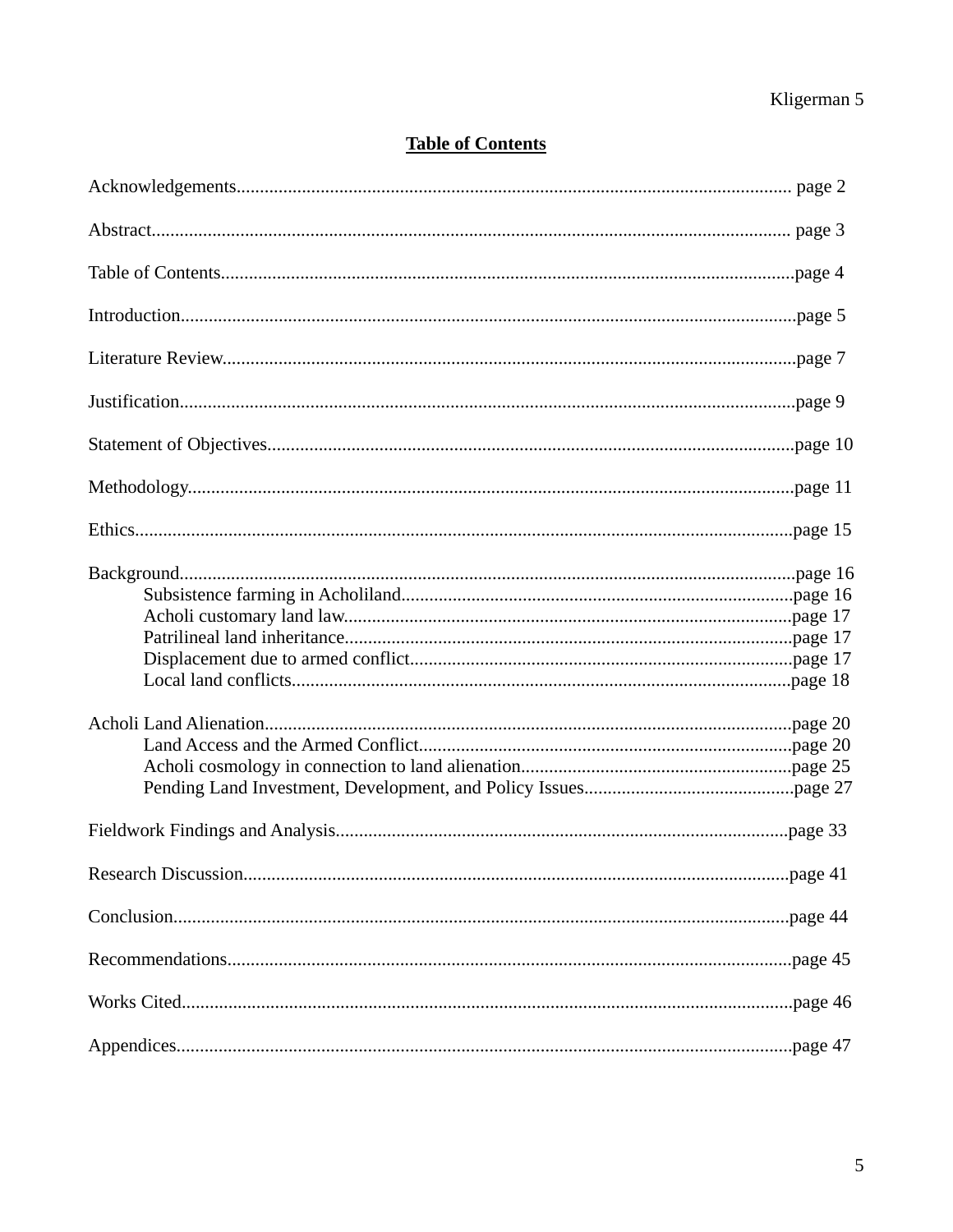#### **Introduction**

*"If Acholi people didn't have land, there would be a very big problem. [Investors] would be chasing them all the time. Now that I have kids, how am I going to feed them? How am I going to send them to school?* 

*If Acholi people had no land, they would be sleeping in verandas, on the balconies of some rich people."* 

-Grace, interview participant from the Laroo Division of Gulu District

 Solina, an elderly Acholi woman, spends hours everyday digging cassava and millet in her garden in the Laroo Division of Gulu District in the Acholi sub region of Northern Uganda. Originally from the village of Unyama, about ten kilometers away from Laroo, Solina relocated to Gulu Town during the war to escape from violence in the village. During her time in Gulu Town, her grandson tells me, Solina fell sick often, complaining of frequent bouts of malaria. Now living in Laroo, Solina's health has been restored because of the access to a garden, digging, and open space.

 Solina has not yet returned to her homestead in Unyama, however; disputes with neighbors there regardings her property have created potentially severe physical insecurity despite the cessation of armed conflict in 2007. She, like so many other in the Acholi sub region, has become part of the displacement and violence caused by land conflict in the post armed conflict era.

 This paper explores the various levels of land conflict experienced in Acholiland both during the 23-year war and after, in an era labeled as post armed conflict. Through my research, however, I will demonstrate that conflict in Acholiland is not "post" conflict, but rather the violence has taken another form. With attempts at land privatization and foreign investment combined with local land wrangles and other disputes, land conflict in Acholiland has the potential to cause the same effects as war: homelessness, loss of culture, poverty, widespread malnutrition, and even death.

 To address these issues, I outline the various dimensions of land conflict and their effects in Acholiland, using Laroo as my case study. First, I explore the effects of war strategies of both the Ugandan People's Defense Forces (UPDF) and the Lord's Resistance Army/Movement (LRA/M) on land access, arguing that they directly led to alienation from the land, particularly devastating as historically are largely subsistence farmers (Atkinson, R., 2008). As a result of the war, "the great majority of Acholi have lost immediate access to their land" (Finnstrom, S., 2008, pp.180). I define this loss of land access as both "land alienation" and "land displacement" throughout the course of my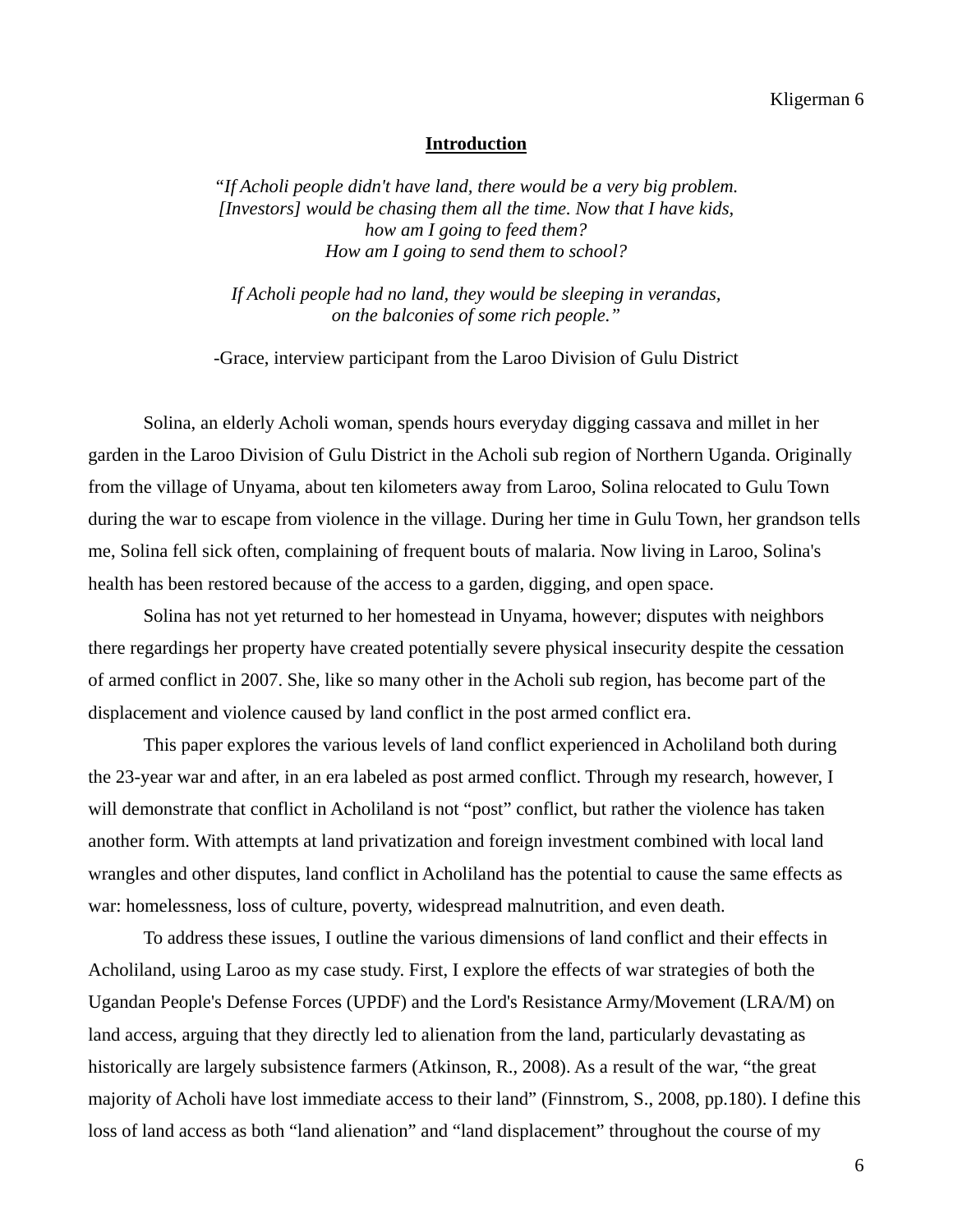paper.

 Next, I highlight the importance of land in relationship to Acholi cosmology, as well as the cosmological significance of land alienation. I will then outline three investment and land privatization attempts in the Acholi sub region, highlighting the opinions of my local research informants on these ventures.

 I will further discuss the beliefs on the importance of land, its connection to war, and the future of land access that I found through extensive field interviews in Laroo Division. I will conclude with my own analysis on the future of land security in connection to peace and stability in Acholiland and provide important areas of future research.

 Through this research, I intend to connect the effects of war with current conflicts facing the Acholi sub region through the lens of land accessibility. I will also argue that, though the armed conflict and current land issues take very different forms, the consequences of the two on the Acholi people may prove to be very similar. Ultimately, I will establish that conflict is still very prevalent in the region and that safe access to land will provide the strong cornerstone for establishing lasting stability for the Acholi people.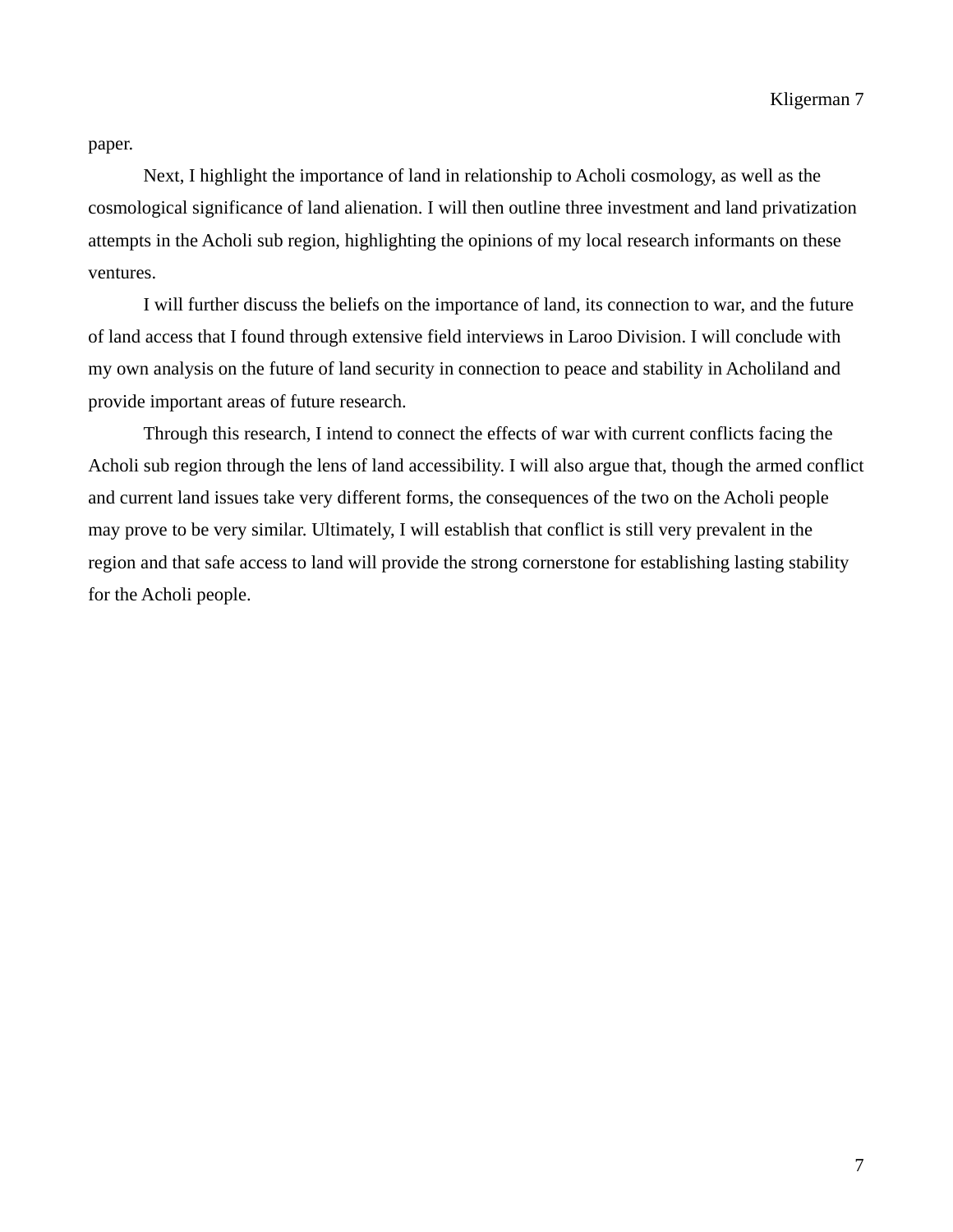#### **Literature Review**

There has been extensive research on the violence in Acholiland and its effects on the people in the region. Much of that literature focuses on displacement, gender based violence, abduction of children, and the changing cultural values of the Acholi people as a result of the war (UNFPA, 2008; Ochieng, 2002; Isis-WICCE, 2001). While land conflicts are prominent in local and national media sources as well as a concern for local government, few scholars have broadly studied the contemporary problems facing land accessibility in the region in connection to both the armed conflict and attempted policies of land privatization and investment.

 The effect of LRA/M and UPDF military strategy on displacement as well as land alienation has been documented in literature about the war in Northern Uganda (Finnstrom, S., 2008). Humanitarian aid, in the form of forced IDP camps, must be seen in a larger context of governmental military strategy, and thus inaccessibility of the land should be seen as an important, and perhaps purposeful, result of the war (Finnstrom, S., 2008). As a result of these policies, according to Atkinson (2008), safe access to land is one of the most pressing needs currently facing the Acholi people.

 Various privatization attempts have further threatened the Acholi people and made accessing land challenging (Atkinson, R., 2008). As Atkinson (2008) argues, the central government of Uganda has agreed to the incoming of private investors to Acholiland before all of the IDP camps have been evacuated; land considered "idle" does, in fact, belong to people, yet those people are still displaced and thus cannot access their land. Privatization practices therefore reinforce and further displacement in Northern Uganda.

 Land access issues are also deeply embedded within other global conflicts both during and after armed conflict. The case of Sierra Leone is similar to that of Northern Uganda; refugees raised in IDP camps have not learned how to farm and thus moved to urban centers such as Freetown after the armed conflict in order to find employment alternative to agriculture production (Dale, R., 2008). As in Acholiland, in many rural areas of Sierra Leone, the land tenure system is customary, with chiefs acting as the primary distributor of land and land is inherited, rather than bought and sold rather than privately owned titles (Dale, R., 2008).

 In Northern Mozambique, war has resulted in an abundance of unused (supposedly "idle") land (Bruck, E., 2003). Bruck (2003) argues that in the post-war era in Northern Mozambique, both investment plans and options for creating enhanced security are largely determined by farm size and the relative land abundance. In the case of land security and access in post-genocide Rwanda, Rose (2004)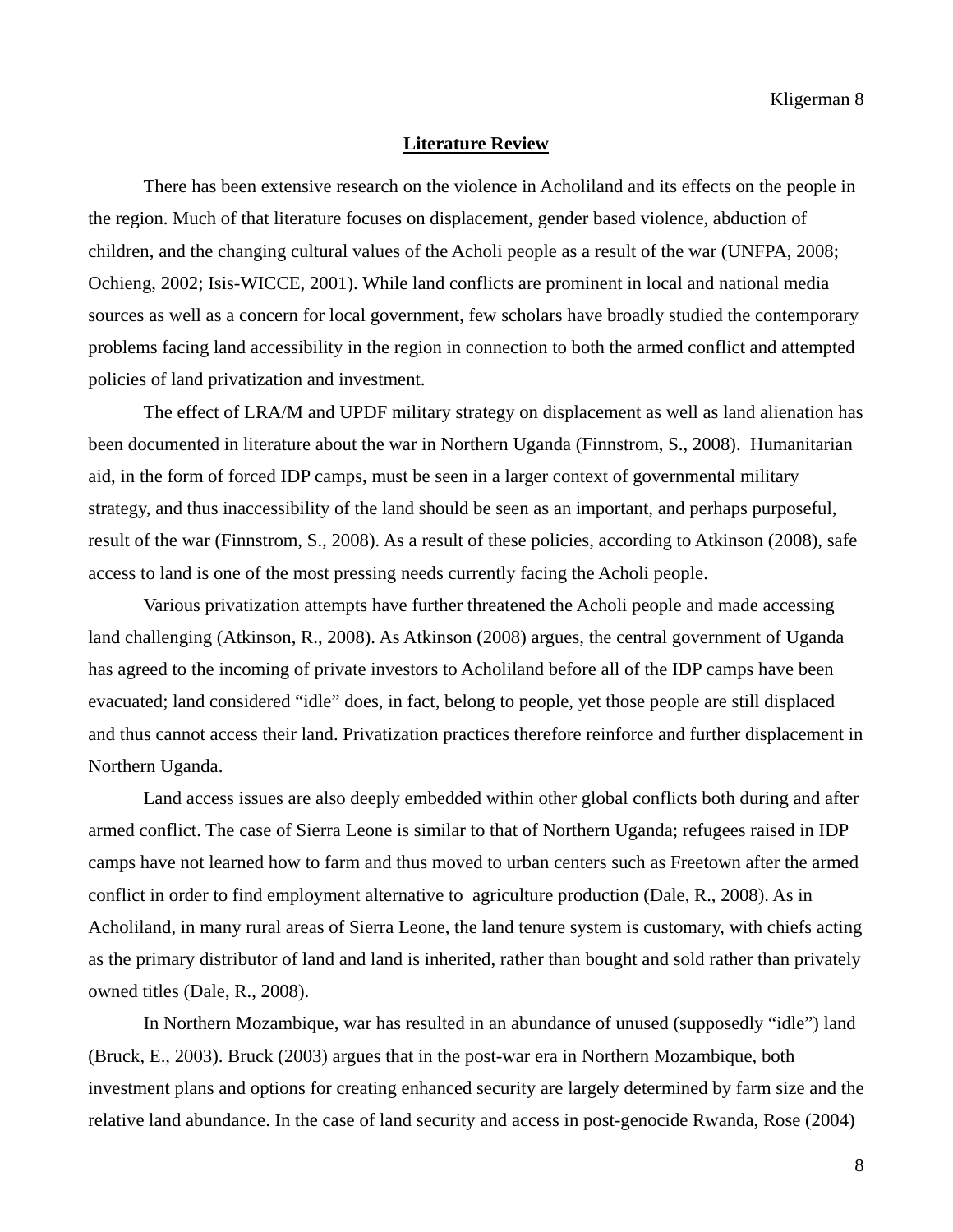argues that women have more difficulty in accessing land because of a combination of factors, including patrilineal customary land law, the high rate of return of refugees, and the lack of both manual labor and infrastructure for tilling.

 My study adds to the existing literature about land access in conflict zones in several ways. While existing literature reviews the importance of land and the difficulty in accessing it both within Uganda and in other African countries, I have not found any academic sources linking the effects of land alienation to both privatization and "development" schemes with the outcome of war. My research links the effects of land conflict and the consequences of war, ultimately arguing that the "on the ground" results are very similar. My paper expands the definition of "conflict" and "post-conflict;" while violent struggle by official armed bodies has ceased, violence and displacement continue via various forms of land conflict. As such, by linking armed conflict and land conflict, my research offers a new lens on the study of post-conflict transformation.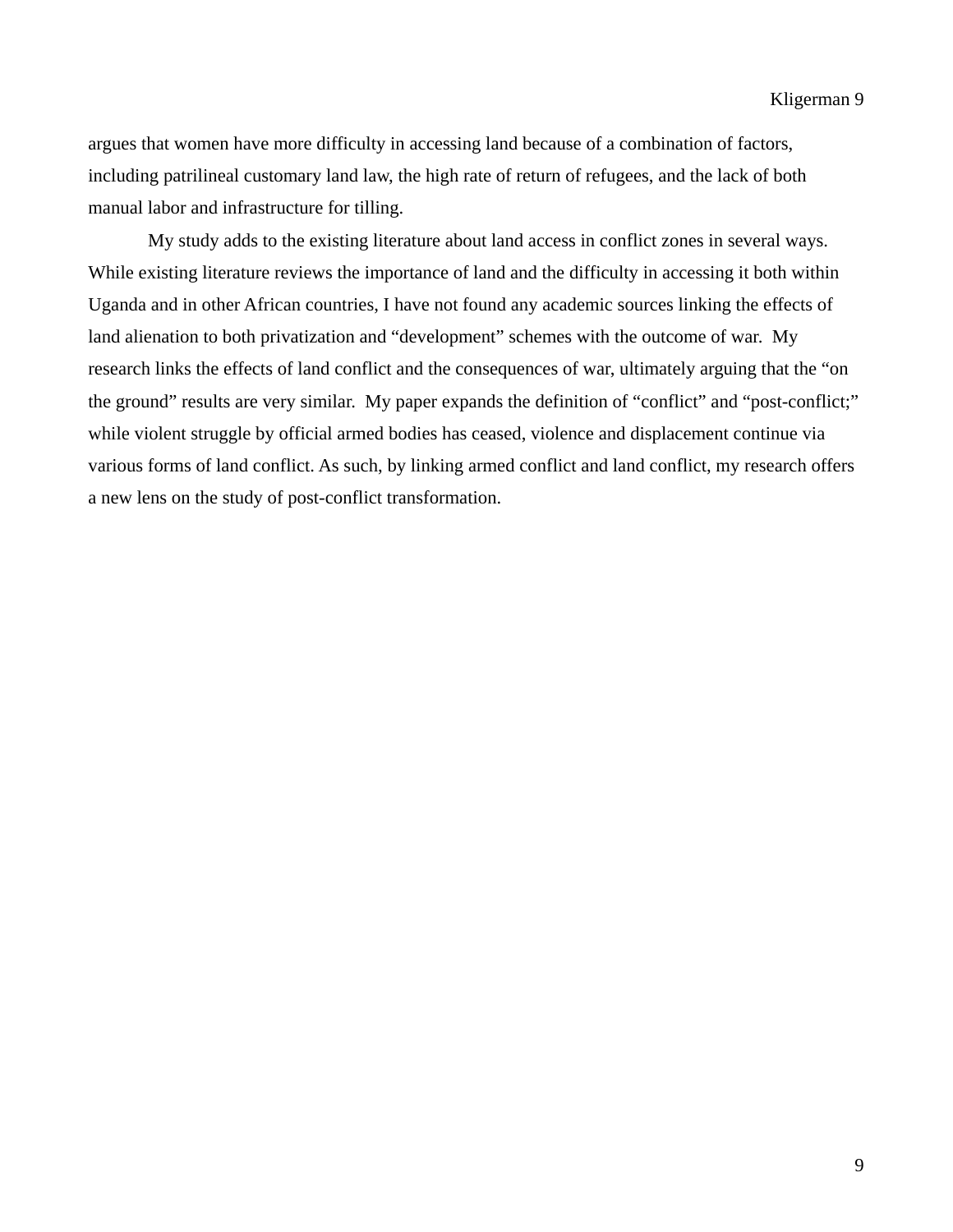### **Justification**

My research provides several important contributions to the study of post-armed conflict transformation in Acholiland. Issues of land are fundamental to establishing peace and economic stability in the Acholi subregion; Atkinson (2008) states that safe access to land is one of the biggest and most important obstacles to creating security in the post-armed conflict era. My research deeply explores these land conflicts by demonstrating the cultural, cosmological, and economic importance of land to the Acholi and the perceived potential consequences of inability in accessing that land. I analyze the effects of war and military strategy through the lens of land access; doing so provides a certain logic to the prolonged armed conflict, which is too often distilled into sheer brutality without purpose or strategy. Lastly, my study serves as a warning of future conflict and instability should land access continue to be denied through large-scale privatization and investment plans in their currently proposed form. Ultimately, I hope this research will provide a more complex understanding of the challenges facing the Acholi today within a broader context of land access throughout the armed and post-armed conflict eras.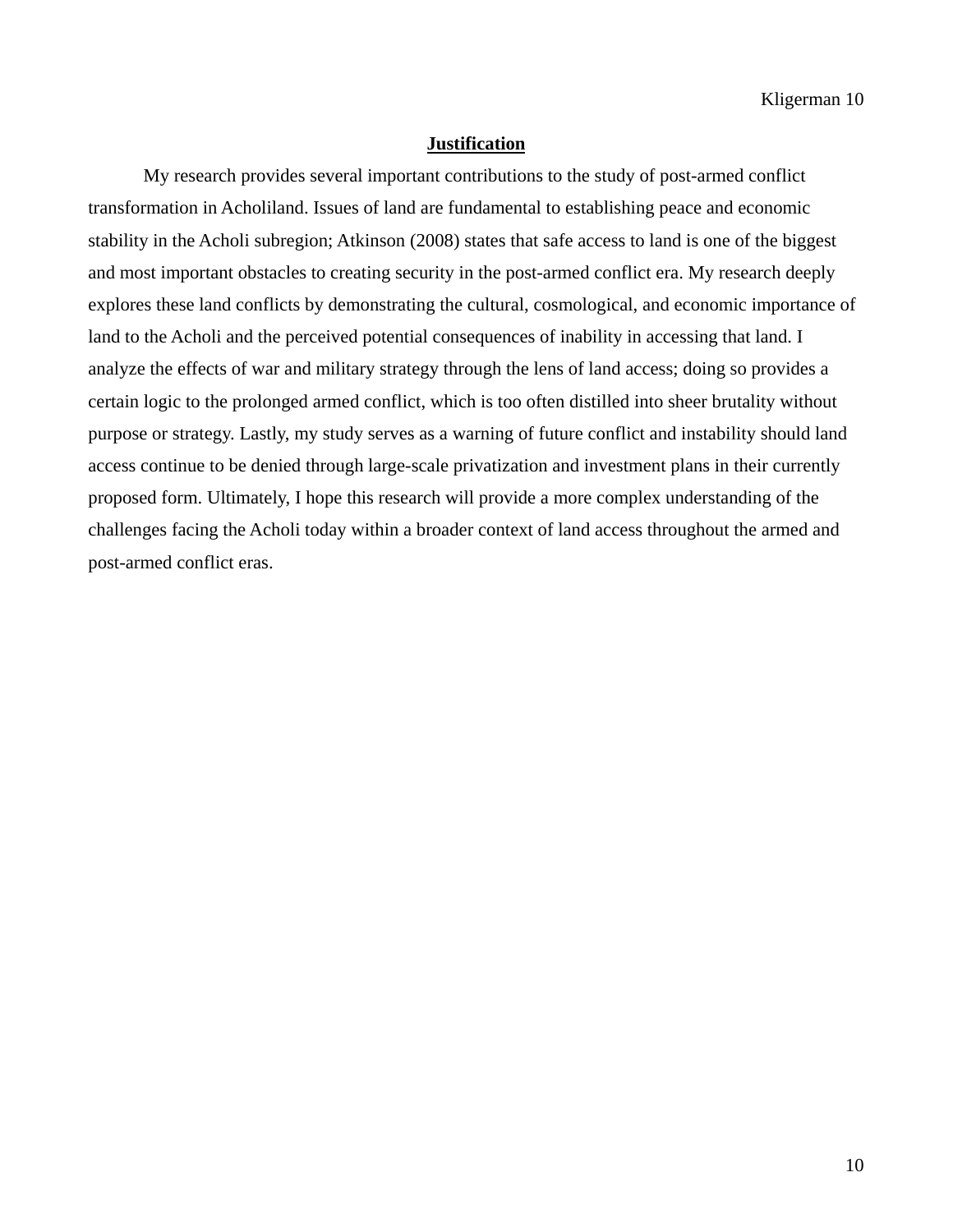## **Statement of Objectives**

In implementing this month-long research project, I had several personal academic objectives based on my previous studies in Gulu. Designing my project, therefore, was a process of combining the areas of study I wished to further pursue with the desire to provide a new angle on the study of postarmed conflict Acholiland. My primary objectives were to:

- learn more about the importance of land for the Acholi, who had frequently described their land as "life" and "wealth" to me;
- analyze the events and effects of the war through the lens of land access and land grabbing;
- understand the different dimensions of land conflict both during and after the armed conflict era;
- $\bullet$  examine how large-scale land privatization would affect the Acholis;
- capture the voices of Acholis as they describes the current difficulties they have and their hopes and fears for the future.

 Subsequent to the achievement of these personal academic objectives, I had four key goals in writing this research paper. Through this paper, I hope to:

- form purposeful connections between conflict surrounding land privatization and the armed conflict, particularly regarding the consequences of these conflicts;
- demonstrate that although the LRA/M has moved to Southern Sudan and the Democratic Republic of the Congo, conflict in Acholiland persists, although now in a different dimension;
- analyze the importance of land to the Acholis in light of recent investment schemes;
- accomplish these goals through the voices of the oft-ignored Acholi people.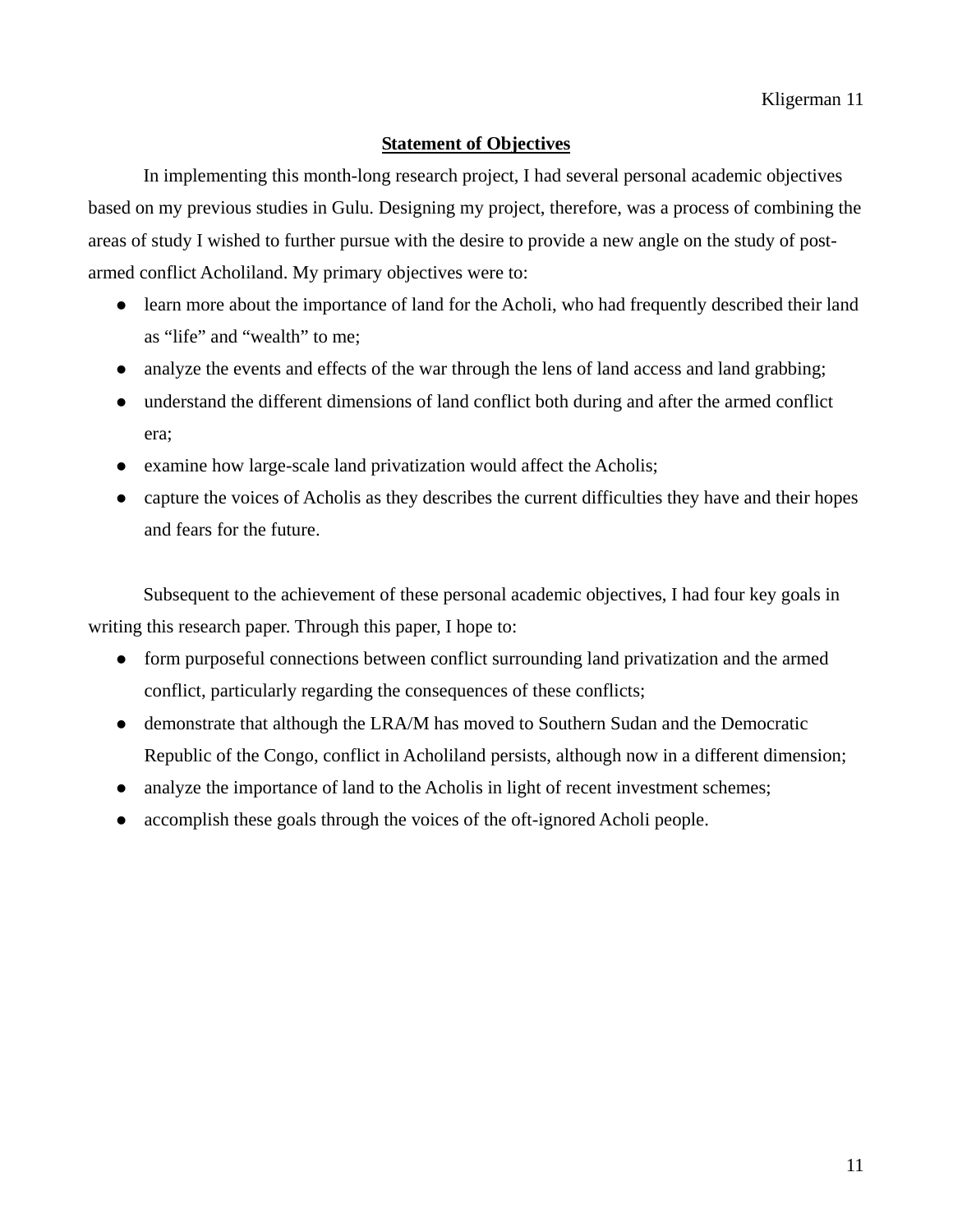#### **Methodology**

 In carrying out this research, I used three primary methods to gather information. I used secondary resources such as existing academic material on Acholi land issues, cosmology, and war, as well as used local and national newspapers to learn more about local land conflicts, particularly land wrangles. I underwent extensive fieldwork, holding in-depth interviews with nine residents of the Laroo Division of Gulu District. Lastly, I carried out investigative research regarding the land conflict with Gulu University; according to the Gulu Concerned Land Owners Association, the group leading the fight against the university, I am the first person to conduct research on the issue of the university expansion pan. In total, I conducted thirteen interviews as well as held a meeting with the six executive members of the Gulu Concerned Land Owners Association in order to conduct the primary source fieldwork necessary for this research.

 I chose to do my field interviews in the Laroo Division of Gulu District. Laroo is a peri-urban division that, as of the 2002 census, is home to 20, 971 inhabitant, including 10,193 men and 10,778 women, over an area of about 5 square kilometers (Abonga interview, 24 April 2009). Laroo is a fairly rural locale; many people in the division practice small-scale subsistence farming and/or work in a nearby quarry to provide additional economic means for their families. Almost none of the houses have running water or electricity and public health issues like ringworm, marasmus, and kwashurkor are clearly evident. The Local Council (LC) Three Chairman of Laroo, Abonga Moses, states that more people are illiterate than literate, although the illiteracy rate is decreasing (Abonga interview, 24 April 2009). About half of the land is communally owned, while the other land is privately titled (Abonga interview, 24 April 2009). The mixture of communally and privately owned land, combined with the pressing issue of land take-over by Gulu University, made the Laroo Division a perfect case study for my research.

 I also chose to conduct my research within Laroo because I lived there during my stay in Gulu, which presented several practical benefits. All of my interviews were carried out in homes within walking distance to my own home and I was able to gain the trust and confidence of my interviewees through the visibility of my presence in the neighborhood. This made finding informants quite easy and I was able to continue with the relationships created with these people after the interviews were carried out.

 Of the nine informants I interviewed, four were men and five were women. Three of my informants (one man and two women) were young adults (two students of Public Administration in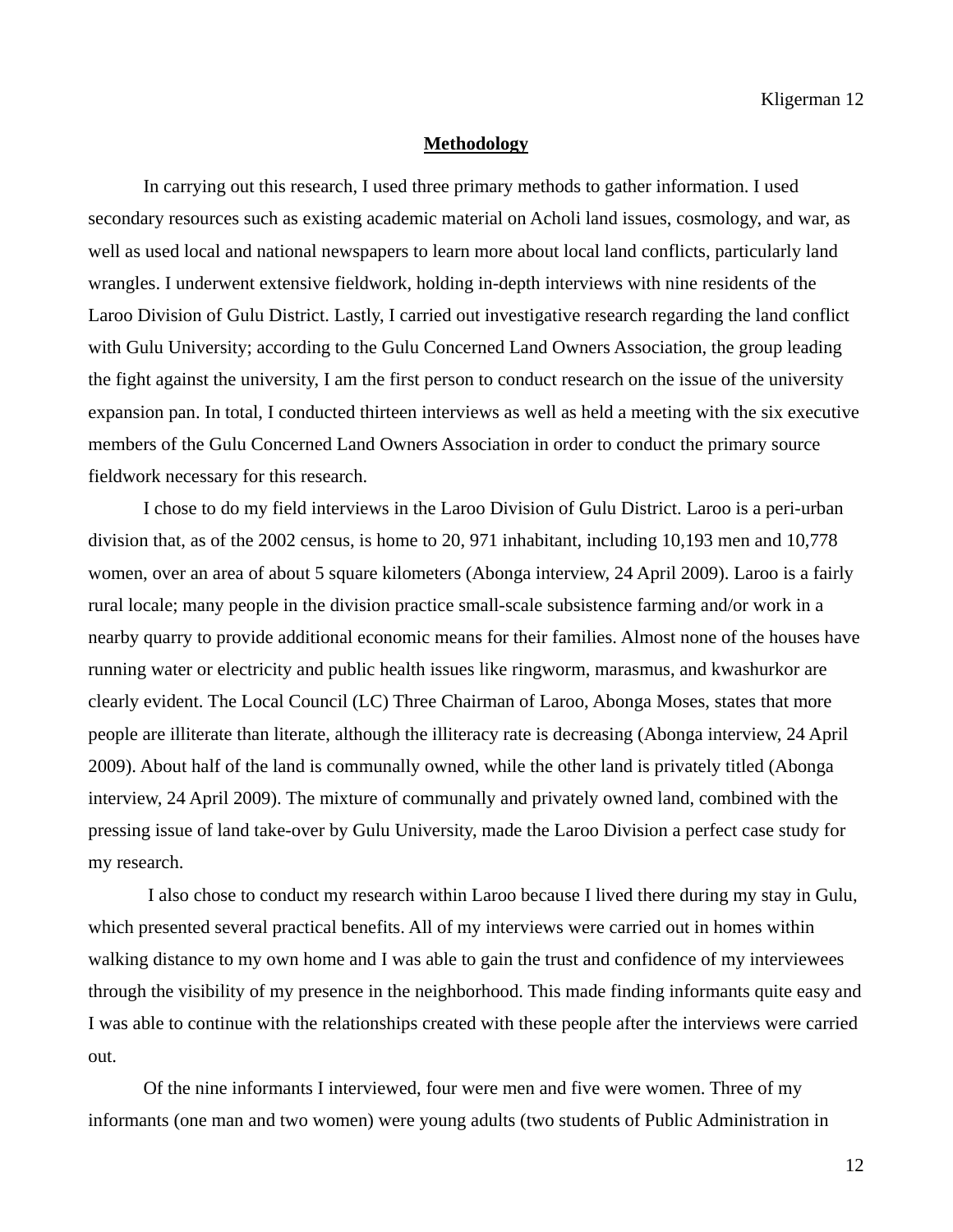Gulu University and one completing secondary school), while the others were middle-aged and elderly. I will analyze and account for the potential generation gap and differences in opinion with my paper. All of my interviews were held individually with the exception of one during which I interviewed an elderly mother and her son simultaneously.

 I never experienced a problem in interviewing my informants. All seemed happy to speak with me and to appreciate that I sought their opinion on the important land issue and that I was not affiliated with the government (although there were some knowing glances towards me, as a student at Gulu University, when describing the on-going land conflicts with the University). I gained a nice rapport with my research participants; one man stated that, as my friend, he would have liked to give me a rooster if he had one, while another asked me to "uplift" him with words of wisdom from the Bible before I left (I mustered some words from the Our Father prayer—no easy task, as a Jew).

 In addition to my informants in Laroo who shared their own life stories and connections to their land, I interviewed several experts on issues of land privatization, Acholi cosmology, government policy, and local land conflicts. These experts included an NGO worker, a professor at Gulu University, the Gulu Concerned Land Owners Association, and local government officials. After my meeting with the Gulu Concerned Land Owners Association, who, at the outset asked me if I was a land surveyor or investor, ended with them telling me that they like me and appreciated my transparency. This was a particularly meaningful experience for me, as I was the first researcher to speak with the Association and its members are (justifiably) suspicious of outsiders inquiring about their land holdings. In interviewing these informants, I hoped to provide put the opinions of my local participants in a wider scale as well as access different opinions, particularly of those in support of privatization and investment plans.

 Most of my interviews took place in Acholi, although some were in either English or a mixture of the two languages. My translator was Obunya Harry Dean, a recent graduate in Development Studies from Kyambogo University who carried out his own research project on the difficulties of women in accessing land in Acholiland. In addition to sharing my academic interests and possessing a strong academic background, Dean is my Acholi host brother, which provided the honesty, respect, and openness necessary between translator and researcher. Previous to starting field interviews, and continually during the process, Dean and I discussed the information we gathered, analyzing and putting it into the larger context of conflict in Acholiland. Importantly, Dean was also able to provide the cultural cues and context of my interviews, granting me a deeper understanding of my interviews.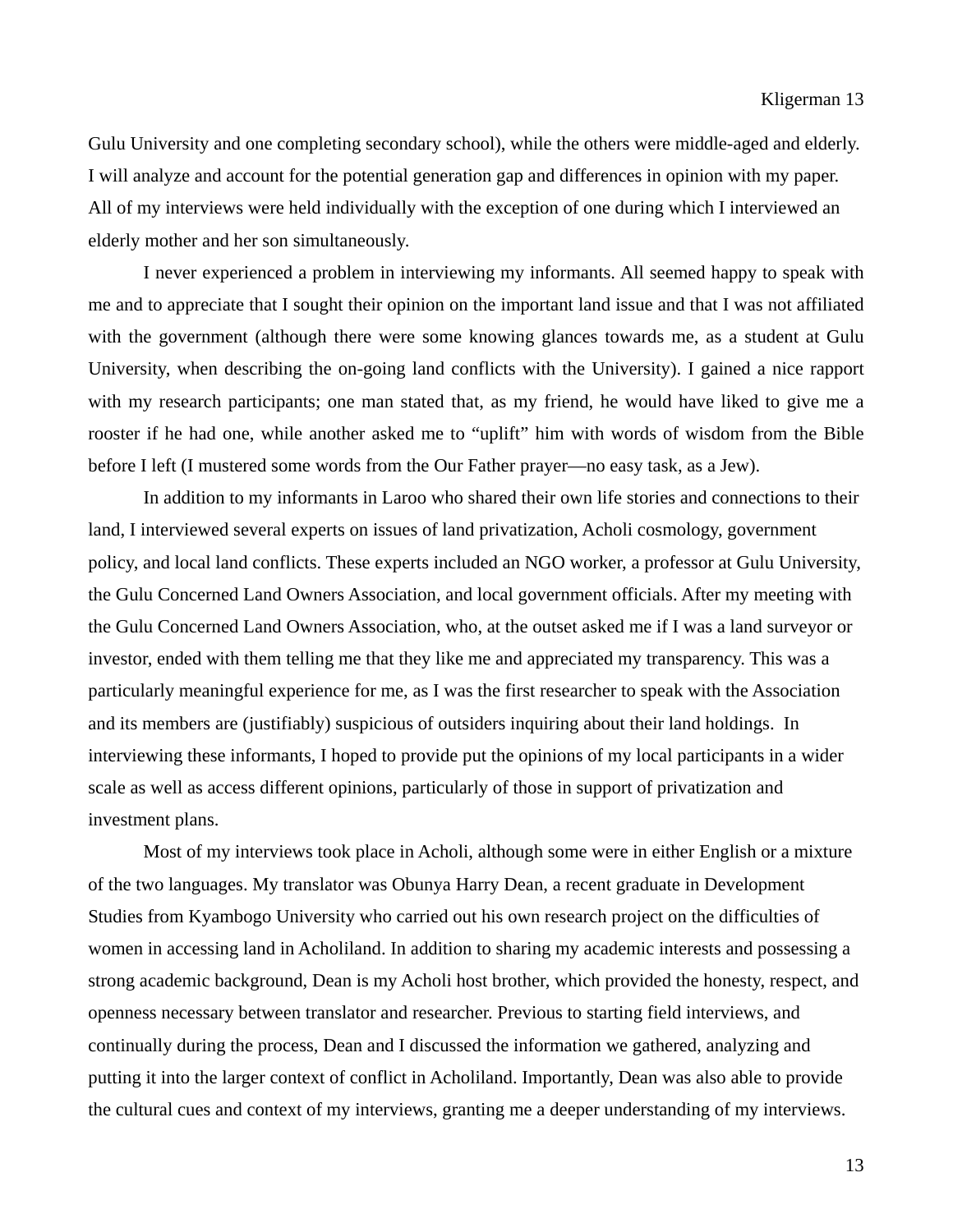It is important to note that there were limitations to my research. Practically, the confined geographic scope of my study most probably produced research informants with similar histories and experiences during the war, perhaps giving me a limited perspective of Acholi opinion. I do not, however, claim to understand the full range of Acholi opinion. Rather, my research acknowledges and is based on the particular experiences of the people I interviewed. Another practical restraint facing this project is that, though some of my participants lived on or accessed cultural land (a concept I will explain later in this paper), some of my informant did not have their own land due to displacement, war, and/or the patrilineal inheritance of land that excludes women from directly accessing the land. While those who rented land instead of living on cultural land still provided valuable opinions and stories concerning my topic, it was those who were in real danger of losing their cultural land that provided the most valuable insight into the potential effects of privatization.

 A more comprehensive research project would require more time and resources in order to carry out a wider ranging study to understand more fully the diversity of experiences of Acholis during the war in relationship both to varying degrees of internment as well as shifting experience with land access in the post-armed conflict era. Given more time, I would expand my study to include a more widespread geographical base. Similarly, I would search more to find Acholis who are proponents of the privatization and investment plans; because this view point is in the minority, I was only able to interview a few people who (somewhat) supported the privatized investment in Gulu.

 I also encountered some difficulties due to the limitation of resources at my disposal. While many researchers have studied the conflict in Northern Uganda, few have studied land issues and even fewer have looked at the connection between land privatization and the war. Because of this, I primarily used Sverker Finnstrom's recently updated book "Living with Bad Surroundings" as well as various articles by Professor Ron Atkinson as my secondary sources. It was very difficult to find nonbiased information about the Land Amendment Bill (2007) both because of the highly controversial nature of the Bill and because the contents of the legislation have not been made public. Ideally, I would have access to a broader range of academic opinion but because of the lack of this information, much of my research was informed by the studies previously carried out by these two researchers and online sources about the Land Amendment Bill.

 I entered my research with my own bias regarding natural resource privatization and foreign investment in subsistence farming areas. My interest in this topic is based on my academic study of the effect of neoliberalism and privatization on agriculture practices and local economies globally, although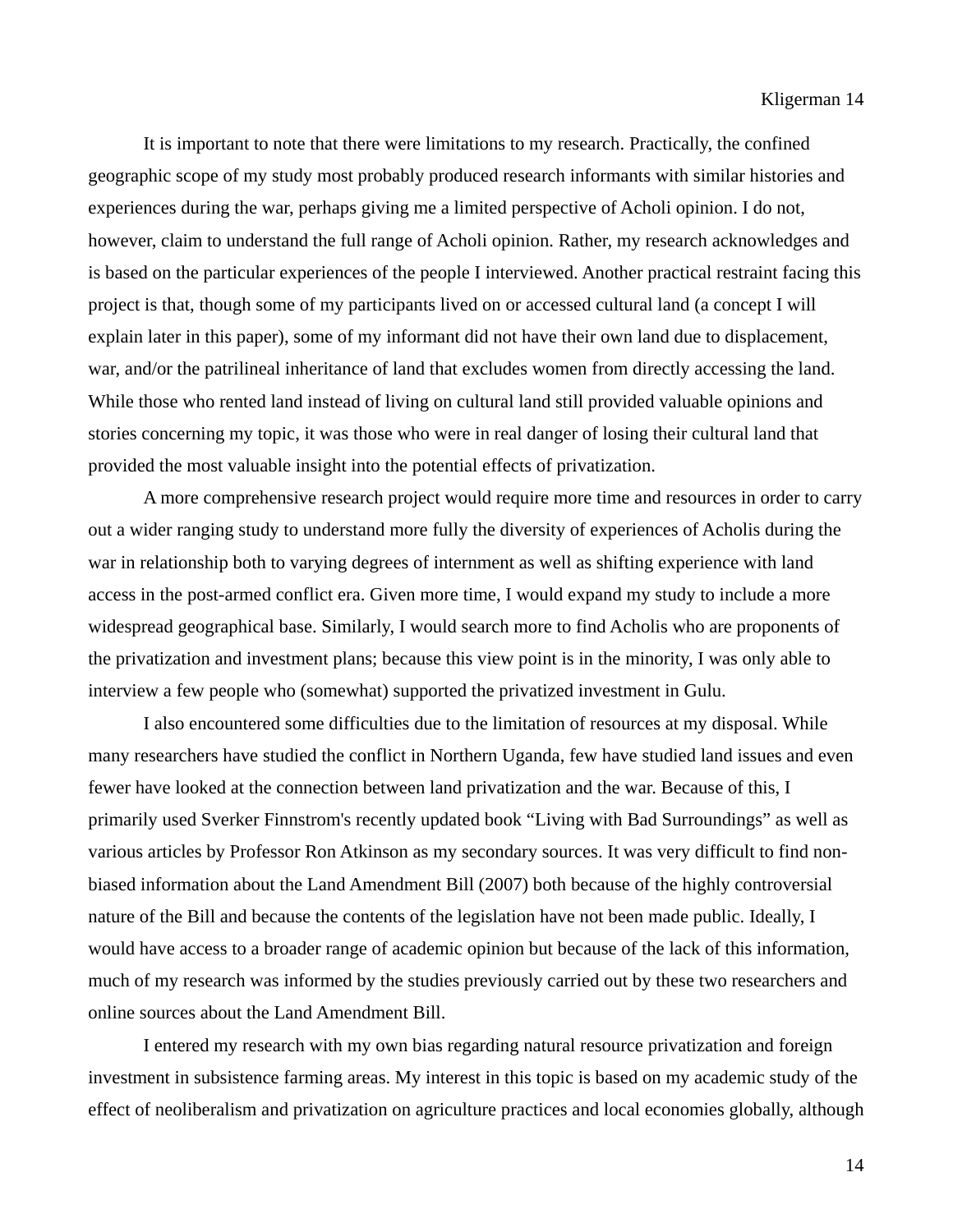my focus has largely been the Latin American region. In pursuing this academic study, I wanted to connect my belief that natural resource privatization has a largely negative effect on local communities and does not result in real development for the people; rather, it results in exploitation of resources and people, as well as profit repatriation, environmental devastation, and loss of culture and economic stability. These beliefs stem both from academic study at Macalester College as well as a ten week research project that I, along with a Political Science professor from my university, undertook in Bolivia and Ecuador during the summer of 2008. That research project focused on the role of women in opposing natural resource privatization; many of my findings of our extensive research pointed to devastating social, cultural, economic, and environmental loss due to privatization. In designing this study, I aimed to find points of similarity and disjuncture in the opinions of Acholis I interviewed during my month-long project here and the people I spoke to in the Andes during my previous research project.

 I should note that my personal opposition to natural resource privatization and investment is not an opposition to so-called "development;" rather, it is based on the belief that privatization and investment historically have not brought genuine development and that the ultimate goal of foreign investors is profit maximization rather than culturally and environmentally sensitive development. I do not wish to further the "Noble Savage" discourse of the "native" who does not seek any improvement or ease in her life. Instead, I advocate for home-grown, sustainable development without excessive exploitation of natural resource by foreign bodies that, most likely, will profit the most.

While I did find that many of my research participants shared my belief on what the effect of privatization would be in the Acholi region, I tried my best to ask open, unbiased questions and did not disregard the opinions that differed from my own. In this paper, I will explore the range of opinions, including those that were different from my own political beliefs, and try to objectively analyze the reasoning and experiences behind those opinions.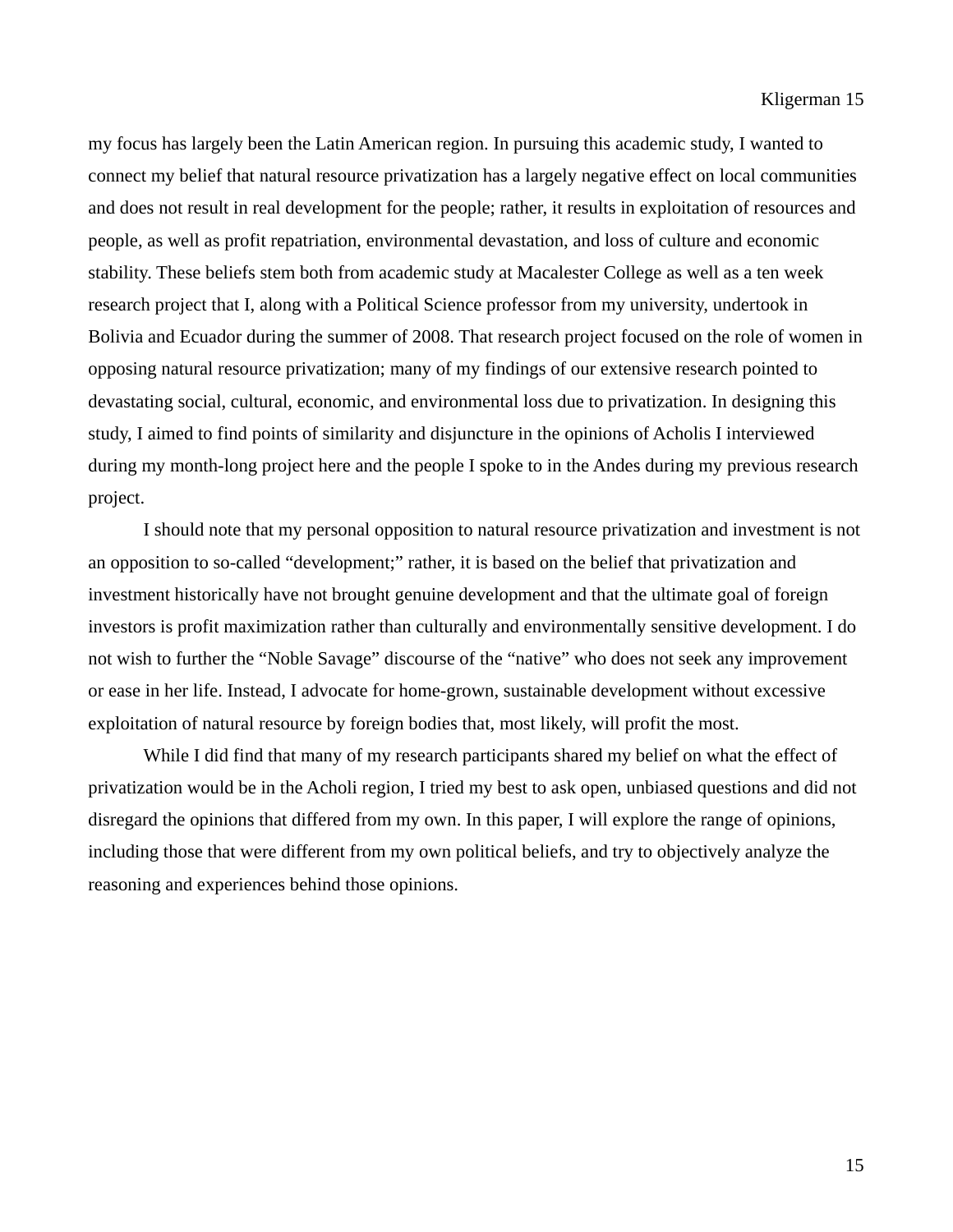#### **Ethics**

 It was of the utmost importance to me to carry out my field research in a respectful and ethical manner. In order to conduct ethical research, before each interview I explained (through my translator) my status as a student studying in Gulu for two months and the topic of my research project. I stressed that my research findings would only be used for my own academic purposes and were not to be shared with any governmental or NGO official. I also highlighted that the informant would be kept anonymous, that I would provide a pseudonym if I were to quote the informant, and that I would not share or discuss the contents of the interview with anybody. As such, all of the names of my informants used in this paper have been changed and identities have been masked to protect my research participants. Both before and after the interview, I asked my informants if they had any questions about the nature of my research, my involvement in Gulu, or any general queries. My involvement with my research participants, stated protection of privacy, and attitude of respect and confidentiality enabled me to carry out ethical research to the best of my ability.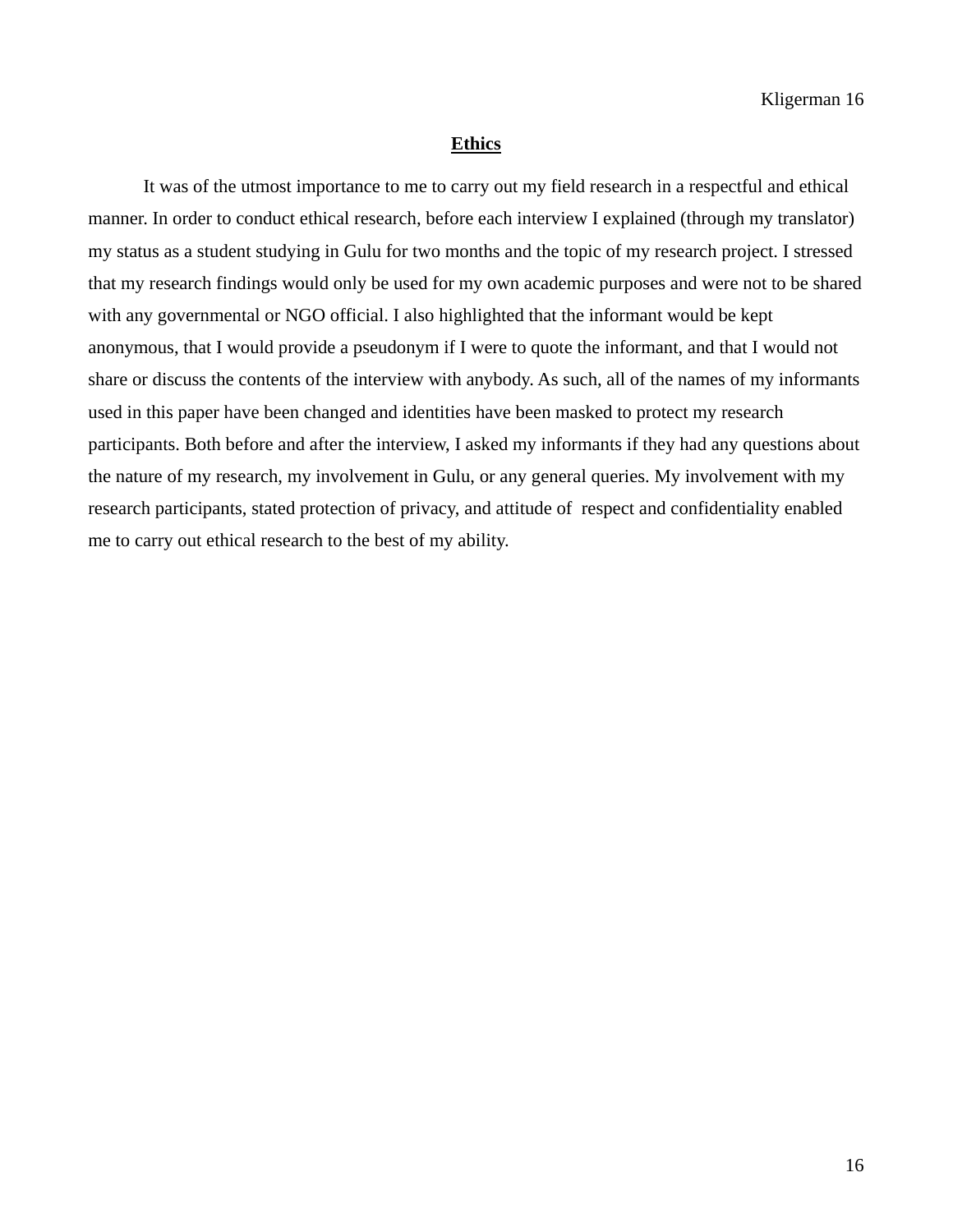#### **Background**

 The 2002 Ugandan census states that the population of Acholiland is 1,45,437 people (5% of the Ugandan population and, with its composition of 27,871 square kilometers, its physical area encompasses 12% of Uganda (Finnstrom, S., 2008, pp. 34).This region has experienced severe violence over the past decades. In 1986, several armed rebel groups began a war against the recently instated government of Yoweri Museveni, with the Acholi civilian population most often caught in the cross fire of the armed conflict between the forces (Finnstrom, S., 2008, pp., 2008). Ultimately, the remaining "rebel" force was that of the Lord's Resistance Army/Movement (LRA/M), led by Acholi commander Joseph Kony.

 In addition to the armed conflict, aslienation from the land due to the war, proposed government land policies, and local land conflict such as land wrangles have caused further destruction to Acholi livelihood and cultures. This background will outline a short overview of subsistence farming in Acholiland, displacement due to armed conflict, Acholi customary land law, government land policies, and local land conflicts in order to provide the necessary background for analyzing my fieldwork. These themes will be explored in more depth in my research analysis and findings based on the extensive secondary and primary source research I conducted. I also explain the patrilineal land inheritance system and the effect this has on women's access to land; while I do not go into further depth about this topic, I would be remiss to ignore the effect of customary land law on the female Acholi population.

### *Subsistence farming in Acholiland*

 It is frequently anecdotally noted in Acholiland that the northern region possesses the most fertile land in Uganda and, had it not been for the war, the area would be more economically competitive based on the fertility of the land. Historically, subsistence farming was the primary agricultural and economic means for most Acholi (Finnstrom, S., 2008, pp. 34). Millet and sorghum are staple crops, while sweet potatoes, cassava, peace, beans, maize, groundnuts, sesame, squash, and other vegetables are also grown (Finnstrom, S., 2008, pp. 35). Before the war, other products, such as mangoes, pineapples, avocados, cotton, sugarcane, tobacco, sunflowers, and rice, were grown for both consumption and trade, but the war made this production very difficult (Finnstrom, S., 2008, pp. 35).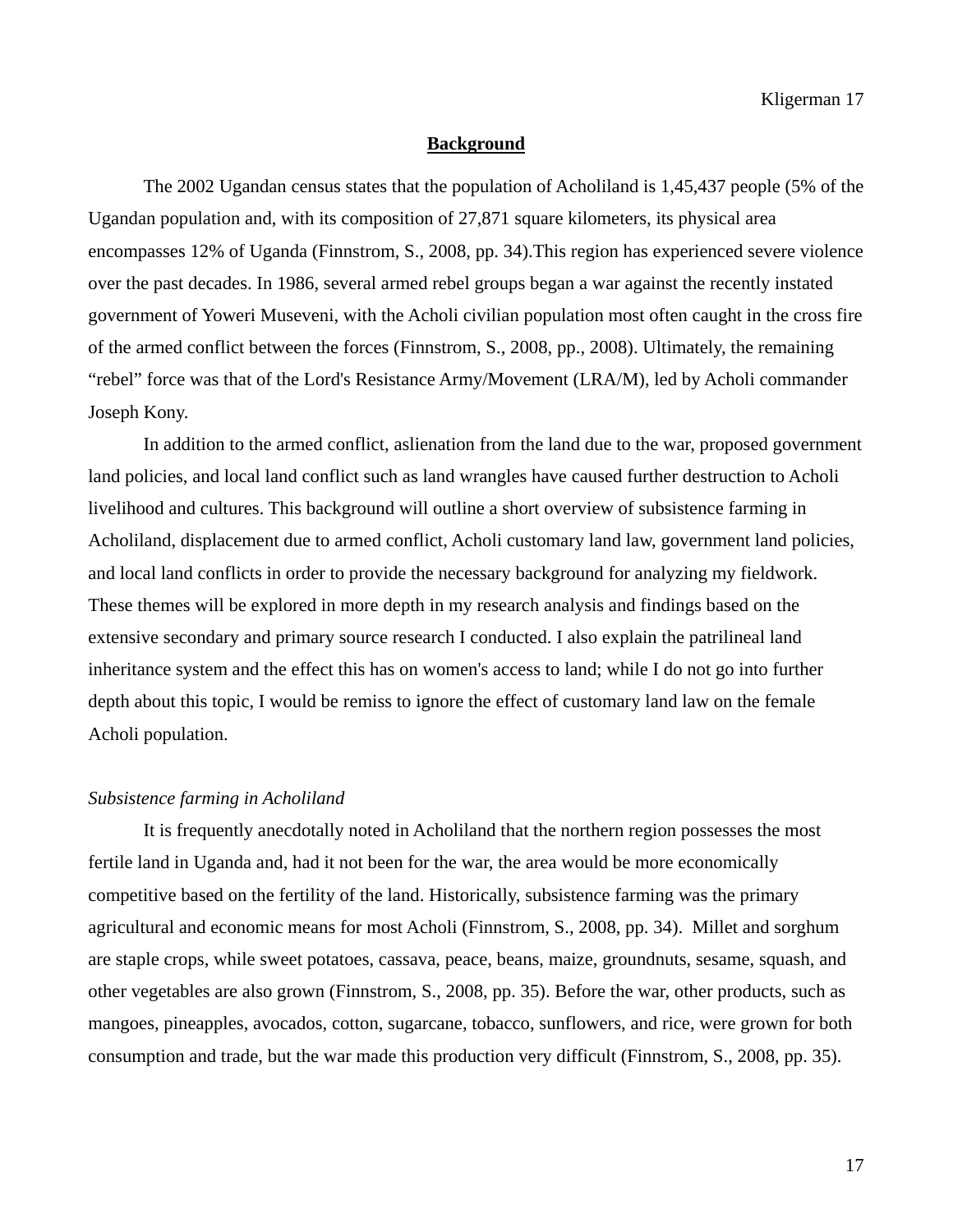### *Acholi customary land law*

 The physical result of the war in terms of agriculture production and land access is particularly harmful to the Acholis, as the majority depend heavily on "digging" (peasant/subsistence farming) as the key basis of economic stability as well as social, cultural, and cosmological structure.

 Land rights in Acholiland are customary and communal (often described as "cultural" land) rather than privately owned. Through this customary system, land is unable to be bought or sold; rather, land is passed patrilineally through localized families and clans via male heirs (Atkinson, R., 2008). Clan chiefs, called *rwots,* distribute clan land based on whose ancestors have been digging in specific plots (Odur interview, 24 April 2009). Non-clan members can use cultural land, but are unable to claim ownership (Atkinson, R., 2008). Communal land is not titled—rather, it's ownership is agreed upon communally based on ancestral claims to the land—and therefore often is not recognized as "owned" by the government and investors.

#### *Patrilineal land inheritance and its effects*

In Acholi customary land law, land is inherited patrilineally; women have access to land only through their husbands and male heirs. In the context of the war, this system has greatly disenfranchised women, making land access extremely challenging (Obunya interview, 10 February 2009). The violence of war resulted in the deaths of so many men (as well as women); when men die, their land goes to a son or, if lacking a son, back to their clan. Left out of this patrilineal land system, women lose access to the land gained through their husbands (Obunya interview, 10 February 2009).

 Unsupportive local governments seem unwilling and/or unable to help women regain access to the land (Obunya interview, 10 February 2009). There continues to be a high level of physical insecurity for women digging, particularly in rural areas. Former LRA and UPDF soldiers are known to attack and, in some cases, rape women while they are farming, even in the post-armed conflict era; women are more at risk of this physical insecurity than men (Obunya interview, 10 February 2009).

 The lack of infrastructure and support for digging, such as equipment, tillable land, and manual labor, also effects womens' ability to return to their digging practices. Land is largely not demarcated and the cost is high for hiring the surveyors, buying the demarcation posts, and accessing the papers necessary to restart farming after war (Obunya interview, 10 February 2009). As a result of the combination of these factors, women in Acholiland continue to face many challenges in accessing land even after the end of the war.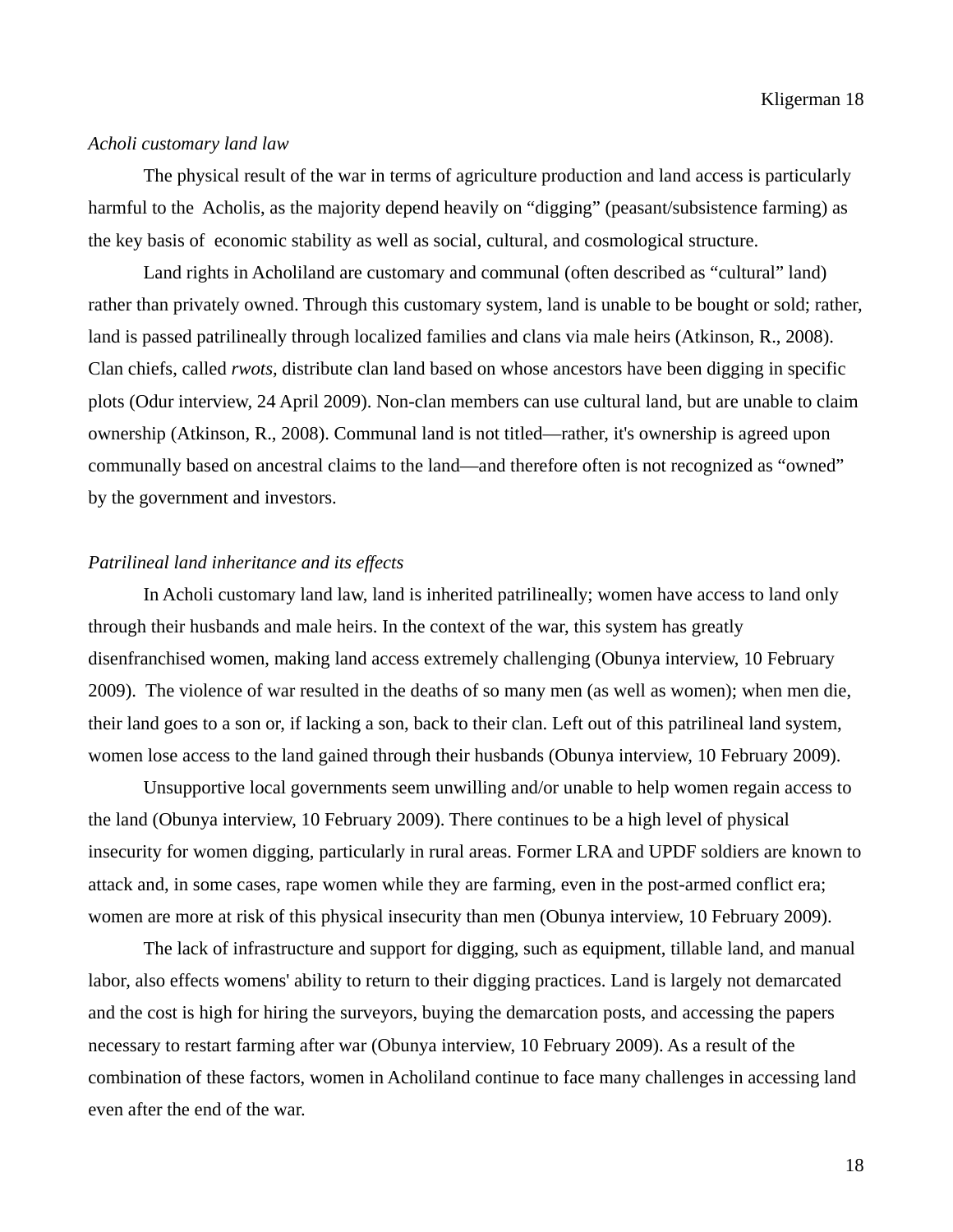### *Displacement due to armed conflict*

 Much of the culture and economic basis of subsistence farming has been severely disrupted due to the 23-year war between the LRA/M and the UPDF, the governmental army (Finnstrom, S., 2008, pp. 34). Statistics of the violence of the war vary, but it is known that by 2005, two million people, including 90% of the Acholi population, lived in Internally Displaced Persons (IDP) camps, largely unable to cultivate land and highly dependent on food aid (Atkinson, R., 2008). A United Nations report released in October 2008 found that only one fourth of displaced Acholis had returned home (Atkinson, R., 2008). Despite of (or perhaps because of) the violence, the final peace agreement between the LRA /M and the government of Uganda failed on November 30, 2008, sinking hopes for a permanent peace in Acholiland (Atkinson, R., 2008). In their opening statement at these peace talks in Juba, Sudan, the LRA/M cited land access and natural resources as a key concern for the group.

#### *Local land conflicts*

 In addition to the effect of war and governmental policy on disrupting customary land structure, more localized land conflicts present a constant threat to stability in Acholi land as neighbors, families, and clans dispute, sometimes violently, over land boundaries and ownership. The Gulu District NGO Forum carried out a study, released in September/October 2008, outlining the key land issues in Gulu and Amuru districts. Among the 35 land conflicts that informants identified, the following issues were identified as presenting the most pressing problems: limited knowledge on the processes of acquiring certificates and renewal of titles by the community; misinterpretation of the land laws by some organizations; role conflicts between the area land committees (ALC) (a position created by the central government under the 1998 Land Act); sub county boundary conflicts; legality of some land owners given land during Amin's regime; reclaiming of communally owned land by individuals; poor selection of the ALC; land grabbing from the disadvantaged people (orphans, widows); some politicians decampaigning the land registration; encroaching on public land; the dilemma of land owners who hosted IDPs; reclaiming formerly given land by ancestors to friends, relatives, in-laws, and institutions by the current generation; and land wrangles inspired by the rich and others (Gulu District NGO Forum, 2008). The majority of these conflicts were created, or at least compounded, by the violence and displacement caused by the armed-conflict.

One example of a local land wrangle was recounted to me by Otim William. He told me:

 "There is a land dispute between us and somebody who came early. So they came here and they stay here for about 29 to 30 years. The acres that they've been plowing—they expanded the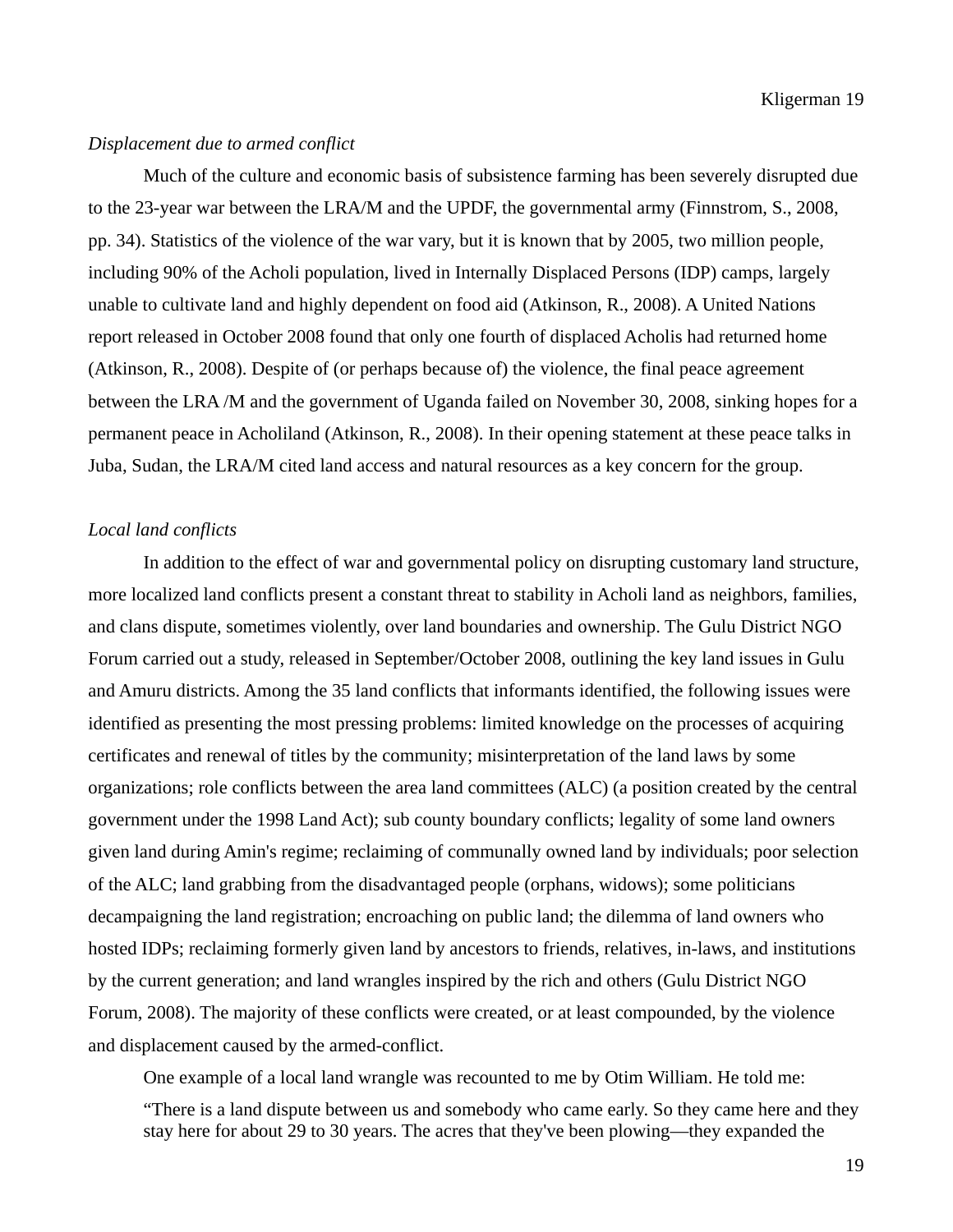boundaries on our land. With the dispute, we take it to the LC, but they've failed to solve. We talk to the paramount chief so there could be peace." (Otim William interview, 19 April 2009)

 The LC-Three of the Laroo Division, Abonga Moses, estimates that about 90% of the cases heard by the Division Court Committee concern land issues, the majority of which are for land wrangles (Abonga interview, 24 April 2009). Many of these conflicts stem from confusion caused by selling a single plot of land to multiple buyers, selling land at a low price and then reselling the same land to another person at a higher price and then returning the original buyers' money, and unclear delineation of land borders (Abonga interview, 24 April 2009). In order to solve these local land cases, citizens go to the LC 2 Chairman and then, if one party decides to appeal the case, to the Division Court Committee; it is ultimately the Gulu District Land Board that holds the power to decide land issues in Gulu (Abonga interview, 24 April 2009).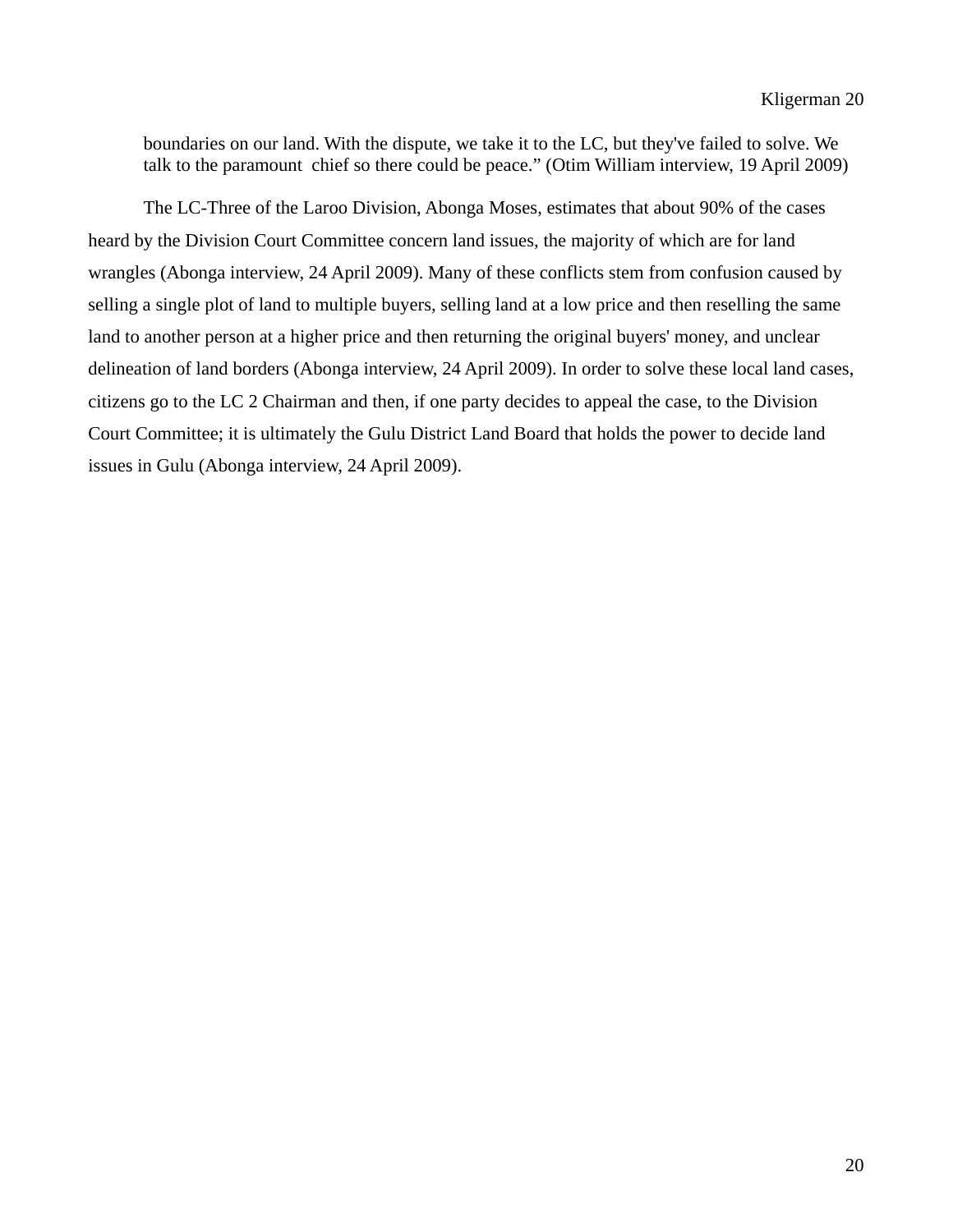#### **Acholi Land Alienation**

Through both secondary and primary sources, my research holistically addresses land conflict both during and after the armed conflict while making purposeful connections to both eras. My research findings thus are an amalgamation of the analysis of the various dimensions of the conflict. In the following sections, I will outline in greater detail the effect of war on secure land access, particularly looking at the effect of the UPDF and the LRA/M's military strategy on land and Acholi cosmology to provide a clearer understanding of the potential long-term effects of both the war and government policy on the Acholi people. I will then provide an overview of the attempts at land privatization and investment in Acholiland, specifically analyzing three pending plans which, I argue, would further alienate Acholis from their land: the Land Amendment Bill (2007), the proposed Madhvani sugar plantation in Amuru, and the Gulu University plan to take 742 hectares of land in Laroo to expand its institution. After providing this background, largely based on secondary source material and interviews with local professors and government officials, I will discuss the findings of my fieldwork, which focuses on the opinions about land privatization, the war in connection to land, and the importance of land in Acholi culture that I discovered while conducting interviews in the Laroo Division of Gulu District. I will conclude with my own comprehensive analysis of the future of land access in Acholiland, informed largely by my research informants and what I understand to be the major obstacles to peace in Northern Uganda.

 Comprehension of the various degrees of land conflict is crucial to understanding the necessary ingredients for sustainable peace in Acholiland as "regaining access to land will be one of the single most important factors determining peace, reintegration, and recovery in the region" (Atkinson, R., 2008, pp.2).

#### **Land Access and the Armed Conflict**

*"They [the LRA and the government] are like two big elephants fighting. Who do you think suffers? The grasses. We are like the grasses."* 

### -Odokos, interview participant

 Throughout the twenty-three year civil war in Northern Uganda, conflicts and discourse surrounding land rights and access presented both one of the biggest political battlefields as well as one of the most challenging practical obstacles to peace and stability for the people of Northern Uganda.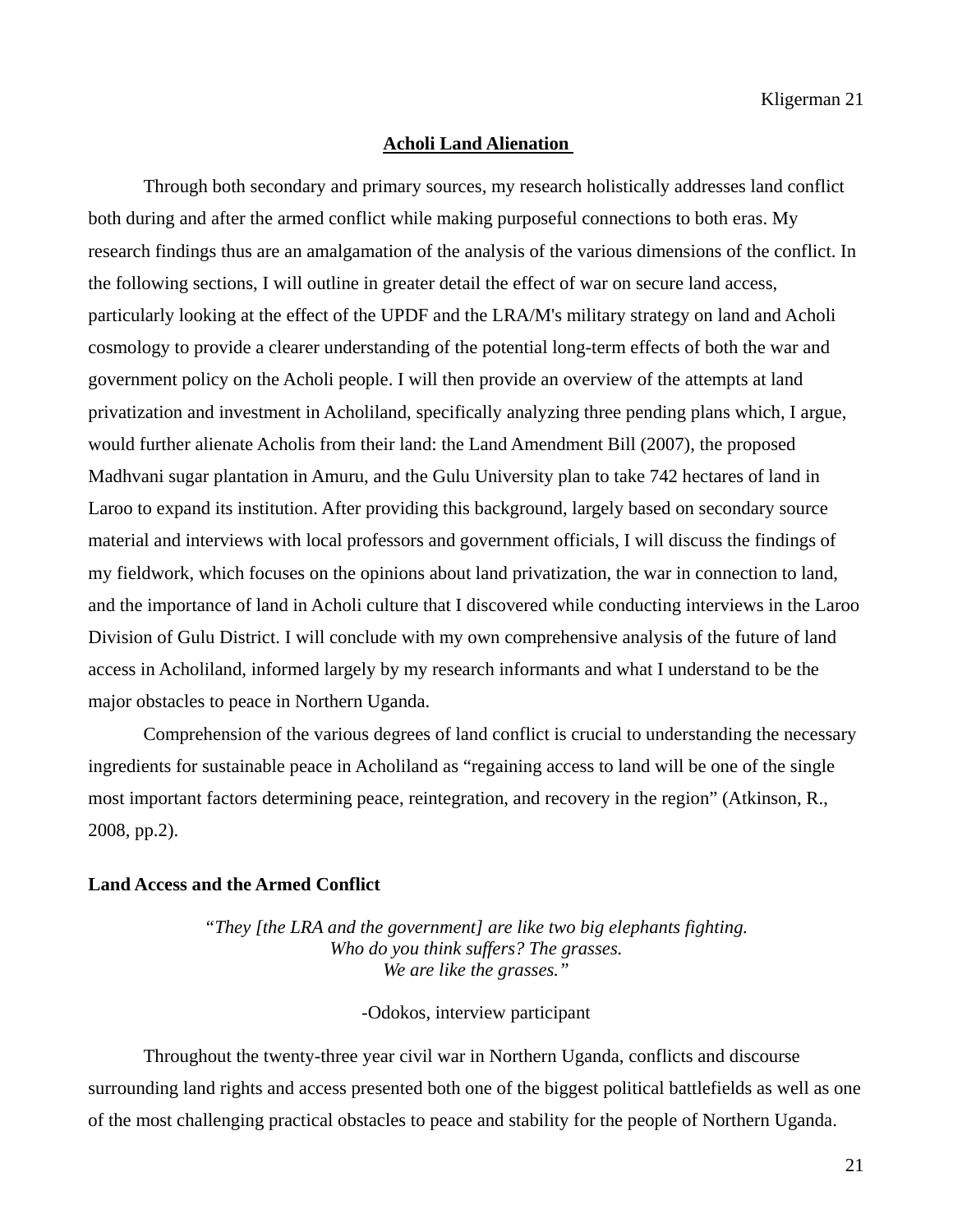Continuing into the post-armed conflict era, land issues shape the nature, practically, politically, and philosophically, of instability in the north.

 From the inception of the conflict, land discourse from both Uganda's central government and the LRA/M remained a key theme within the political debate surrounding the war. Further, policy regarding land (particularly in terms of internment and future land use) reinforced both the governmental and LRA/M narratives of war in Northern Uganda. The parallel and intersecting policies of both armed bodies towards the Acholi people reinforce the importance of land—both in its practical and political use—as a key theme of the war. The actions of these forces also highlight one of the most devastating overall effects of the war: the increasing difficulty of land access and land security for the agriculturally-dependent Acholi people.

#### *The LRA/M and land*

 The gross human rights abuses inflicted upon the Acholi people by the LRA/M have been well documented and internationally vilified. In the process of outlining the rape, torture, murder, and displacement caused by the "rebel" group, the LRA/M is presented as a force with no political agenda, indiscriminately slaughtering Acholis in its northern self-genocide (Finnstrom, S., 2008). This process of depoliticization, however, does not present the entire reality of the Northern war. The group does have a stated and outlined political agenda, which is primarily to oust the Museveni regime, and releases political manifestos stating its policies for a new Uganda. In addition to critiquing Museveni's National Resistance Movement (NRM) political party, the LRA/M releases statements to include its policies on agriculture, health, education infrastructure, commerce and industry defense, and land and natural resources (Finnstrom, S., 2008, pp. 123). It further critiques the International Monetary Fund and World Bank's structural adjustment policies, arguing that they "achiev[e] low inflation and deregulat [ion] to the exclusion of other considerations" (as quoted in Finnstrom, S., 2008, pp. 125).

 Government and NGO policy in relationship to land and natural resources has been a key theme in the LRA/M's political discourse. In one manifesto, the LRA/M writes:

 "UNICEF, other human rights organization, and NGOs like World Vision are masquerading as relief workers during trouble and times of war. But these organizations operate on a set agenda *to deplete your natural resources* [emphasis added]. Those operating among you are actually the shield and spears for Museveni against you. You should know they are in Gulu, Lira, Kitgum, or Apac not as relief workers, but to fulfill the agenda of Museveni. Do not be deceived that we [ the LRA/M] have no political agenda. Where were the UN, the human rights agencies, and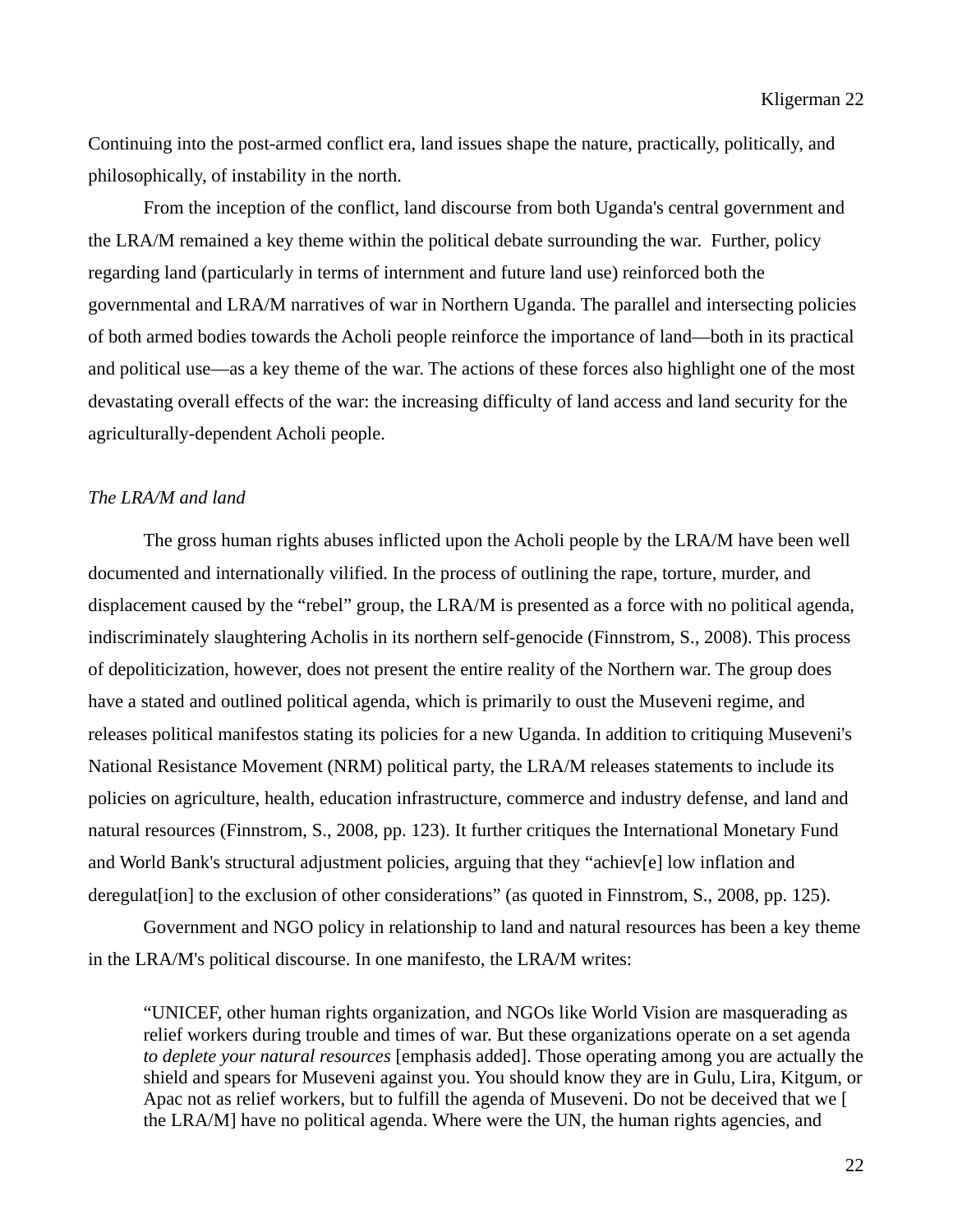UNICEF at the time you were herded into the camps?" (Finnstrom, S., 2008, pp. 142)

 As such, the LRA/M reinforces the notion that they are actually protecting the Acholi people from natural resource grabbing. This claim was a frequent area of concern for the Acholi people I interviewed during my fieldwork. But while its verbal and written political goals aim to emancipate the Acholi people from the grip of the Museveni government and international monetary bodies, the practical and physical effect of LRA/M policy towards the Acholi people have devastated Acholi access to land and livelihood.

 The extreme violence of the LRA/M resulted in the inability of most Acholis to live on and/or access their land in rural villages as their physical security was increasingly threatened. Acholis can be divided into three groups based on their geographical location during the war: 1) those who lived in the bush; 2) those who lived in Internally Displaced Persons (IDP) camps; and 3) those who lived in urban locations, either within the Acholi subregion, other cities in Uganda, or internationally (Komakech interview, 15 April 2009). While it was highly physically dangerous for individuals to access land, particularly in rural areas and during the night time, LRA/M members also looted fields and food storage, destroying valuable property. The physical insecurity presented by the LRA/M combined with the destruction of livelihood via looting led to physical displacement of the Acholi people from their land, as they moved into internment areas; by some estimates nearly 90% of Acholis lived in camps (Atkinson, R., 2008). As I will discuss later in this paper, the violence and displacement caused by the LRA/M discounted the groups' claims of a political ideology in the minds of many Acholi. As such, the violence inflicted on the Acholi people by the LRA/M made land access extremely difficult.

#### *The government, the UPDF, and land*

 Simultaneously, government policy denied Acholis access to their land, heightening suspicion that the central government hoped for the extermination of the Acholi people via the war despite governmental claims that the UPDF created security measures for displaced while fighting the rebel forces led by Joseph Kony. The widespread perception of the Acholis regarding this policy, however, is that military policy was put in place with the aim of controlling rural Acholi land through the displacement and extermination of the Acholi people (Finnstrom, S., 2008, pp. 142).

 Similar to the LRA/M, the UPDF looted foodstuffs and general property, particularly cattle. Anecdotally, many Acholis I spoke to said that their cattle had been killed or taken by the UPDF.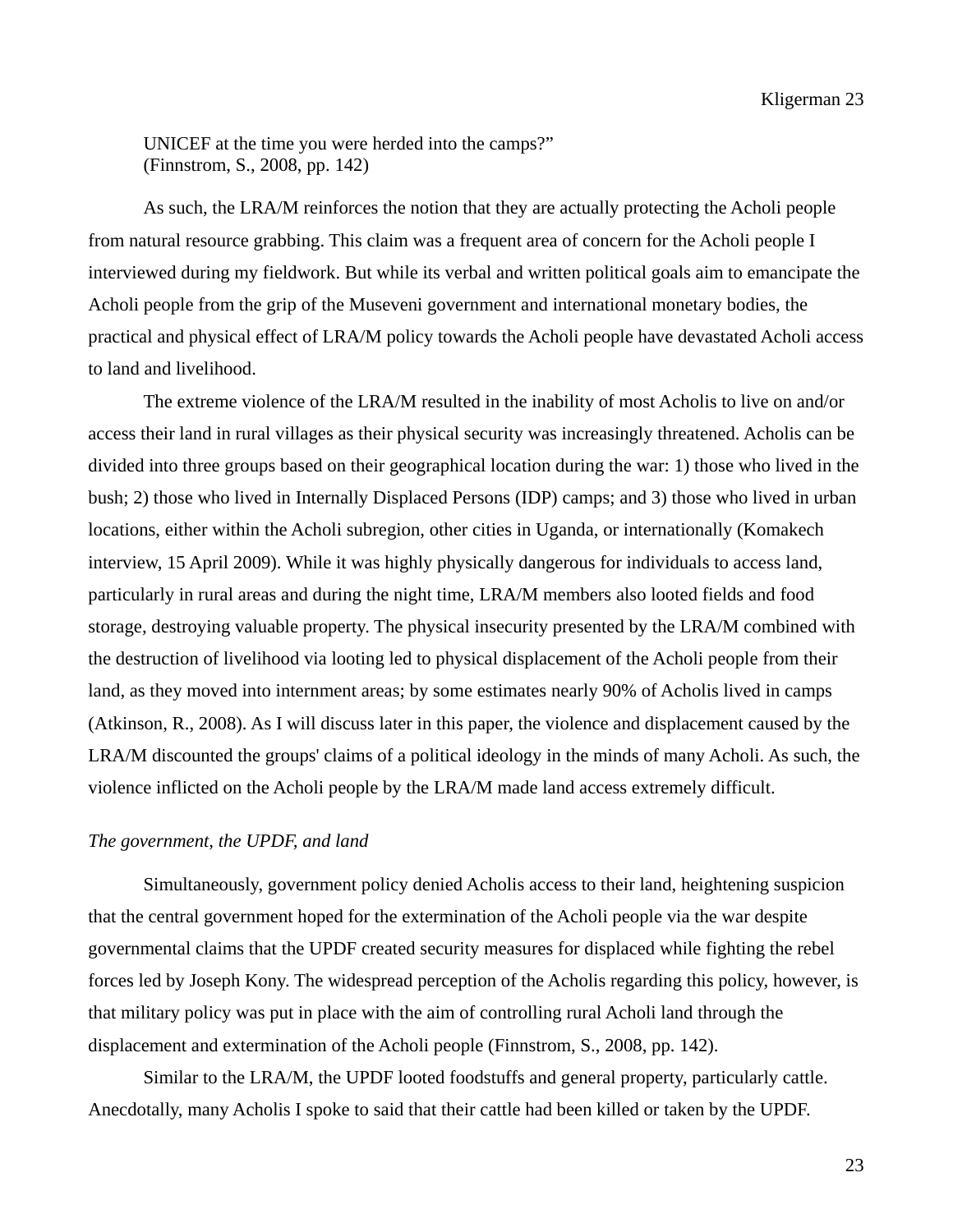Government soldiers even put cows onto army lorries and took them away (Finnstrom, S., 2008, pp. 71). Indeed, only 2% of the pre-war cattle remain today, significant because, while cows are not the main source of income, they are "very culturally important and the most prestigious form of wealth" (Finnstrom, S., 2008, pp. 34). In some cases, the UPDF has admitted to taking cattle during the war. In one case, it admitted to taking 871 head of cattle, but the "claimant wasn't compensated and was accused of being a rebel collaborator (Finnstrom, S., 2008, pp. 72). Considering the economic and cultural importance of cows in Acholi culture, "cattle looting is seen as a deliberate strategy to impoverish the Acholi so as to control them (Finnstrom, S., 2008, pp. 72).

 Physical displacement of the Acholi is also seen as a military strategy to enable further control. Finnstrom (2008) argues that "the forced mass movement of people to the camps must be understood in terms of military strategy" (Finnstrom, S., 2008, pp. 142). It has been reported that high-ranking military officers, understanding all Acholis to be potential LRA/M collaborators, believed that the camps were an important strategy for winning the war (Finnstrom, S., 2008, pp. 142). The physical setup of the camp placed security forces in the center, leaving the residents of the IDP camps to believe that they were actually protecting the army, a "living shield" between two dueling forces (Finnstrom, S., 2008, pp. 143).

 It is also believed by some that the displacement of the Acholis from their land was a governmental attempt to "grab" the land itself to bring investment and industry, particularly of largescale farming and mono-cropping (Finnstrom, S., 2008, pp. 175). The government supported plan of the Madhvani Group to build a sugarcane plantation in Amuru seems to be a fulfillment of this "conspiracy" theory. A *New Vision* article published on December 1, 1997 can also serve to fulfill this prophesy; it states that "Museveni told Acholi PMs that funds would come for tractors to help with large-scale farming that was part of the five-point program on the camps" (Finnstrom, S., 2008, pp. 175). Although these funds never arrived, it points to a potential reality that part of the IDP camp strategy eventually would lead to large-scale farming that necessitates the vacated land of former subsistence farmers.

 Some Acholis I spoke to believed that the deaths resulting from the public health crisis in the camps were a deliberate strategy of the government to kill Acholis. In 2005, it was estimated that 1,000 people died each week in the IDP camps, but only 11% of these deaths were from physical violence; the vast majority of the deaths were from curable diseases and malnutrition (Finnstrom, S., 2008, pp. 133). Of those not in camps, 40,000 fled across the Nile to Masindi district, while others lived in urban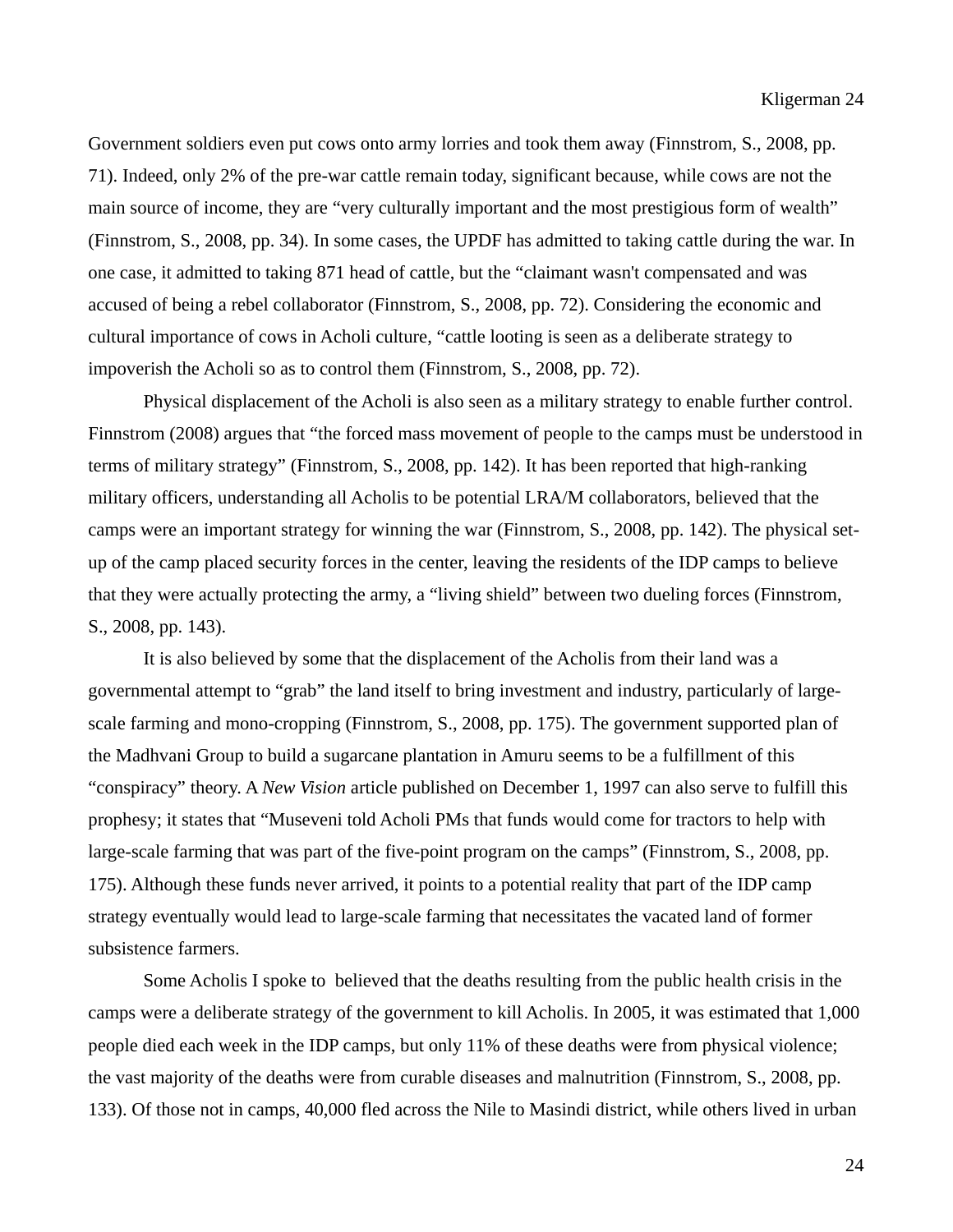areas like Gulu Town, whose population grew from 40,000 before the war to 140,000 in present day (although some of that population boom can probably be attributed to high fertility rates) (Finnstrom, S., 2008, pp. 133). The combination of abandoned land and death in camps point, for many Acholis, to the policy of purposeful denial of land access by the government via the UPDF.

 Culturally, many values, forms of knowledge, and social institutions are challenged in the camps. The inability to access land for digging, combined with food aid provided by the World Food Programme, decreases knowledge of farming practices and, according to elders I spoke to in an IDP camp in Kitgum, creates a culture of "laziness" and dependency amongst the population. Rituals such as installing new chiefs are rendered nearly impossible, with no place to create an ancestral shrine, plant an ancestral tree, or sacrifice a goat, all necessary practices for this tradition (Finnstrom, S., 2008, pp. 147).

#### *Overview of effect on land access*

The result of the twin policies of the central government and the LRA/M, which mutually reinforced each other in denying Acholis access to their ancestral lands, is several fold and depends to some extent on differing experiences during the war. As demonstrated, some of the problems resulting from these policies include widespread disease in camps, food dependency and loss of culture of digging, difficulty of access to land because of physical insecurity (because of the presence of one or both of the armed forces as well as land mines), and destruction of property. But regardless of variation in experience, some truths cut across lines drawn across the Acholi population; "war and displacement have limited or even deprived most Acholi from growing their own food" (Finnstrom, S., 2008, pp. 35), resulting in economic, social, and cultural difficulties and devastation.

 Land wrangling has become one of the biggest internal challenges facing the Acholi and is directly related to the high levels of violence and the resulting policies of internment. The combined result of the destruction of land plot demarcations by the UPDF and the LRA/M, the death of many of the elders possessing the knowledge about land plot demarcations, and the inability, ineffectiveness, and/or unwillingness of local government to outline land plots results in competing claims for the same area. Many youth, who have spent the majority of their lives in camps, have returned back to their ancestral villages to claim familial property, only to find others claiming the same thing. As privatized land titles become more common in a society based on communally owned, not titled land, confusion and manipulation concerning the sale of land results further conflict. This results in land wrangles,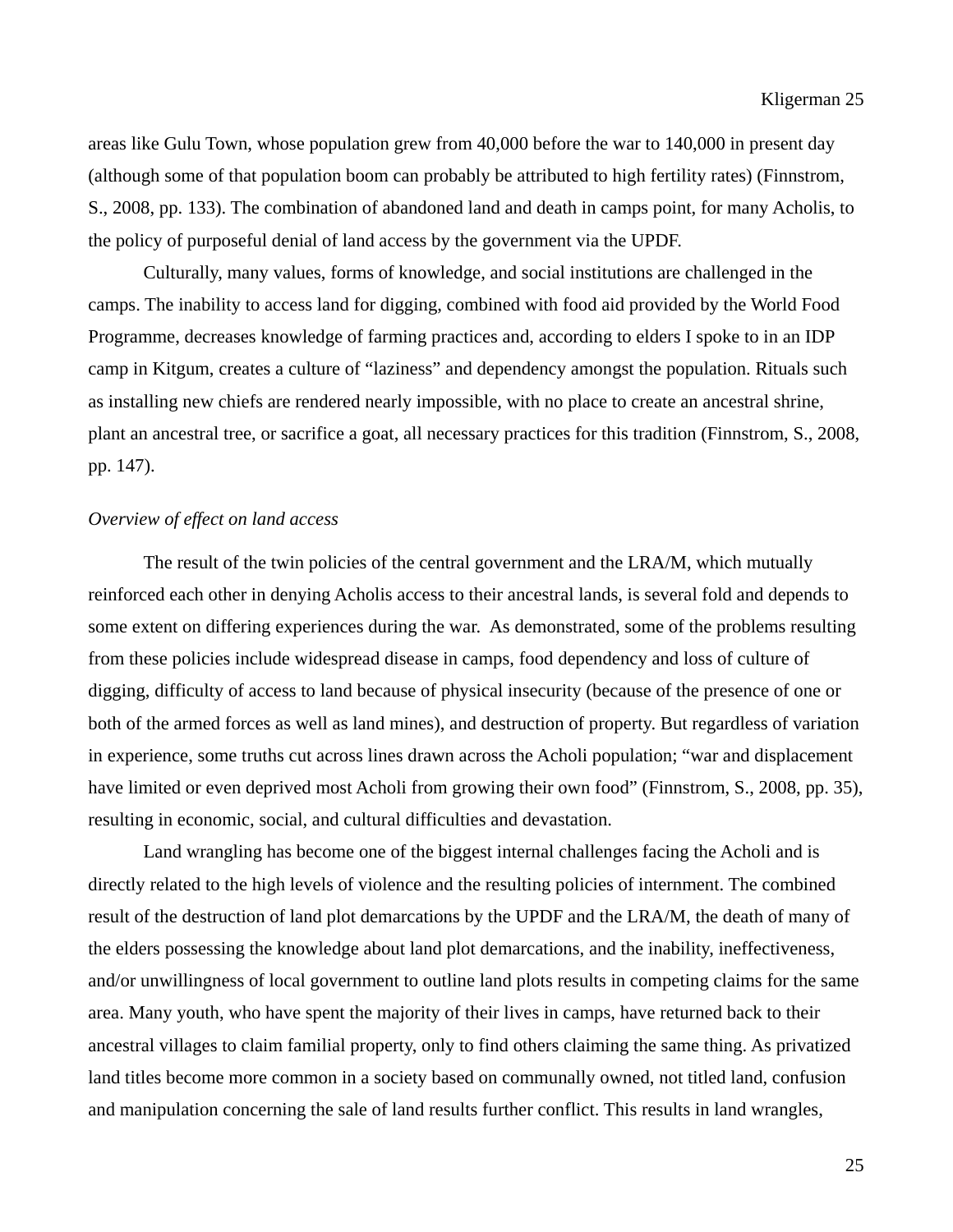violent conflicts (sometimes ending even in death) over who is the rightful owner of the land (Abonga interview, 24 April 2009).

 According to Finnstrom (2008), "to lose their land is perhaps what Acholi people fear the most, and in the judicial vacuum that has accompanied the war, displaced people can do little to legally protect their interests" (Finnstrom, S., 2008, pp. 179). In the following sections, I will outline why Acholis fear the loss of their land, connecting it to both economic and cosmological practices, and then detail pending land schemes by both the government and private parties that could lead to even further land alienation.

#### **Acholi cosmology and land alienation**

*"Land is not equal to money. Money will just be scattered around, but land will always stay."* 

#### -Solina, interview participant

In addition to forming the primary economic foundation of Acholi society, land also serves as the connecting force between deceased ancestors and the living generation (Odur interview, 24 April 2009). Properly buried ancestors provide the continuity and link between generations of Acholis, vitally blessing the present generation and allowing for the flourishing of the Acholi people (Odur interview, 24 April 2009). Communal land, also known as ancestral or cultural land, is the fundamental source that allows for this generational continuity (Odur interview, 24 April 2009).

 Burying the dead on communal land is an important mechanism through which ancestors are honored and thus promote the continuance and unification of the Acholi. Dug graves are considered sacred and people honor the graves as much as they honor the deceased person. Simultaneously, the grave site is feared, as the ancestors possess enormous power over the lives of the living. Stepping on graves in considered bad, and if a grave sinks into a depression, people fear the grave is opening and the spirit will arise (Odur interview, 24 April 2009).

 Spirits are appeased through the sacrifice of animals such as goats and each homestead has an *abila* (shrine) that is connected to the spirits of the familial ancestors; meat is left on the abila to honor ancestors and children are blessed there to demonstrate the continuity of generations. If the abila is destroyed, ancestors will be greatly angered (Odur interview, 24 April 2009). Homestead land is thus "the source of life, source of blessing, and source of continuity" (Odur interview, 24 April 2009). Ficus trees are planted to represent both important people who have died as well as the plot of former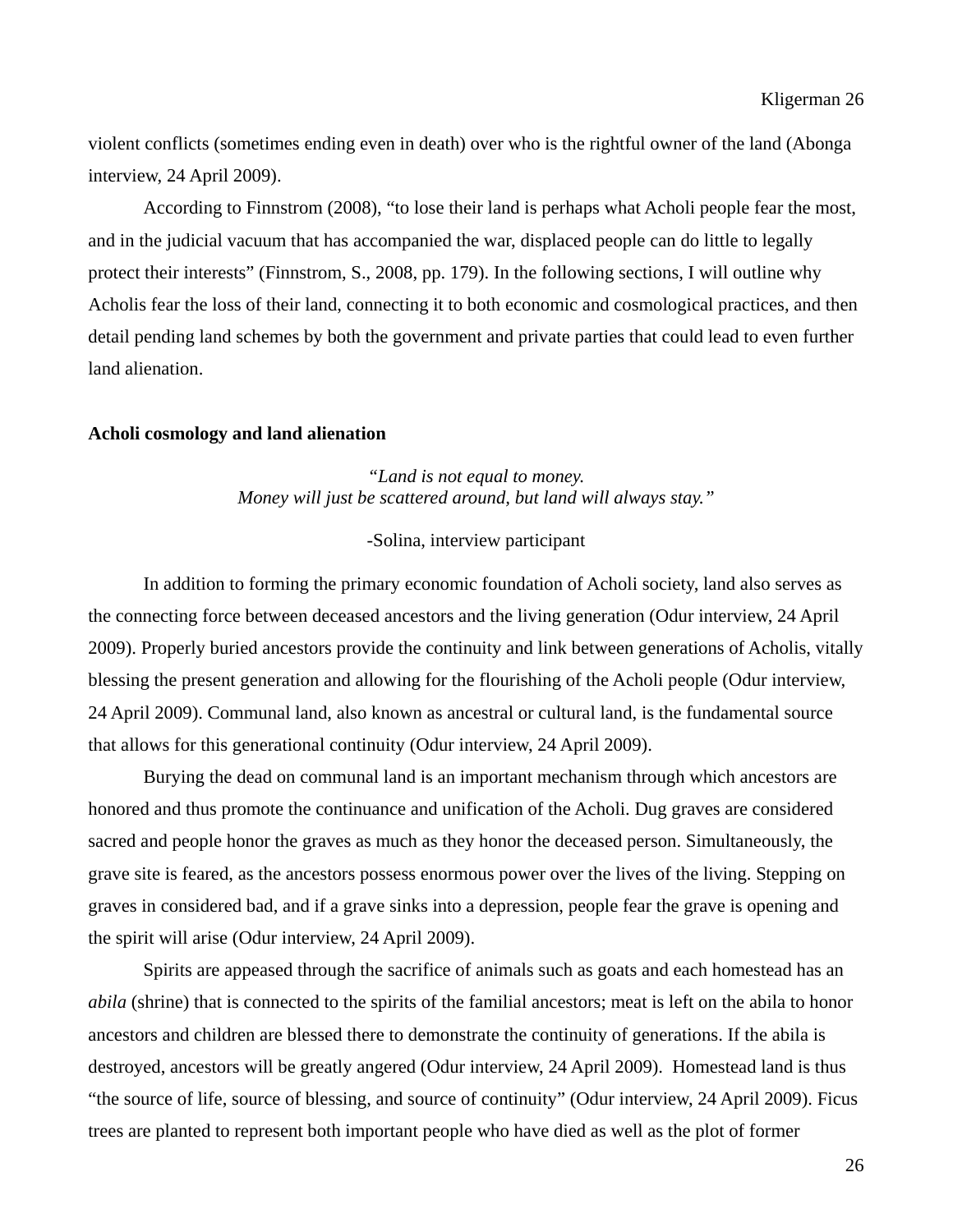Kligerman 27

homesteads (Odur interview, 24 April 2009).

 Marriage and birth, also symbols of the continuance of the Acholi, further reinforce the deep cosmological importance of linking land to life and the deceased to the living. During pregnancy, women must follow instructions uniquely specified by her clan; all of these rituals are tied to the land. Children are seen not as individual children but rather born "both to the clan and the land" (Odur interview, 24 April 2009). The patrilineal inheritance of communal land reinforces the connection between the land and future generations (Odur interview, 24 April 2009).

 Displacement from the land and/or destruction of land poses not only a problem to economic survival, but to the spiritual survival necessary for the continuity of the Acholi people. According to Gulu University Professor John Olanya Odur, alienation from the land equates to "nonexistence. You are completely uprooted from your ancestors" (Odur interview, 24 April 2009). Acholis "would have no origin, as if they've been wiped from the earth" (Odur interview, 24 April 2009). Displacement from the land due to war or "development" plans through which Acholis sell their land angers Acholi ancestors, disconnecting the relationship between land and Acholis. The destruction of graves spiritually signifies alienation from the ancestors and thus the breakdown of the link between past and present that allows for the future (Odur interview, 24 April 2009).

Looking at the LRA/M armed conflict through the lens of Acholi cosmology also sheds important light on why they have so little support from the Acholi civilian population. It also helps explain why, despite political discourse on land rights, most Acholis believe that the LRA/M does not represent the Acholi people nor do they possess a political belief system (Odur interview, 24 April 2009).

 The LRA/M claims to be guided by a spirit; originally, this spirit was Christian in origin, but has since shifted to being Chinese in origin (Odur interview, 24 April 2009). Professor Odur argues that had the spirit guiding the LRA/M been that of an Acholi ancestor, Acholi people would be more receptive to supporting the group.

 In Acholi cosmology, there are five main divinities (spirits): *olalteng* (the divinity of war), *lapul*  (divinity of fertility), *loka* (of rain), *baka* (a mixed divinity), and *lagoro* (another mixed divinity). Interestingly, Joseph Kony, the leader and founder of the LRA/M, is from the geographic headquarters of olalteng, the divinity of war.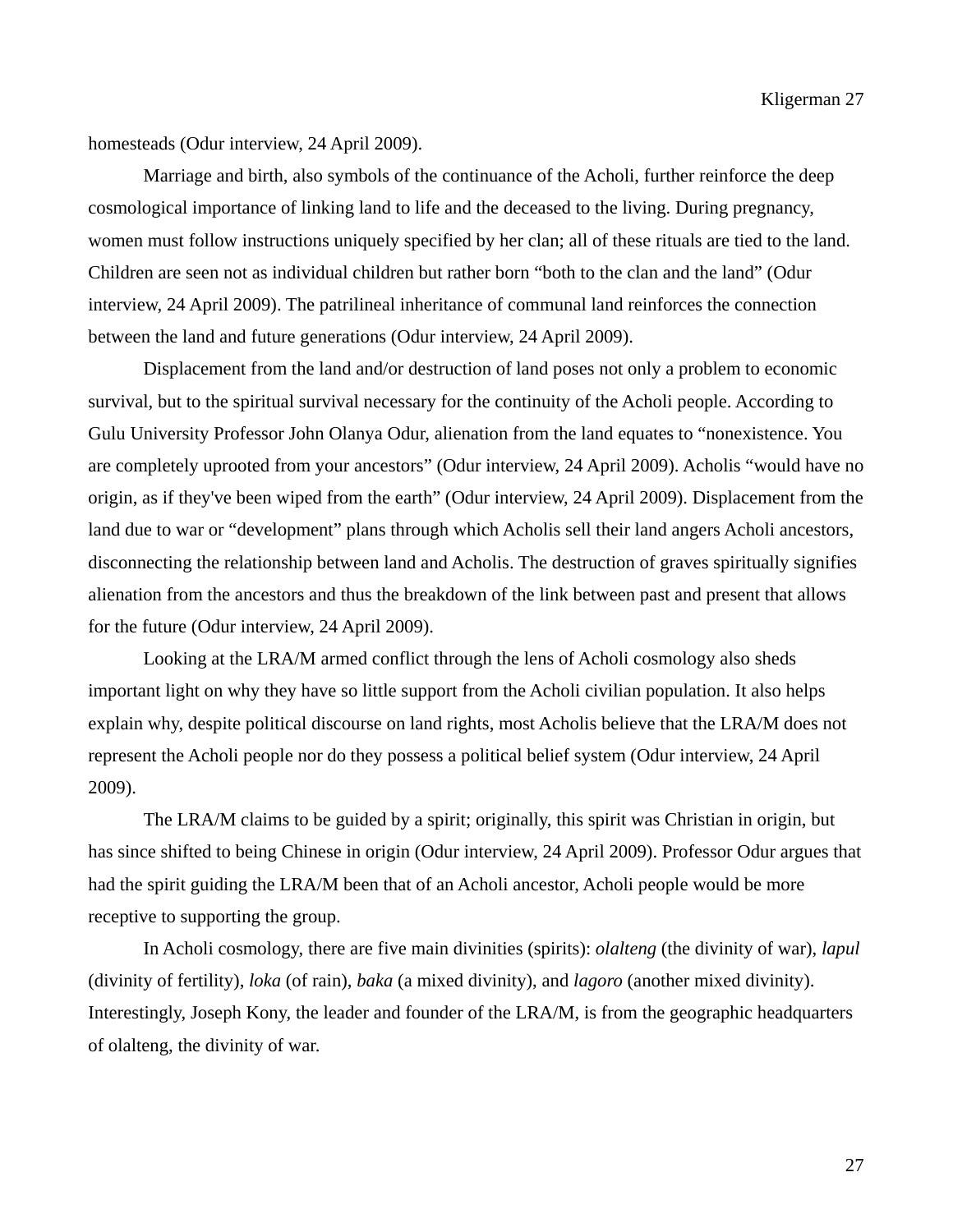#### **Pending Land Investment, Development, and Policy Issues**

*"They want to displace us as if we have no children. We need development; this is democracy."* 

### -Executive officer of the Gulu Concerned Landowners Association

One of the biggest controversies facing policy creation for the Acholi sub region is whether or not Acholi land should be available for purchase by large-scale farmers, investors, and other forms of "development," considering that many Acholis have not yet returned to their land. It is precisely the land of Acholis still living in camps that is considered by some as "open" and "idle," and thus available for purchase (Atkinson, R., 2008). Of further contention is how much Acholis themselves would benefit from these investment schemes (Atkinson, R., 2008). Many Acholi political leaders have been highly resistant to outside investment while the rightful owners of the land are still in camps and thus unable to claim the ancestral land that has existed via customary land law for generations. In this section, I will outline three different proposed projects that, in the opinions of the majority of my Acholi research informants, would, if implemented in their current form, further alienate the Acholi people from their land.

#### *The Madhvani Sugar Plantation*

 One of the biggest and most controversial proposed investment plans is the Madhvani Group that aims to open a 40,000 hectares sugarcane plantation in the Acholi district of Amuru. In early 2007, the government of Uganda granted 40,000 hectares of land to the Madhvani group and later granted another 20,000 hectares to the sugar company (Atkinson, R., 2008). There is currently a court injunction against the plan, but many people believe that the acquisition of the area by the Madhvani Group is inevitable (Makamiko Claudia interview, 16 April 2009).

 Many Acholis oppose the project not only because Acholi cultural land is not to be sold, but also because many of the owners of that land are still in camps and, because of displacement due to war and its consequences, have not yet been able to return to their ancestral birthplace (Finnstrom, S., 2008). If it were to go forward, the Madhvani plan would further displace residents of Amuru; the Daily Monitor states that "at least 10,000 people face eviction after Amuru Land Board officials applied for personal acquisition of an estimated 85,000 hectares of land" (Atkionson, R., 2008, pp.4).

 Many of my interview participants, while from Gulu District, were very concerned about the Madhvani sugar plantation and frequently mentioned the plan when I inquired about non-Acholi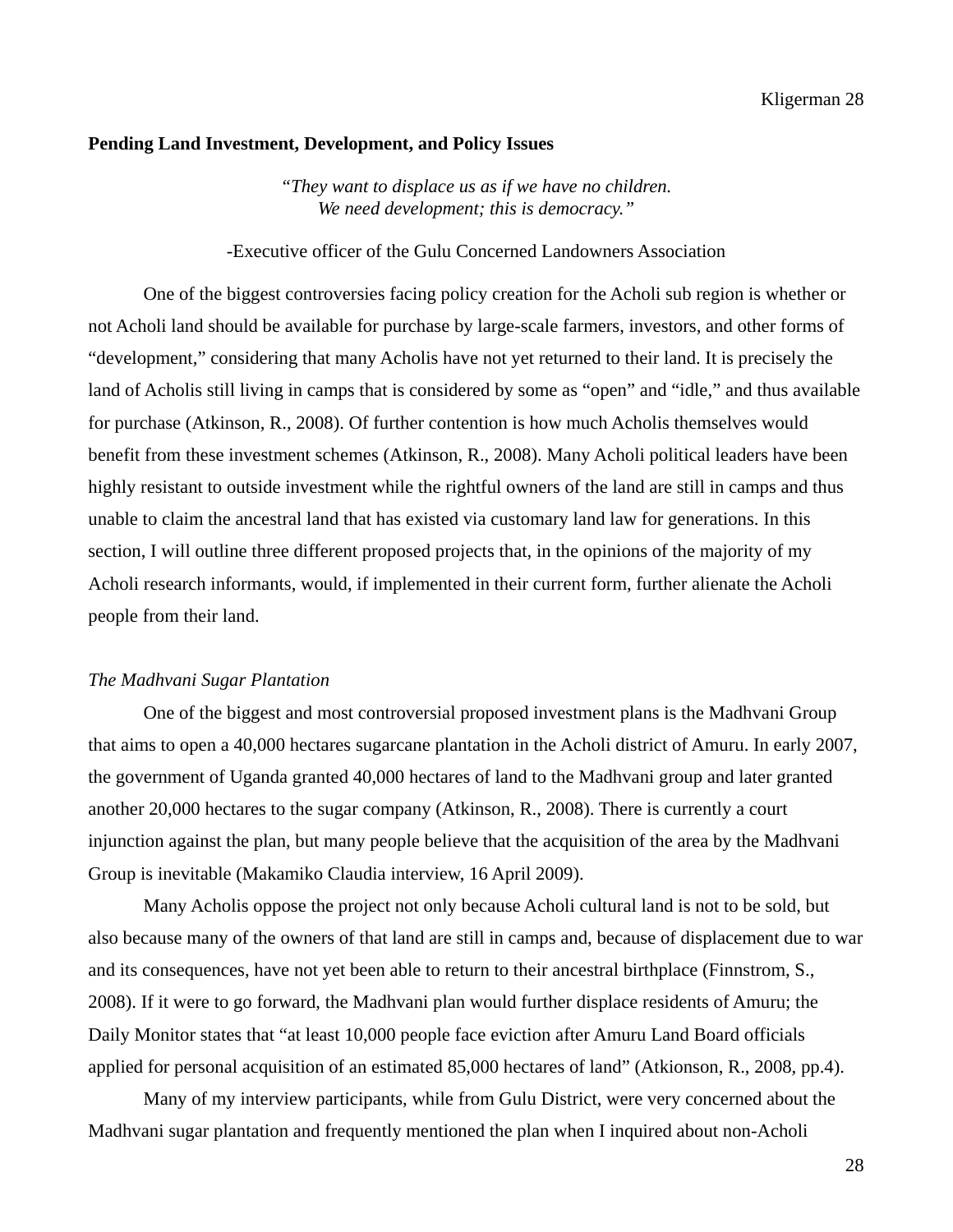investors who were interested in acquiring Acholi land (Makamiko Claudia interview, 16 April 2009; Milana interview, 16 April 2009; Stella and Okelo interview, 21 April 2009; Otim William interview, 19 April 2009). I was told that it would cause "chaos" if Madhvani were to acquire the land and that people would violently protest (Makamiko Claudia interview, 16 April 2009). While some thought that perhaps the investment would bring investment to Amuru (Makamiko Claudia interview, 16 April 2009), that opinion was in the minority; the majority of my informants stated that "it's a land grab" (Milana interview, 16 April 2009). Others mentioned the widespread belief that there is oil in Amuru and that while the Madhvani plan may be for sugarcane production in the short run, in the long run the investors are interested in owning the land rights for oil speculation (Stella and Okelo interview, 21 April 2009).

 It's not solely the Acholi residents who believe that further land alienation in the form of land investment would be harmful to the region. A World Bank report in July 2008 recommended a moratorium on land titles to investors in Acholiland until residents had returned home from camps and people had been "sensitized" to land issues (Atkinson, R., 2008). The report also recommended that the government demonstrate its commitment to protecting natural resource rights (Atkinson, R., 2008); this is remarkable support for the Acholi people, particularly considering that the World Bank is one of the major promoters of land privatization globally.

 Many are also concerned that the installation of the sugar plantation would force Acholis to move away from subsistence agriculture production towards a system of land Acholi wage laborers who would be permanently displaced from their land (Finnstrom, S., 2008, pp. 178). The result of creating a population of day laborers would be devastating: no longer able to feed themselves and largely stripped of their cosmological ties, Acholis would be dependent upon investors for their survival and would most probably be permanently displaced.

#### *The Land Amendment Bill (2007)*

 The controversial Land Amendment Bill (2007) is the latest phase of government land policies. Stalling in the Ugandan Congress due to fierce opposition primarily from Baganda and Acholi parliamentarians, the Land Bil**l**, according to the government, intends to protect people from illegal eviction (Atubo, D., 2009). The government states that land tenants are not granted proper protection by the 1998 Land Act because this legislation does not provide penalties to punish landlords who illegal evict tenants (Atubo, D., 2009).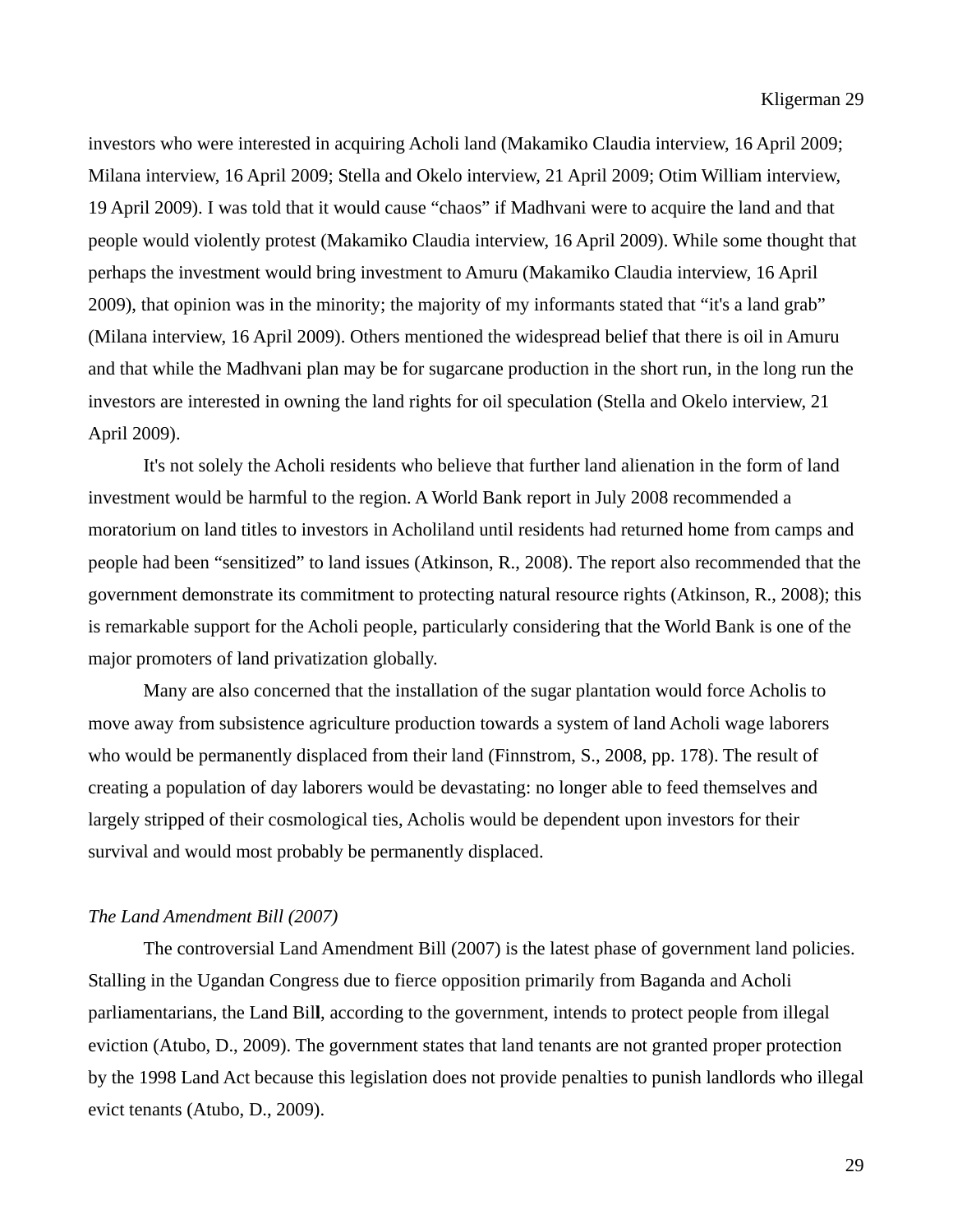Critical voices of both parliamentarians and citizens have stated, however, that protecting the rights of poor land tenants is a guise for the true purpose of the Bill; the real aim of the legislation, they argue, is to allow for wider privatization of customary land so that land can be repossessed by the government and given to investors (Omara, J., 2008). Critics also state that parliamentarians have not been given access to the specific contents of the Bill and thus cannot appropriately and accurately determine its long term effects on land and land tenure systems in Uganda (Omara., J., 2008).

 This 2007 initiative should be analyzed within the context of past Ugandan land laws. The 1995 Ugandan Constitution led to the creation of a new land land that promoted the conversion of customary land into titled—or privatized—land holding; this also established a privatized land market (Atkinson, R., 2008). The 1998 Land Act expanded upon the potential to disrupt customary Acholi land holdings by creating institutions to administer customary land that bypasses traditional leaders, therefore "stripping away locally specific and sociocultural land and resource allocation processes" (Atkinson, R., 2008, pp.3). It does, however, recognize communal land membership, provided it helps further community development (Atkinson, R., 2008).

When I raised questions about the Land Amendment Bill, none of my respondents—even those attending university—had a clear idea about the specific provisions of the Bill or how it would effect them. Others had not even heard of the legislation, indicating a startling, though perhaps unsurprising considering the alienation of Northern Uganda from the rest of the court, knowledge gap. While this legislation would effect the land tenure system in Acholiland (as well as the rest of Uganda), my informants seemed both unsure and uneasy discussing the Bill, perhaps due to the widespread lack of accurate information regarding government legislation.

#### *The Expansion of Gulu University*

 Land conflict with Gulu University, a government institution opened in 2002 and located in Laroo Division, provides an important and pressing instance of conflict facing the citizens of Laroo. Gulu University was originally intended to be a farm institute and the people residing on the land were consulted and compensated for the land now occupied by the university (Abonga interview, 24 April 2009). Instead of being used as a farm institute, however, the buildings were used for other educational purposes, such as classrooms (Abonga interview, 24 April 2009). The university still wanted to build its farm institute, so the government decided to allocate the university 742 hectares of surrounding local land—almost all of which is inhabited by citizens of Laroo—to the university (Abonga interview, 24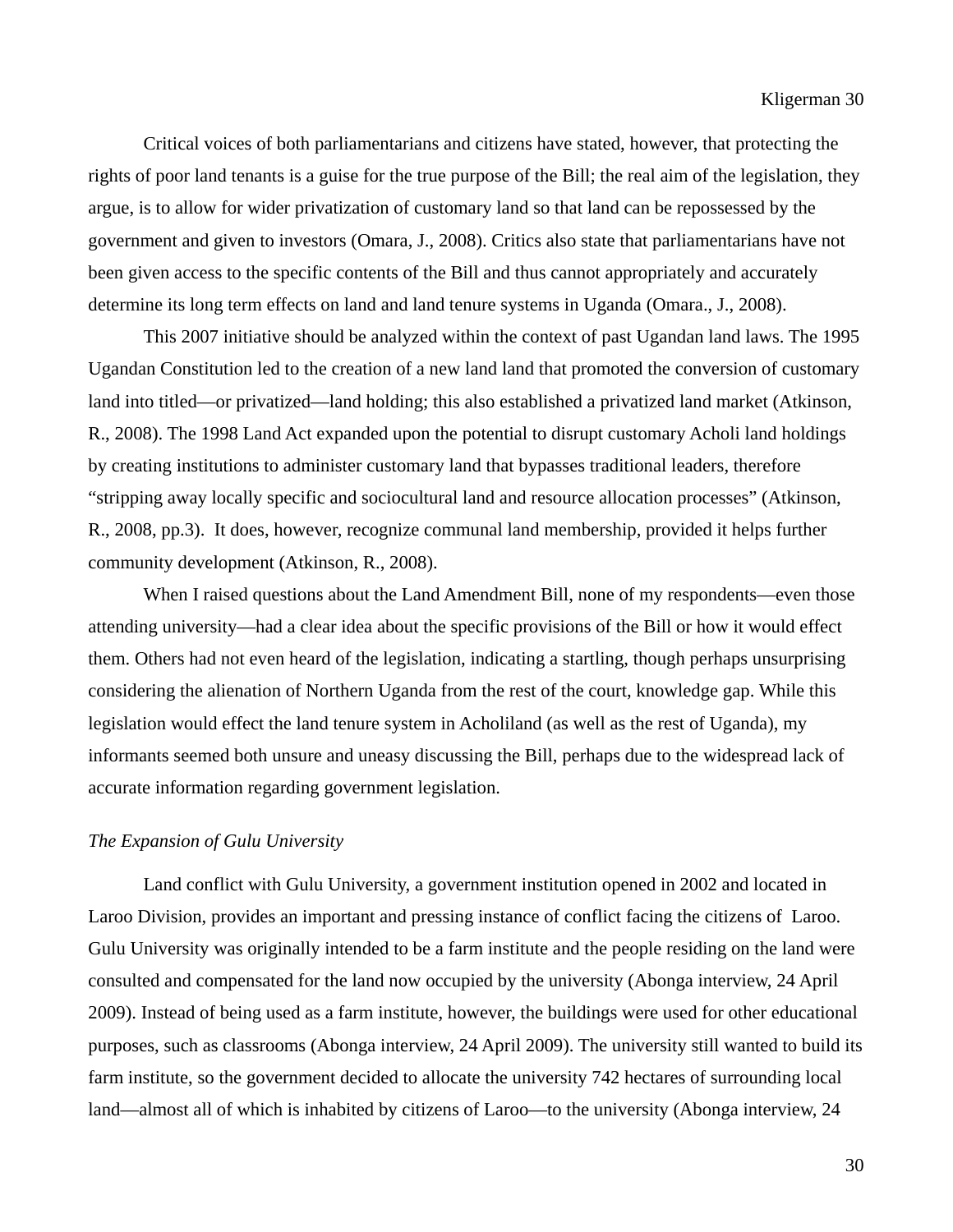April 2009). This was done without consulting the approximately 10,000 land owners who would be displaced; although the government states that it will compensate landowners, there is a presiding fear that only those with land titles will be compensated even though the majority of the land is cultural, and thus not titled (Abonga interview, 24 April 2009).

 In opposition to the government and university plan of land takeover, local landowners organized themselves into the Gulu Concerned Land Owners Association on September 8, 2003 (Gulu Concerned Land Owners Association interview, 24 April 2009). The constitution of the Association states that it was formed because its members were "facing the threat of unlawful eviction and other injustices pertaining the land" (Gulu Concerned Land Owners Association, 2003). Although the group was formed with approximately 30 members, it now claims to represent the 10,000 people that would be displaced should the university plan move forward under its current design (Gulu Concerned Land Owners Association interview, 24 April 2009).

 The Association has undergone a vigorous legal battle against the university, successfully suing the public institution in two different court cases. Represented by Ocen & Co. Advocates, Obwoya Robert and Others versus Gulu University in case No. HCT-02-CV-0019-2995 and Nicolas Ochora and 34 Others in case No. HCT-02-CV-0025-2004 successfully sued Gulu University, resulting in a court injunction against the university's expansion plan on October 31, 2006 (Gulu Concerned Land Owners Association interview, 24 April 2009).

 Despite the court injunction, however, the plan moved forward. On July 31, 2007, however, the Gulu District Land Board appropriated land to the university against the court injunction, causing confusion regarding the future of the expansion (Gulu Concerned Land Owners Association interview, 24 April 2009). On June 14, 2008, the university sent a letter to residents stating that land surveyors would arrive to evaluate the monetary worth of the property so the land owners could be compensated when the university expanded into their land (Gulu Concerned Land Owners Association interview, 24 April 2009). On June 18, 2008, Anywar Paolo, the founder and Chairman of the Association, sent a letter of reply stating that as per the court injunction of 2006, land surveyors would be interpreted as illegal criminal trespassers (Gulu Concerned Land Owners Association interview, 24 April 2009). Regardless, surveyors came to Laroo, but local youth chased them away.

 In April 2009, the Association forwarded their case to President Museveni via the presidential advisor to Northern Uganda. The members of the Association are certain that Museveni will protect their land and interests (Gulu Concerned Land Owners Association interview, 24 April 2009). An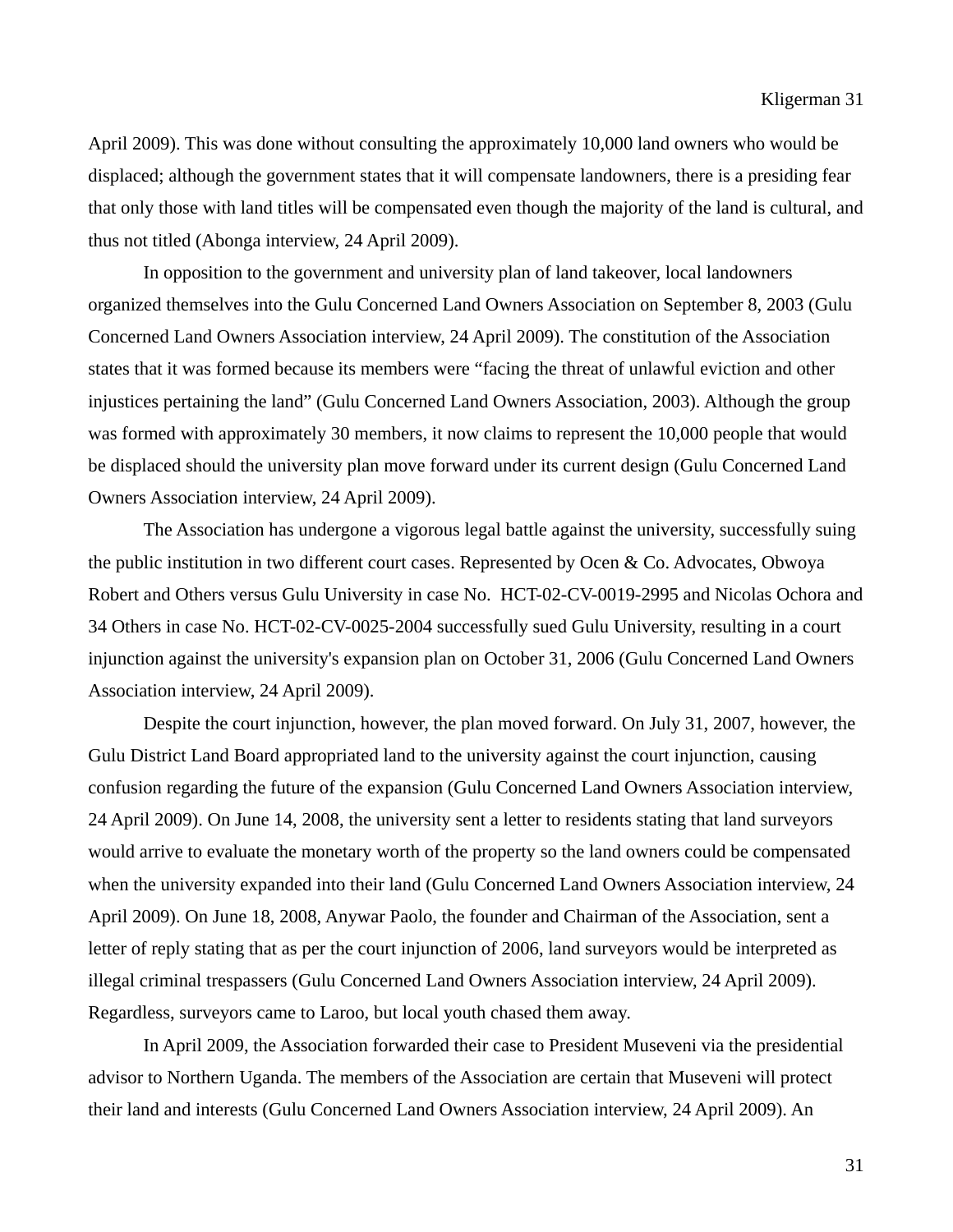executive member of the Association told me that "he is going to answer that. We are a very big population. He has to helped us. Our argument is leaning on the Constitution of Uganda which says the land belongs to the people, not the government" (Gulu Concerned Land Owners Association interview, 24 April 2009).

 A meeting with the six executive members of the Association revealed to me the grievances that the landowners feel in connection to the university plan and the potential alienation that would result from the plan. The main opposition to the plan is that the proposed area of takeover is too large; members frequently reiterated to me that it would be unprecedented in Uganda, and perhaps the world, to have a university occupying such a large area (Gulu Concerned Land Owners Association interview, 24 April 2009). Furthermore, landowners were not consulted nor compensated in the creation of the plan; even if landowners were to be compensated, there is not an appropriate location for the 10,000 occupants to move (Gulu Concerned Land Owners Association interview, 24 April 2009). LC Three Chairmain Abonga Moses suggested that the displaced could move to rural areas (Abonga interview, 24 April 2009). The Association members contend, however, that rural locales are in the midst of their own land conflicts, the majority of which are land wrangles, and that it would result in violence should they move to those areas (Gulu Concerned Land Owners Association interview, 24 April 2009). And Abonga Moses contended that there is very little infrastructure such as schools or health clinics in rural areas and there are no plans to create new centers for health or education; moving to rural areas would leave residents even more deprived of government services (Abonga interview, 24 April 2009).

 Members also believe that "there's a hidden agenda [to the plan]. [Administrators and professors] want to bring investors to make factories to make students work during holidays" (Gulu Concerned Land Owners Association interview, 24 April 2009). They believe administrators will sell the land to investors for their own profit (Gulu Concerned Land Owners Association interview, 24 April 2009).

 Another grievance of the Association is that local landholders feel disregarded by investors and university administrators. "They think they are superior [and] we are small," one executive member told me. "We will fight to defend our land. This is our grandfather's land" (Gulu Concerned Land Owners Association interview, 24 April 2009).

 A Gulu University professor explained to me that "the university has not come to fight them. They shouldn't be against it, because the university will benefit them. [The university and the Madhvani Sugar Plantation] are not the same institutions. This one is not income generation" (Odur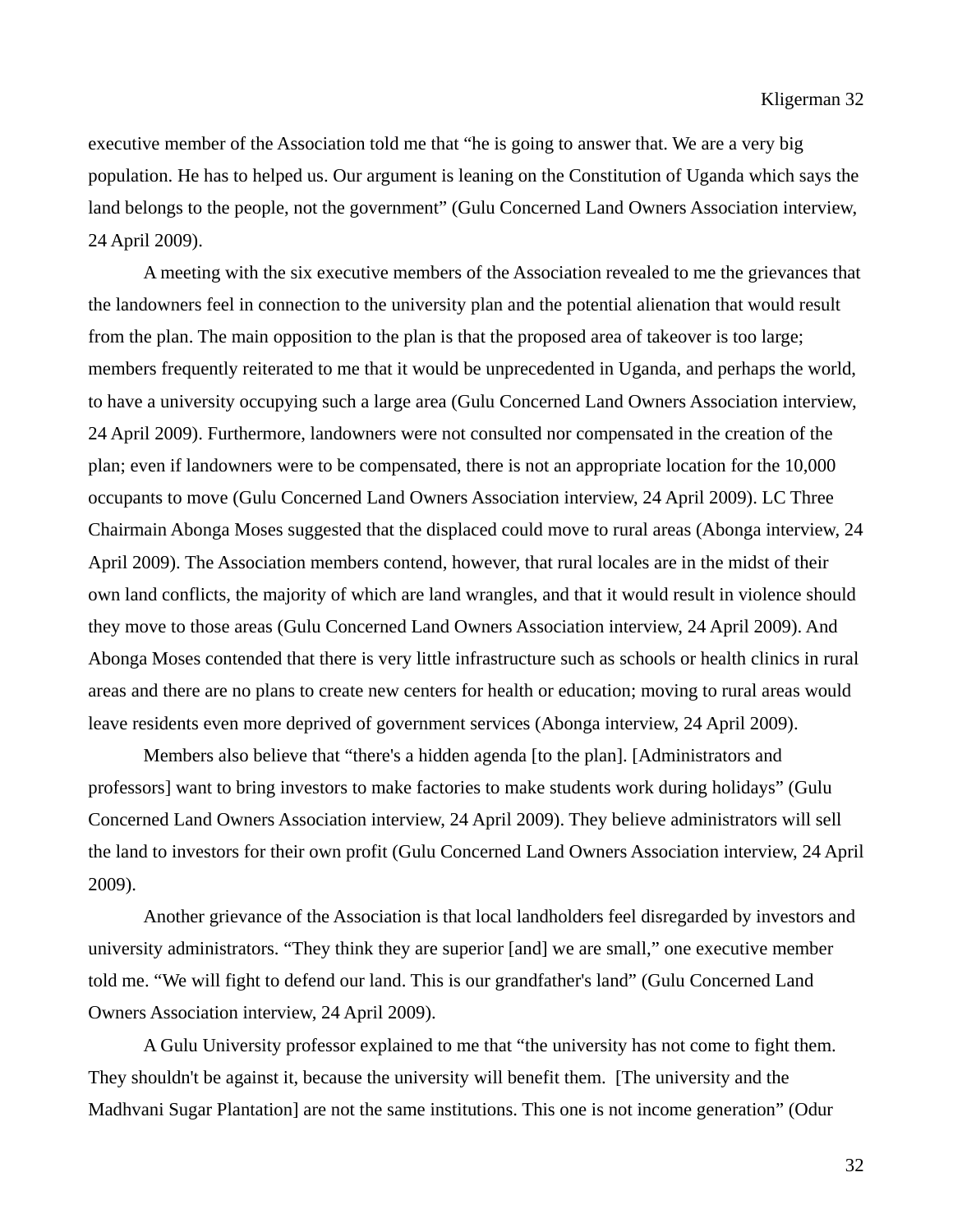interview, 24 April 2009). He explains that the majority of the beneficiaries of the university are local citizens and that the education provided will lead to both individual and community development (Odur interview, 24 April 2009). He further believes that opposition to the plan is politically motivated; because Gulu University is a public institution and thus linked to the Museveni government, the university has gained a negative connotation, particularly in the context of war (Odur interview, 24 April 2009).

 The executive committee of the Association states that they do want development and education. One member remarked that "the university should be there, but in a proper place. The university should not be concerned of industry, they're concerned about education. We want peace" (Gulu Concerned Land Owners Association interview, 24 April 2009).

 They claim that if the plan goes forward, they "will fight [to] defend our land;" "if the police fail to control us," one member continued, "it shall end up in war" (Gulu Concerned Land Owners Association interview, 24 April 2009).

 Ultimately, the Association claims, "they want to displace us as if we have no children. We need development; this is democracy" (Gulu Concerned Land Owners Association interview, 24 April 2009).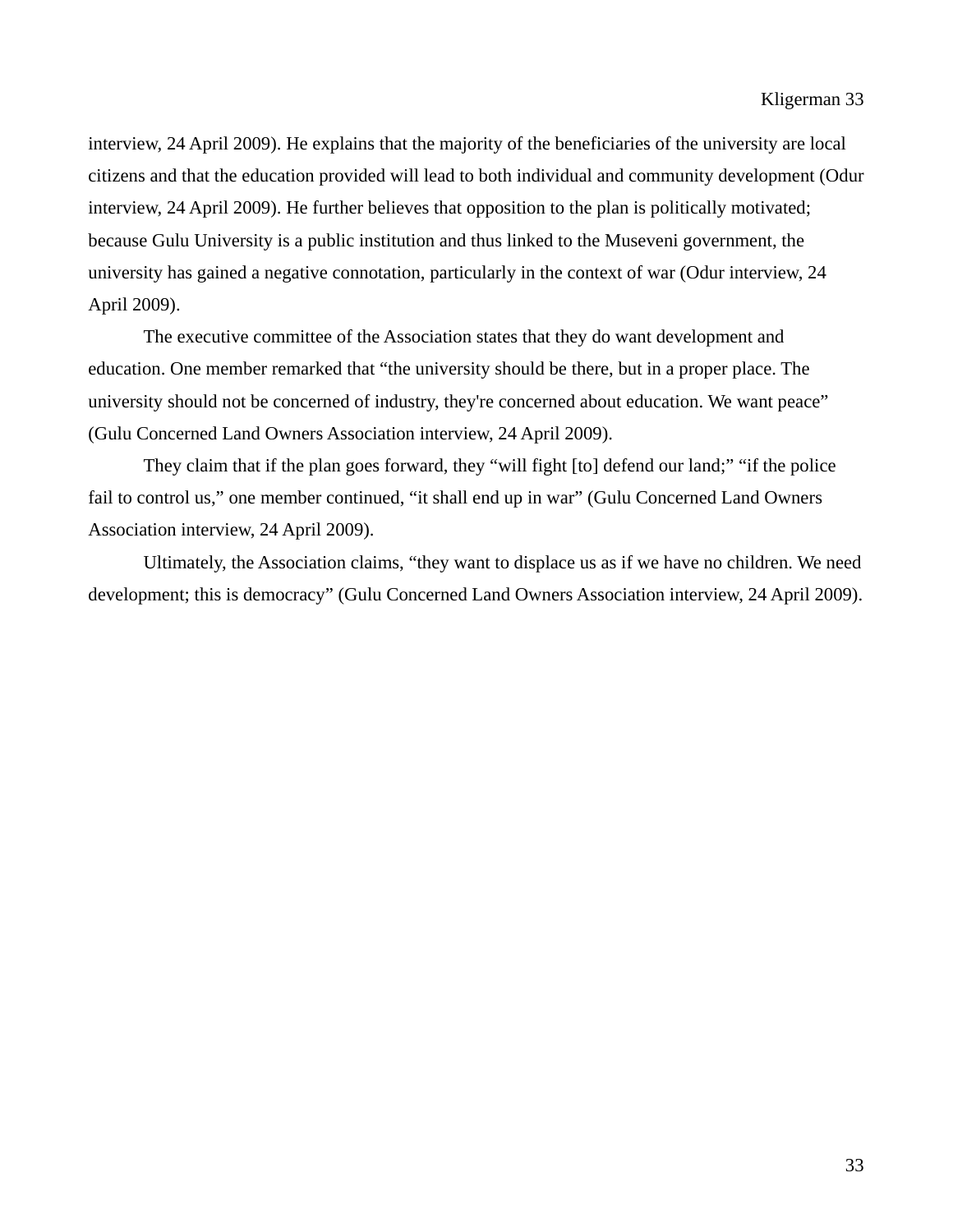#### **Fieldwork Findings and Analysis**

In addition to the academic research I carried out through this project, I conducted field work to discover the opinions of Acholis living in Laroo about the prevalent themes in land conflict. In undergoing this fieldwork, I held nine in-depth interviews with residents of Laroo to understand more fully the opinion of Acholis on the land alienation experienced due to war, displacement, local land conflicts, and investment and development plans [see Appendix A for questions asked]. These interviews were carried out over the course of two weeks and were all held in participants homes during the day hours. The majority of the interviews were conducting in Acholi, but some were held in either English or a combination of the two languages.

 Although my participants all live in the same division in Gulu, there was diversity in their responses to some of my questions based on various identity factors. I found differences in responses was largely based on generational and/or educational differences; the three young adults I interviewed varied somewhat from the middle-aged and elderly people, particularly concerning questions of how development in Gulu in the context of land investment. Some of the other differences in opinion could also be based on whether or not the participant lived on communal or rented land and, if the participant did have communal land (either in Laroo or a more rural village), whether or not s/he had experienced conflict surrounding the ownership of that land. I will analyze these differences later within this section.

 Overall, I found five broad themes in my field interviews: the importance of land to Acholis, buying and selling land, outsider interest in Acholi land, the war and Acholi land, and the result of land alienation. The themes that developed as a result of my interviews grant important understanding of the "on the ground" reality of the importance of land to the Acholi, and their perception of the result of potential land inaccessibility. In the following section, I will discuss each of my fieldwork findings, accounting for and analyzing similarities and differences within the responses I received.

### *The importance of land to Acholis*

All of my interview participants firmly stated that access to land is of the utmost importance to the Acholi people, reinforcing secondary source material that stated that land was the key resource of survival for the Acholi (Finnstrom, S., 2008; Atkinson, R., 2008). Land was cited as the primary means of eating, generating an income, supporting ones children, and providing a sort of spiritual solace. All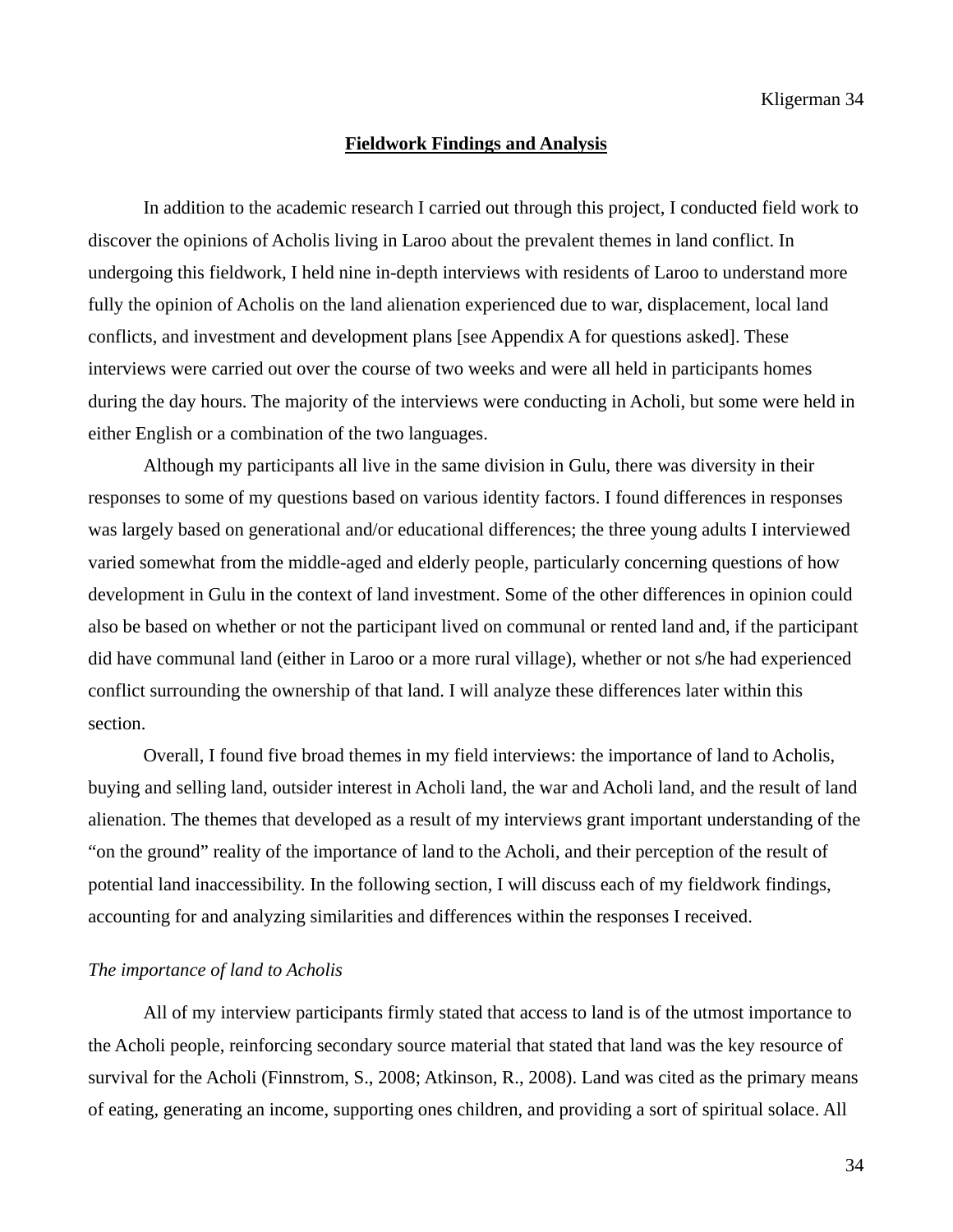of my participants who subsisted largely as a result of farming (a category that accounts for seven out of the nine people I interviewed) stated that land is very important because "we eat land," (Solina interview, 16 April 2009) and it is the key source for "farming cash crops and food crops" (Otim William interview, 19 April 2009) such as "groundnuts, maize, rice, and boo" (Opio Richard interview, 18 April 2009).

 Land also provides the income necessary for supporting children. Grace told me that "land feeds the Acholi people and can keep my kids" (Grace interview, 17 April 2009). Otim William describes land as "wealth" (Otim William interview, 19 April 2009), while Milana told me that "land means richness when you have land, you are rich" (Milana interview, 16 April 2009). Odokos elaborated, explaining that "land is very important to the Acholi people. Before whites came with education, land was useful to make them survive with digging, planting, your properties, harvesting to eat, to make life easy. Other people use land for hunting" (Odokos interview, 15 April 2009).

 Participants also found a deep spiritual importance to being able to dig and access cultural land. This is particularly important "because all was take by the war—land is the only resource for [our] well-being" (Makamiko Claudia interview, 16 April 2009). Stella, an elderly woman, stated that "when [she] dig[s], that's where [she] finds it good" (Stella interview, 21 April 2009). The solace found within

These primary sources reinforce academic literature regarding the importance of land to the Acholis. From my discussions, it was quite clear that land was one of the most important resources in the lives of most of my informants and that they rely heavily on it for all aspects of their well-being. The importance of land is not static; as schooling becomes more available, the land becomes not only the source of food provision and cosmological aid, but a key mechanism for generating the income necessary to pay school fees and related education costs. The combination of the needs met by land makes the resource the key support system for life for many Acholis.

### *Buying and selling land*

Informant responses varied slightly on whether or not Acholi land should be sold; most of these differences can be accounted for based on generation and level of education. All of my middle-aged and elderly informants (six out of the nine informants) stated that Acholi land should not be sold and that customary land is supposed to exist solely within clans. Opio Richard told me that he has lived on his customary land, both in Laroo and his village in Anaka, for years and he "[doesn't] even know what a land title is. Nobody knows what it is" (Opio Richard interview, 18 April 2009). Others believed that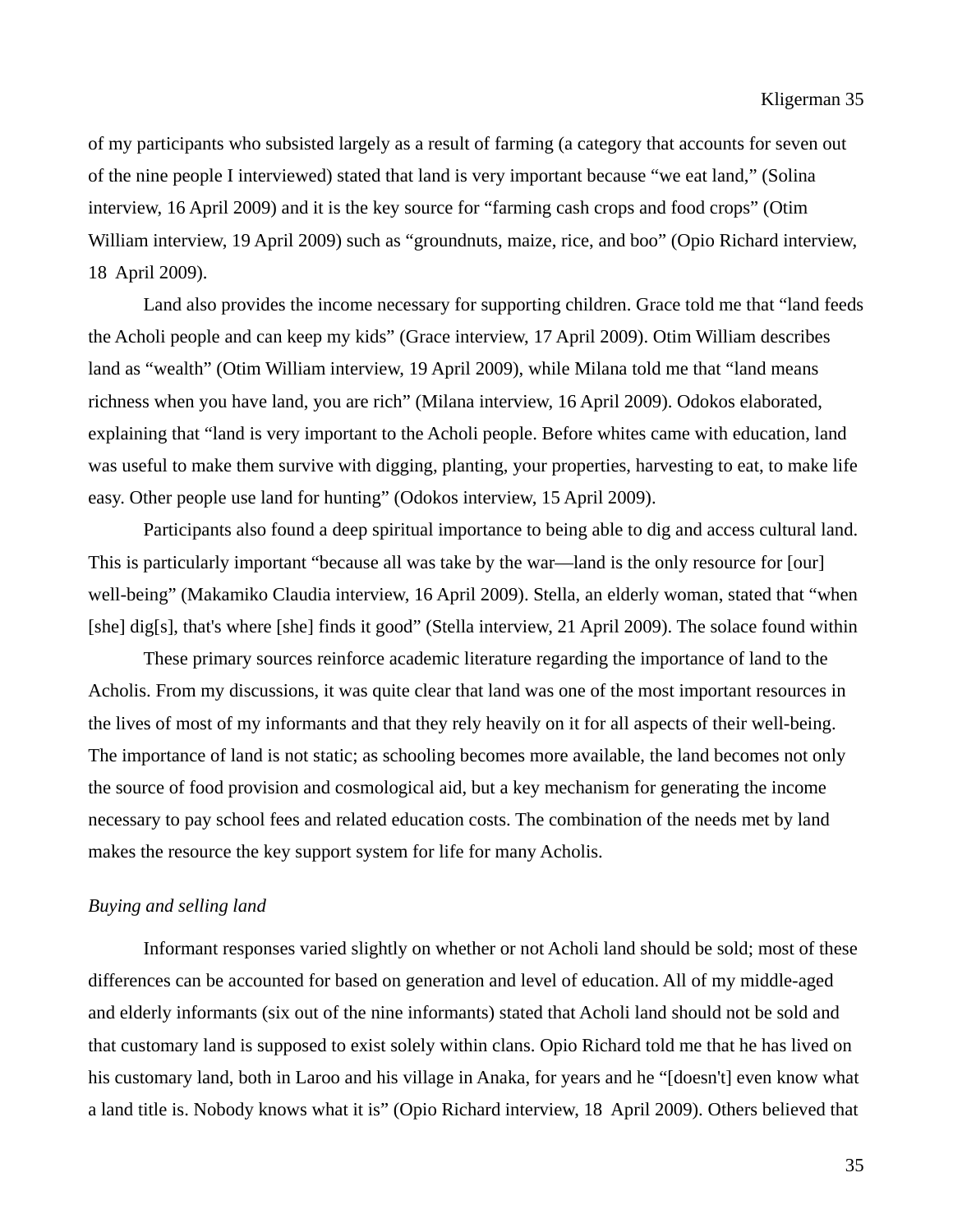land should not be sold because of its importance for income generation as well as food supply (Otim William interview, 19 April 2009; Opio Richard interview, 18 April 2009). Otim William explained that in the Acholi tradition, "we replace generation to generation. We don't sell [land]" (Otim William interview, 19 April 2009).

Some elderly people connect the sale of customary land to war. "Customary land is not supposed to be sold but because of the war it has begun to be sold," Solina declared. "The people who sell it don't think because what are their siblings going to do if they sell the land? These stupid people want to sell land of their parents" (Solina interview, 16 April 2009). Others simply stated that "land is not for sale. It is not good to sell or buy. This is cultural land" (Stella and Okelo interview, 21 April 2009).

 Some young adults, however, believe that if the sale of land will bring development to Gulu, it should be sold, but then returned to its original owner. "When the land is idle, it loses nutrients" (Milana interview, 16 April 2009), and therefore investors should be able to develop it, "put it into more productive use, to generate some good things" (Makamiko Claudia interview, 16 April 2009). At the same time though, these youth believed that investor acquisition should not be permanent, and instead land should be returned after a period of approximately five years (Makamiko Claudia interview, 16 April 2009). Based on the people I interviewed, I believe that these discrepancies can be accounted for largely based on the relative dependency on the land; those who use land as their primary source of support were very strongly opposed to land sale, while those who do not use the land to support themselves (largely a younger, more educated, and wealthier population) do not as strongly oppose land sale.

#### *Outsider interest in Acholi land*

It was widely acknowledged by my interview participants that numerous outside parties were interested in accessing Acholi land. It was suggested that the primary parties interested in purchasing land include the Madhvani Group, Gulu University, Indians, people from Western countries, the Dinkas from Southern Sudan, and the Alur, Ugandans who live on the border of Sudan (Milana interview, 16 April 2009; Otim William interview, 19 April 2009; Stella and Okelo interview, 21 April 2009; Solina interview, 16 April 2009). It was also suggested that "the government wants to get all the land. Their thoughts may be for development but I don't know" (Grace interview, 17 April 2009).

These outside investors are interested in Acholi land primarily because "it's big and fertile"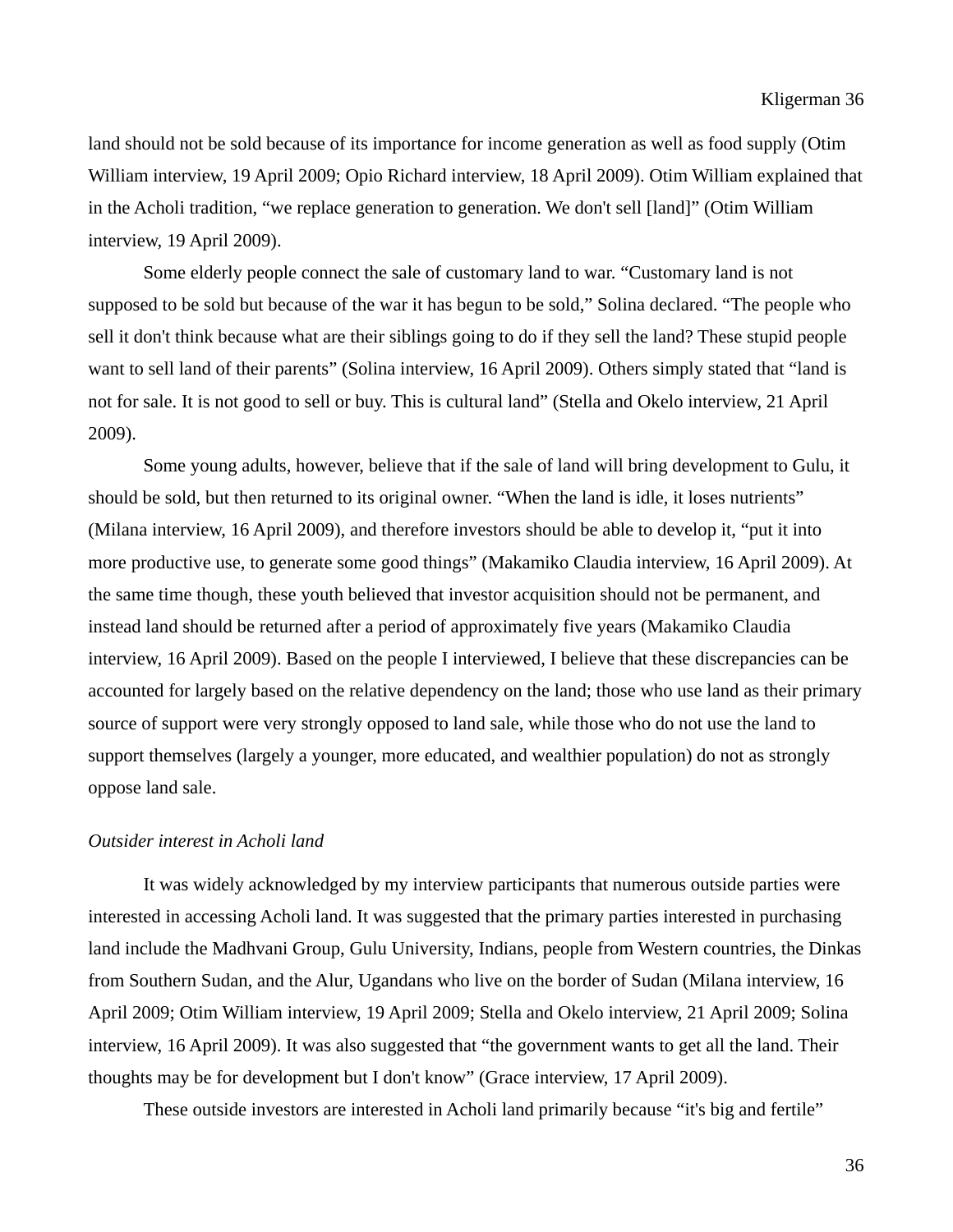(Solina interview, 16 April 2009), it's strategic location (Stella and Okelo interview, 21 April 2009), and because there may be oil located under the ground in Gulu, as has been speculated in Amuru (Stella and Okelo interview, 21 April 2009). It was also admitted that because of the war, the land has not been used because of the war, leading investors to believe that the area is idle and uninhabited (Odokos interview, 15 April 2009).

 Only one of my respondents, a young woman attending Gulu University, believed that the land was "huge...with no use" (Makamiko Claudia interview, 16 April 2009). She believes that investment could bring development to the area, although those investors should return the land back to its original owner after a period of five years (Makamiko Claudia interview, 16 April 2009).

 The majority of my participants disagreed with the claim that the land was idle; instead, they argue, people are still in camps or in Gulu Town and have yet to return to the land that is still rightfully theirs. Milana, another student at Gulu University, believes that "they want the land to put factories, claiming they'll bring development, but it's a land grab. Acholi people don't benefit because they take the money make to their countries [through] profit repatriation" (Milana interview, 16 April 2009). Another key problem cited was the difficulties of finding alternative places to live if land was bought. Odokos wondered, "Big companies and investors shouldn't be able to buy land because where would the people go? It's difficult and not good" (Odokos interview, 15 April 2009).

 Several examples explain the negative effect of investment in the eyes of my interview participants. Solina recounted one episode of investors causing internal family strife:

"Some white men collided and bought land without consent of the other family members. The family sat down with the brother [that sold the land] and told him to take the money back to the white man. How could he sell cultural land? They got their land back, but some of money had already been spent" (Solina interview, 16 April 2009).

 My interview participants were also clear that the central government has a strong interest in accessing Acholi land. While many people did not know the specific actions of the government to possess that land, some suggested that Museveni uses "leaders and the paramount chief" (Otim William interview, 19 April 2009) to create large-scale farming plantations and "encourages the landlords to sell land to those investors by telling them they'll be paid some money" (Milana interview, 16 April 2009). Others recounted scare tactics and high taxes for those with large land acreage; these taxes are impossible for the poor to pay. Okelo wonders "If you're a poor man, how will you pay all that? They take it. Even in town, it's happening. If you can't develop it, they take your land" (Stella and Okelo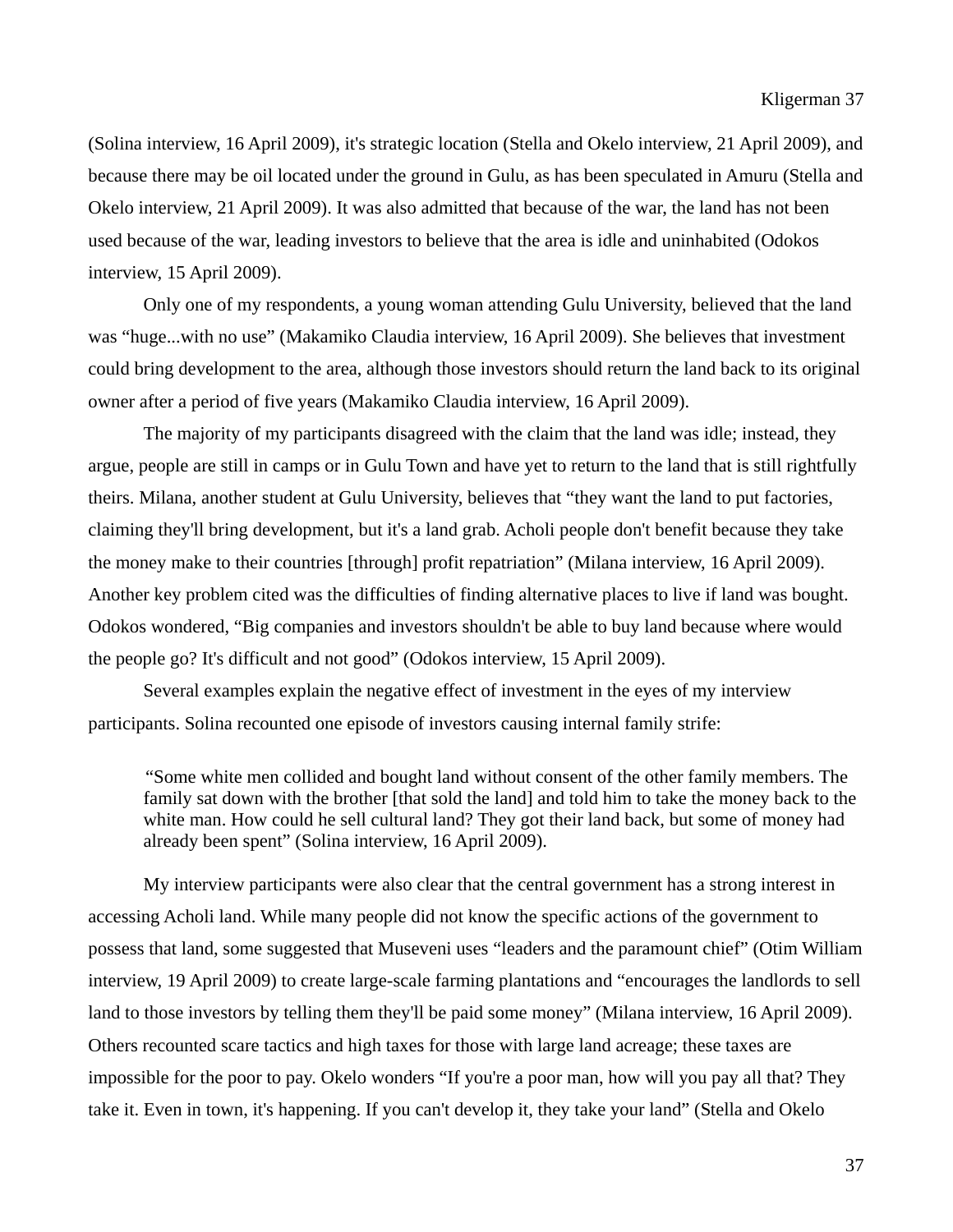interview, 21 April 2009).

 Reactions to government interest were somewhat mixed; while the majority of respondents were adamantly opposed to government intervention, some do believe that perhaps the government could bring development to Acholiland. These respondents differentiate between land that is accessed through "land grabs" and land that will be used for development, which "would be different" (Odokos interview, 15 April 2009). This is because "when they are just grabbing the land, that is not good. What we need is development and employment" (Milana interview, 16 April 2009).

 The respondents who stated that government land use would be appropriate if it were used for developmental purposes are all young adults or are early middle-aged; this indicates a generational divide between younger Acholis, raised in a global era of non-governmental organizations and "development" discourse, and the elder population who is highly mistrustful of any government intervention, even in the name of development projects.

 The older generation fiercely opposed government intervention into Acholi land issues. Solina declared that "the government is really interested and wants to finish the Acholi people with all of their land. [Museveni cannot steal the land with all the people around" (Solina interview, 16 April 2009). They argue that Acholi parliamentarians such as Chairman Mao fight to protect Acholi land against the government which "just intimidates the local people" (Stella and Okelo interview, 21 April 2009).

 Many respondents stated that they "feel pain. All Acholi people feel pain" (Solina interview, 16 April 2009) because of land takeovers. Shaking her head, Stella mourned that because of the land issues, "we are so sorrowful" (Stella and Okelo interview, 21 April 2009).

#### *The war and Acholi land*

Many of my informants reported on destruction of their land as a result of the war. Some of this was caused directly by one or both of the armed forces, while others reported on land wrangling conflict with neighbors that they attribute to the conflict. From these discussions, it is apparent that insecurity continues due to land issues even in the post-armed conflict era.

 In my interview with Okelo, he succinctly outlined the effect of war on the customary land he shares with his mother, Stella, in Laroo. He states:

"[The war] has done many things. One, bullets that have not exploded. Once it rots or rusts, it becomes acidic to the soil. Two, some place in the village where many people were killed. People fear to go and till the land. They feel the demonic spirits, even the bones of dead or on the land. Three, it has scared the younger generation. Most boys have come to town instead of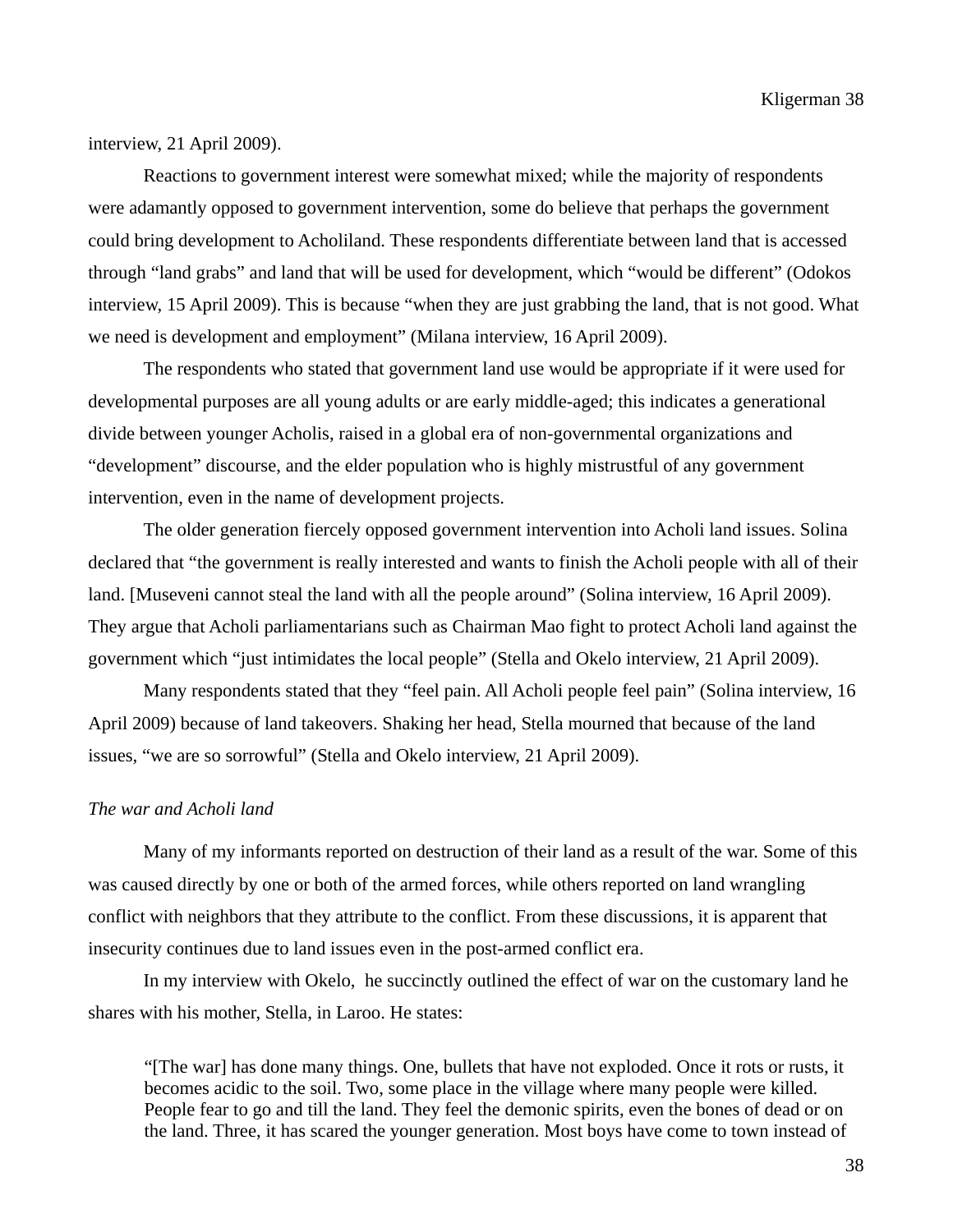tilling. They resorted to singing. Four, it has polluted the atmosphere. Rain used to fall in March but now it doesn't. That shows that the war has spoiled the atmosphere. Five, water has spoiled the most. It has led to numerous diseases like AIDS which is very hard now. All the soldiers are brought and just thrown here. Six, It has spoiled the family structure. The elders that were supposed to lead the people are the most stupid. They drink, not supportive, and don't give advice" (Stella and Okelo interview, 21 April 2009).

 While perhaps not all of the negative realities that Okelo outlines should actually be attributed to war (such as climate change), this eloquent explanation of the connection between war and the societal and environmental problems facing Acholiland demonstrates the holistic devastation caused by the war. Environmental and culture destruction can be linked directly to the violence caused by both armed bodies; seen within the context of perhaps purposeful military strategies [See Land Alienation section], it is clear that Acholis directly link the war to the current conflicts they face.

 Land wrangling conflict is also attributed to the war. Solina related the story of her communal land in Unyama. She says, the land "was destroyed but not by the LRA but by the people, the neighbors. One lady took my land, but she gave it back. I spoke with my mouth and said everybody should bring back my land. If you want to dig, you should come ask me then I can help them. It is in accordance with the law*"* (Solina interview, 16 April 2009). Because not all the land was given back, problems continue on her land.

 Others outline poverty and physical destruction caused by the armed forces. "They burnt my house, carried everything out, even all the food I grew, all the properties," Opio Richard told me (Opio Richard interview, 18 April 2009). Some informants outlined the poverty caused by the war. "There is nothing wrong with [my] land," Otim William says, "but they kept people in a poverty way because they lived in protected camps" (Otim William interview, 19 April 2009).

 But while it is widely believed that the war brought grave physical devastation to the Acholi, the effect on the government has not, in the opinion of many, been a negative one. "The war has not brought [Museveni] problems, only happiness because he knows he can do anything he wants. He insults the Acholi. Acholi people are like rotten mushrooms. [Museveni] can call for water, but they give him milk. If he wants the war to continue, he can continue" (Solina interview, 16 April 2009). Many blame the government for "causing the rebellion in Northern Uganda" (Otim William interview, 19 April 2009) and believe that "the government fears to go to the villages since they will be attacked. Some do believe, however, that the war "increased the government expenditure" while "[bringing] tension between the Acholi people and the government itself" (Makamiko Claudia interview, 16 April 2009). As Otim William told me, "the government has no close relationship with the Acholi people"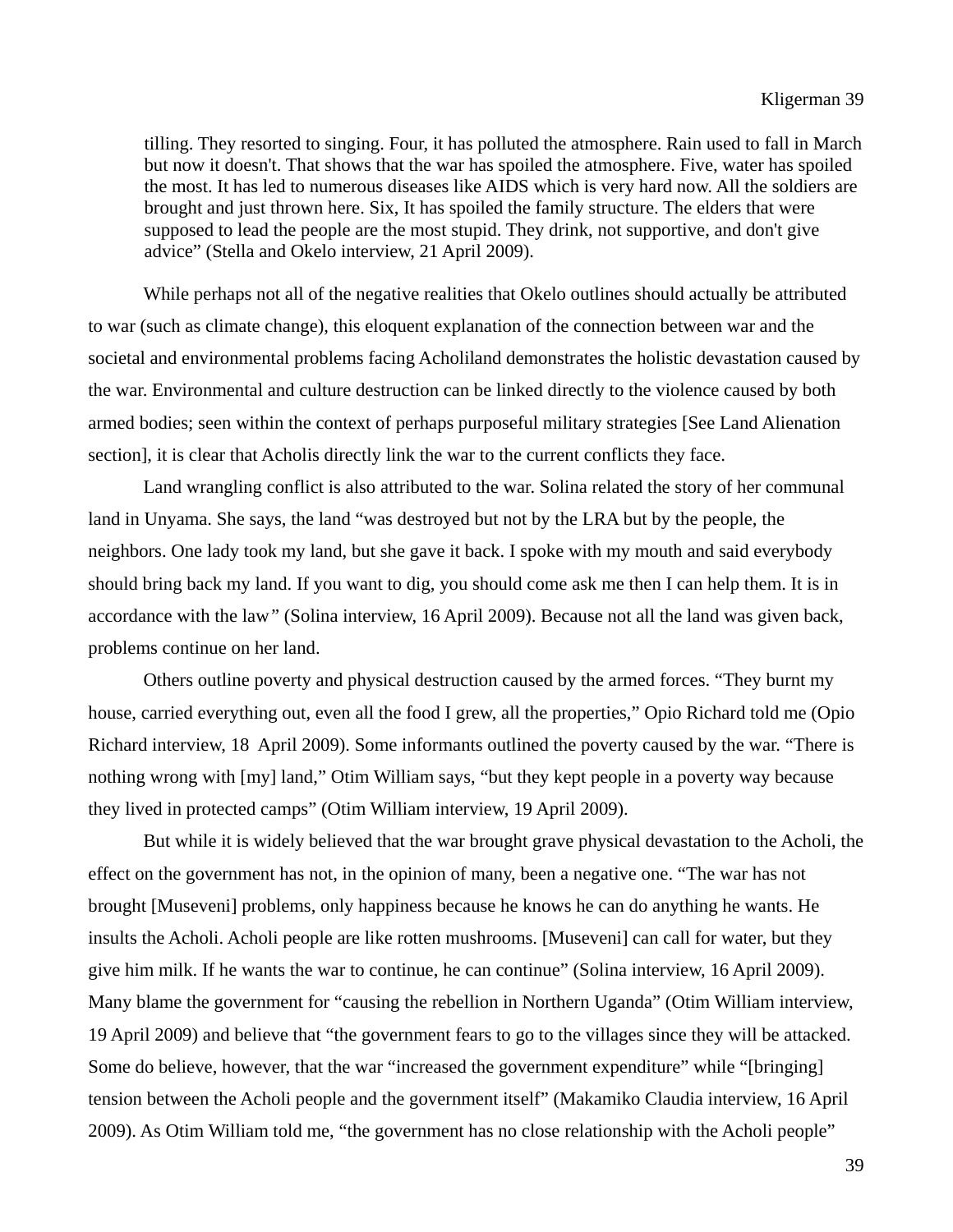(Otim William interview, 19 April 2009). This negative relationship is furthered because of the belief that "Museveni has taken people into camps" (Solina interview, 16 April 2009).

 But while my informants disparaged the government for causing displacement, violence, and poverty, they were also extremely against the LRA/M and, despite the groups' voiced political agenda to protect natural resource and land rights, believe that the LRA/M has no viable political goals or program. In response to questions regarding why the LRA/M was fighting, answers ranged from "because they wanted to lead the country by force" (Odokos interview, 15 April 2009) to "because of sheer stupidity" (Solina interview, 16 April 2009). All of my participants stated that the real impact of the war was on the civilians—fellow Acholis—and that if the LRA/M did care about land, why would it have run?" (Grace interview, 17 April 2009). Furthermore, "if they had cared about land, they wouldn't let people stay in camps, just leaving land idle in the villages" (Milana interview, 16 April 2009). "They just slaughter [Acholis] like chickens," Okelo says. "So what are [they] fighting for? Kony just kills the Acholi people" (Stella and Okelo interview, 21 April 2009).

### *The result of land alienation*

It was uniformly stated that displacement and alienation from land results in poverty, malnutrition, homelessness, and death for the Acholi people. Acholi people have worked hard to return to their land; one informant told me that "people were seen as people of the same place. They still have [the land] despite the fact that the war spoiled everything" (Makamiko Claudia interview, 16 April 2009). Moving home after years of displacement in urban centers and IDP camps have ravaged Acholiland, but my informants strive to return to normalcy which, for the majority, meant the ability to continue digging.

 Much of the responses stemmed from experience of being unable to access land due to the war combined with a lifetime of dependency on farming as the primary means of economic survival and stability. Solina rhetorically asked me, "If I didn't have land, what would my people eat? There would be a lot of poverty" (Solina interview, 16 April 2009) while Grace questioned "Now that I have kids, how am I going to feed them? How am I going to feed them? How am I going to send them to school? If Acholi people had no land, they would be sleeping in verandas, on the balconies of some rich people" (Grace interview, 17 April 2009). Others were more blunt, stating "If I didn't have land, I would just die, because land is what we live on," (Stella and Okelo interview, 21 April 2009), "there would be famine" (Milana interview, 16 April 2009), and "when you don't have land, you are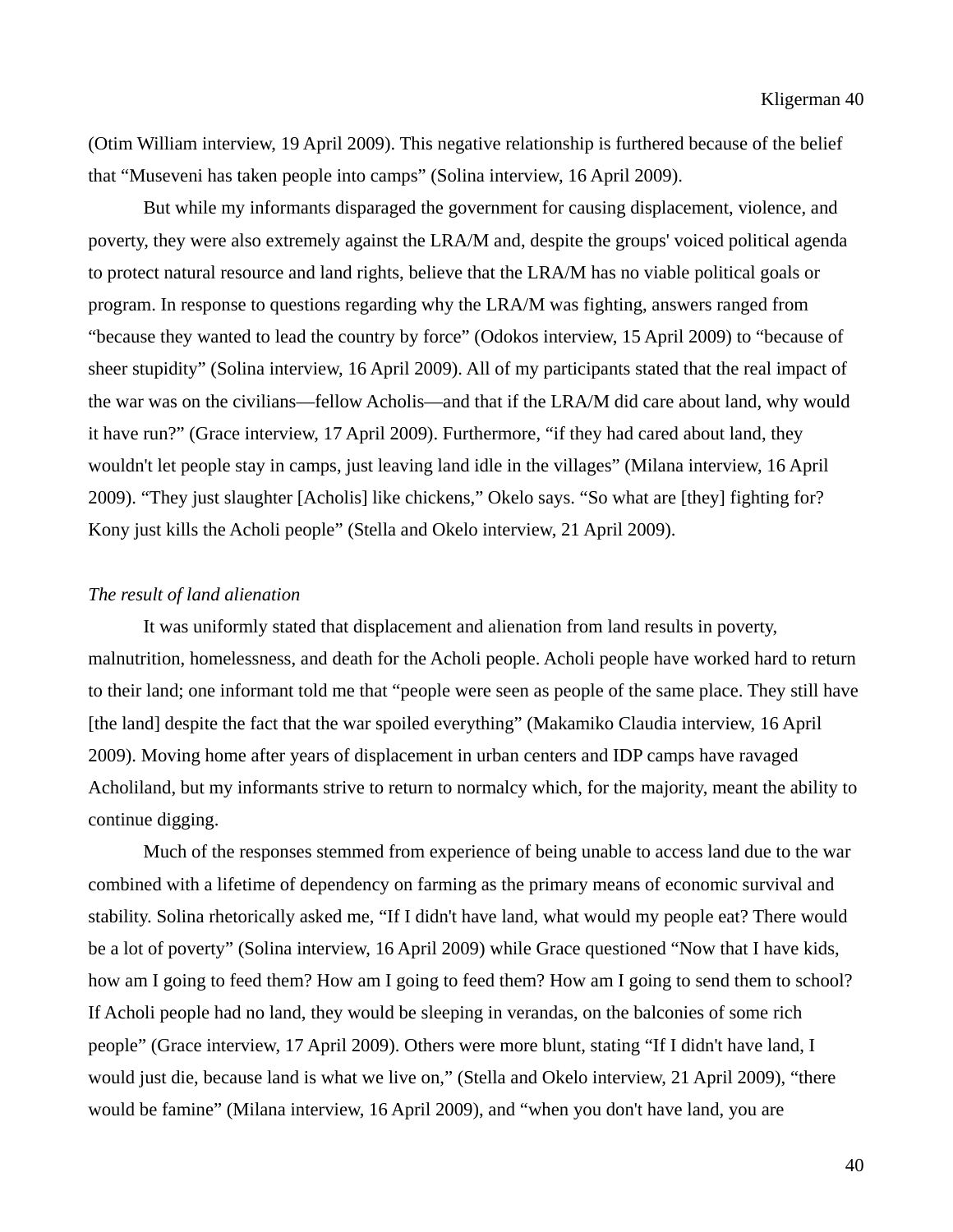homeless. There is no food for you also" (Otim William interview, 19 April 2009).

 Many informants also stated that the land must be continued to be accessible for the sake of future generations of Acholis. Some believe that the Acholi people would cease to exist if there was no longer access to land. Opio Richard told me that "the Acholi people would not be there because of the struggles" (Opio Richard interview, 18 April 2009) while others believes that if there was no land accessible in Acholiland, the Acholis would migrate to neighboring countries such as Kenya, Congo, or Sudan (Otim William interview, 19 April 2009).

Some believe, however, that, despite current struggles, the Acholis will never lose access to their land. One elderly woman told me that Land is always there. Even you in your place have land. It's God given" (Stella and Okelo interview, 21 April 2009).

This prophesies a pessimistic and catastrophic ending for the Acholis if land access was no longer possible. Not only would Acholis not be able to economically support themselves in terms of both food production and other necessities such as school fees, according to my informants, future generations would not be able to survive without access to the land. Because land is connected to both physical and spiritual survival, displacement from that land would leave Acholis stranded with neither home, traditional food source, or hope for a stable future for the coming generations.

 Fatalistically, yet perhaps realistically, it is believed that "[Acholis] would end up dying [without land]" (Stella and Okelo interview, 21 April 2009).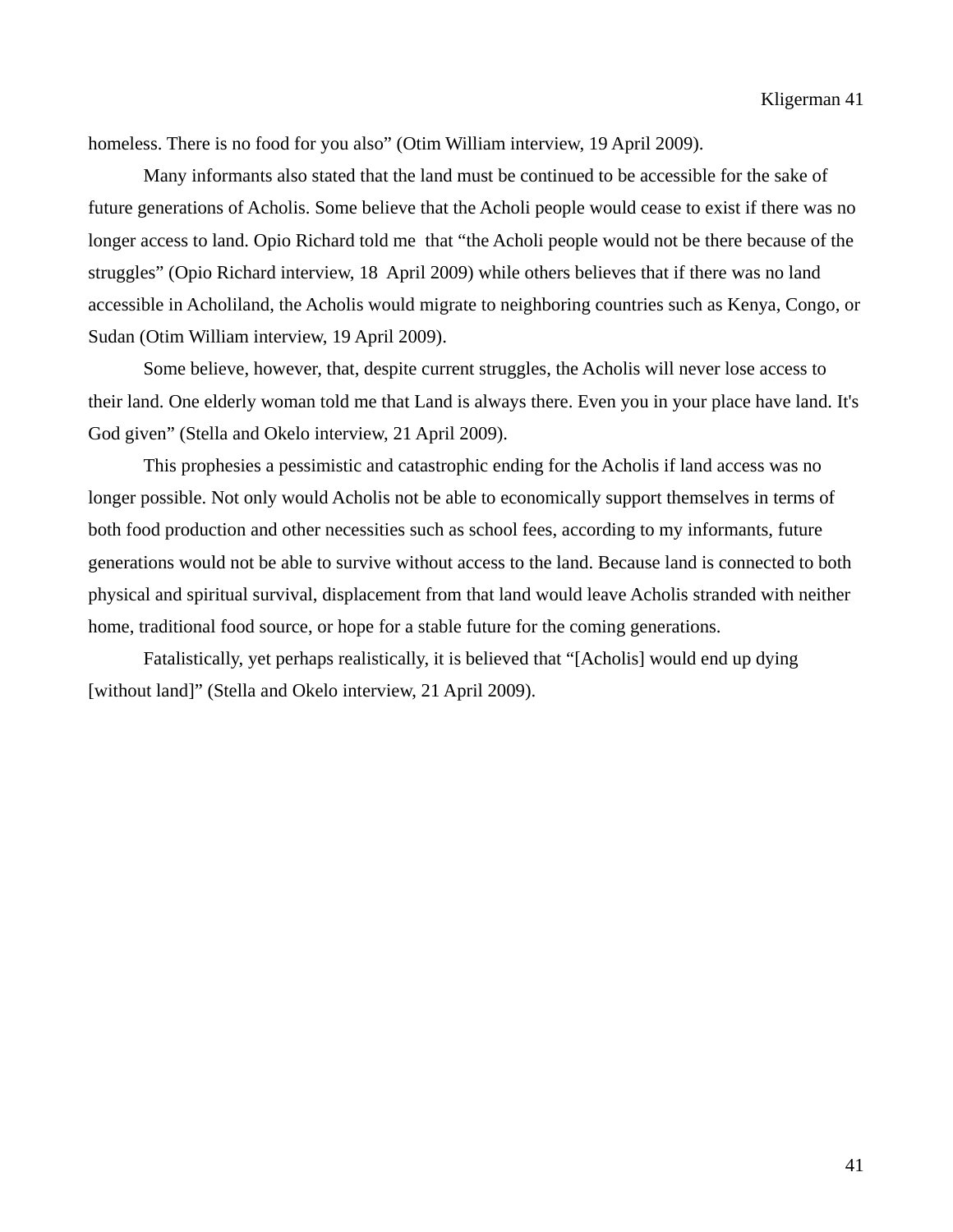#### **Research Discussion**

Seemingly, the issues I explore throughout this paper are disparate. On the surface, some overlap while others seem to be far removed. What common thread can be woven throughout issues of war, privatization, sugar plantations, university expansions, and local land wrangles? Where are the connections in these wide ranging issues?

 Closer analysis demonstrates that all of the land conflicts I have discussed, when understood comprehensively, create a larger narrative of land conflict in Acholiland, both in its theory and practice. How should land be used? Who should be able to access it? Can the Acholi people exist without subsistence farming practices and communally owned land? What are the long ranging consequences of being alienated from the land? The diverse answers to these questions form the complexities of land conflict in post-armed conflict Acholiland.

 One of the clearest results of the armed conflict is the displacement of the Acholi from their land; through death, internment in camps and urban zones, and an acknowledged loss of culture because of decades of war, the Acholi have been forced away from "traditional" dependency on cultivation and cultural land. This displacement further reinforces the negative consequences of war, as stated by my fieldwork participants, who perceive that when Acholis are no longer able to access their land, economic and cultural stability are extremely challenging, if not impossible. The long-lasting consequences of war are seen in the land wrangles, poverty, and homelessness still experienced by many Acholis.

 And the effect of alienation from the land via a widespread privatized land tenure system, according to the majority of my informants, would be strikingly similar to the effect of the armed conflict: displacement, famine, malnutrition, homelessness, and poverty. Privatization practices would thus reinforce and perpetuate displacement in Acholiland by continuing to deny Acholis the customary land and farming practices that are so key to the continuation of life. Seen at its most pessimistic, this creates a fairly genocidal portrait for the future of the Acholi: purposefully displaced and denied access to land will result in death due to starvation, loss of culture, the anger of ancestors, the breakdown of the family structure, and environmental contamination. For those who have survived the twenty-three year long armed conflict, struggle for survival continues when understood in the context of land access.

 If Atkinson (2008) and Finnstrom (2008) are correct in arguing that alienation from the land was a purposeful military strategy of the Museveni government (carried out by the UPDF), then perhaps the governments investment plans, such as the Land Amendment Bill, the governmentally-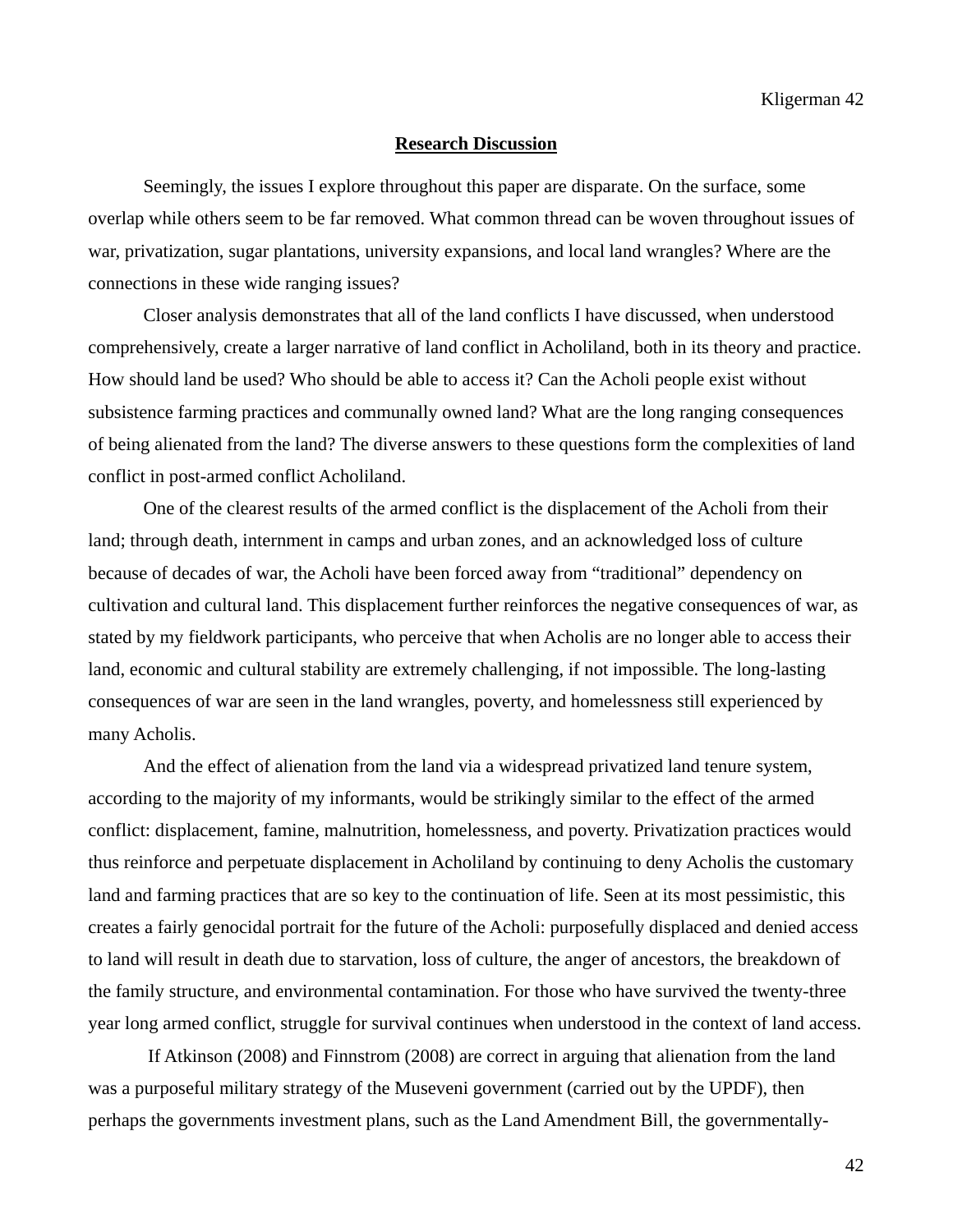supported Madhvani sugarcane plantation, and the expansion of Gulu University, are also purposeful strategies to alienate the Acholi from their fertile land. While this may be understood as a "conspiracy" theory, the belief provides a logic and connection between the various outlined land conflicts and reinforces the fatalistic vision created if displacement continues. Through this lens, privatization and investment should be seen as a continuation of the economic goal (access to rich and fertile Acholi land) of the military strategy (forced displacement from that land) of the war. If, as many Acholis believe, Museveni started (or prolonged) the war in part to alienate Acholis from their fertile land in order to provide open access for investment, then land privatization is Plan B to the wars' Plan A.

 And so, if continually difficult access to land is seen as a continuation of the military strategy, the war is not yet over. The LRA/M has moved into the Garamba forest of the Democratic Republic of the Congo and children no longer troop to Gulu Town by the thousands to take shelter in the verandas, the struggle for the survival of the Acholi people continues. Privatization and investment schemes, when enacted without the consultation and consent of the people most affected by the plans, are a different sort of war; not one fought with guns and machetes, but a slow process of social, cultural, and economic death that threatens to have the same lasting consequences as physical war. Time and again, my research participants reinforced that the Acholi will die if they have no land, staring sadly at their dwindling properties and explaining the sorrow they feel for their children and all future generations of Acholis.

 But this fatalism can be reversed if the argument is made in the opposite direction: increased safe access to land could provide the secure backbone necessary for Acholiland to revitalize after the armed conflict. With safe access to land, families can revert to a culture of digging, providing food for their families and money for school fees. Ancestors appeased and rites of passage renewed, Acholis could move back to their villages and start their lives anew with the strong support of the clan-based customary land law. If access to land was secured and backed by the support of local government and cultural leaders, neighbors could create a nonviolent mechanism for demarcating the borders of their land plots, advocate for development that respects local land law and farming practices, and support the education of their children that is cited by many as key towards creating a sustainable peace in Acholiland.

 There have been attempts by local government and traditional leaders to protect Acholi land from various potential land conflicts. Unfortunately, however, these plans have stalled or given up on due to time constraints, political ambitions, intra-group conflict, and/or the many obstacles facing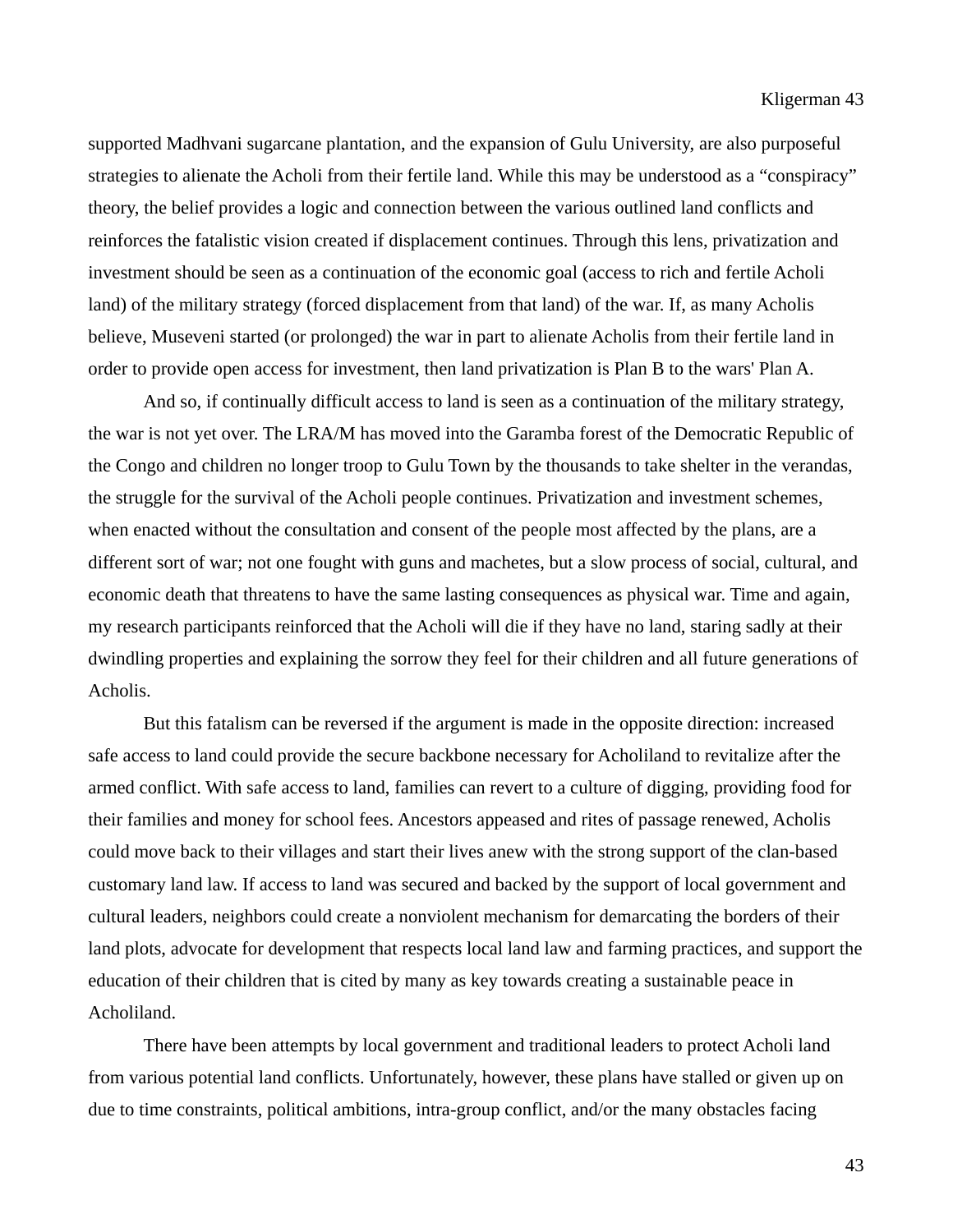Acholiland that officials must deal with (Atkinson, R., 2008). These attempts, however, are important to note upon as a reference for future plans to help Acholis protect their land.

 Local traditional and governmental figures drafted a proposal to create an Acholi Communal Land Trust and a donor government went so far as to meet the costs for preparing the document. The Trust would serve as an umbrella organization for overseeing and implementing an ambitious communal land-mapping project. Such a Trust would also form an important bridge between local government and cultural leaders (Atkinson, R., 2008).

 The Land Mapping Project, which would have been the Trust's key project, would help protect land rights by delineating borders without titling them as privatized land. The project would conduct a needs assessment in consultation with local communities, aided by many different leaders and experts. Clan leaders would draw clan boundaries to come to a consensus regarding the delineation of clan land. These agreed upon boundaries would be digitized and printed in hard copy; this would provide the necessary proof to developers and investors that this land was not "free" or "idle" but protected by an agreement with the local government and cultural leaders, thereby enabling greater land security. It was proposed that the Land Mapping Project could also lead to the creation of Customary Land Associations and certificates of customary ownership, providing even more security against developers and land wrangles. Unfortunately, this plan has been shelved and there are no longer plans to continue forward with its implementation (Atkinson, R., 2008).

 Continued activism towards safe land access that allows for customary land to be secure against privatization and so-called "development" projects has the potential to provide tide the stability necessary for creating a real peace in the Acholi sub region. With their voices integrated into development and investment policy and appropriate mechanisms formed to delineate land borders, Acholis could not only better support their economic and cosmological systems but secure the safe and stable future for the generations to come as well.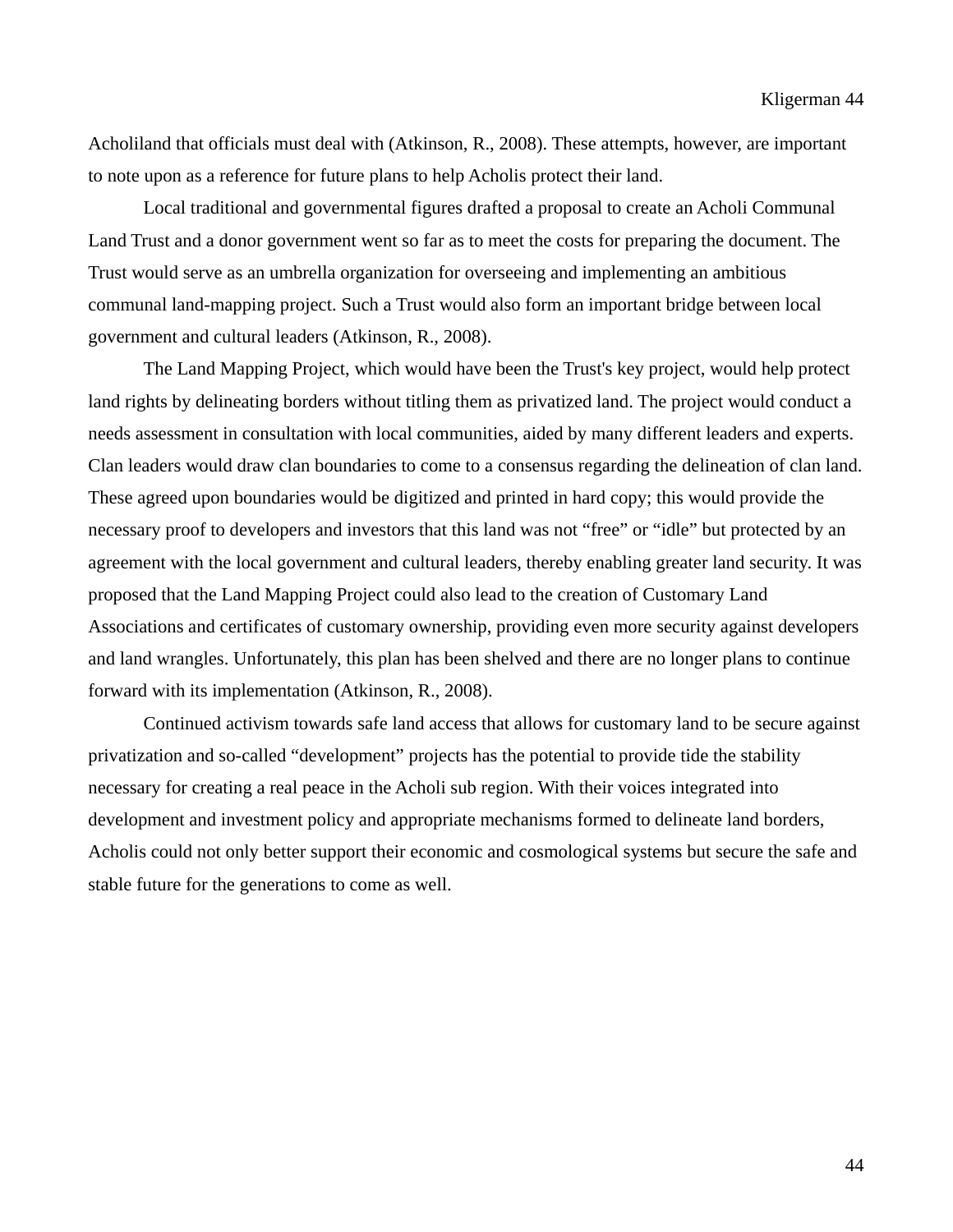#### **Conclusion**

 The purpose of this study is not to argue against development in Northern Uganda nor is it to equate all processes that result in land alienation; the expansion of Gulu University is not the same as the proposed Madhvani sugarcane plantation or IDP camps. The key objective of my research, rather, is to create a holistic understanding of the varying plans that have resulted in (or most probably would result in, according to my research) land displacement for the Acholi population. In doing so, I explain the numerous negative consequences of land alienation on both individuals and the Acholi community as a whole.

 To fulfill those objectives, I outline the result of the armed conflict on the Acholi, looking out how both the LRA/M and the UPDF military strategies resulted in homelessness, poverty, malnutrition, destruction of property, and displacement from the land. I explain the cosmological significance and consequences of these effects and then explore three different investment and development plans. While very different from the armed conflict, I argue that, if implemented in their current form, these plans would have similar consequences to the war in terms of land displacement and its overall effects. Lastly, I analyze the fieldwork I conducted in Laroo, demonstrating that the majority of my respondents are firmly against the sale of their land and want to maintain subsistence farming practices on customary land.

 It is my aim to demonstrate the harmful consequences of land alienation. Conversely, however, safe access to customary land and farming practices will result in a more stable, successful and peaceful Northern Uganda. Much of the future of security depends on the ability of citizens to exercise their right to continue with customary practices; land access is thus the cornerstone and key contributor to peace in Acholiland.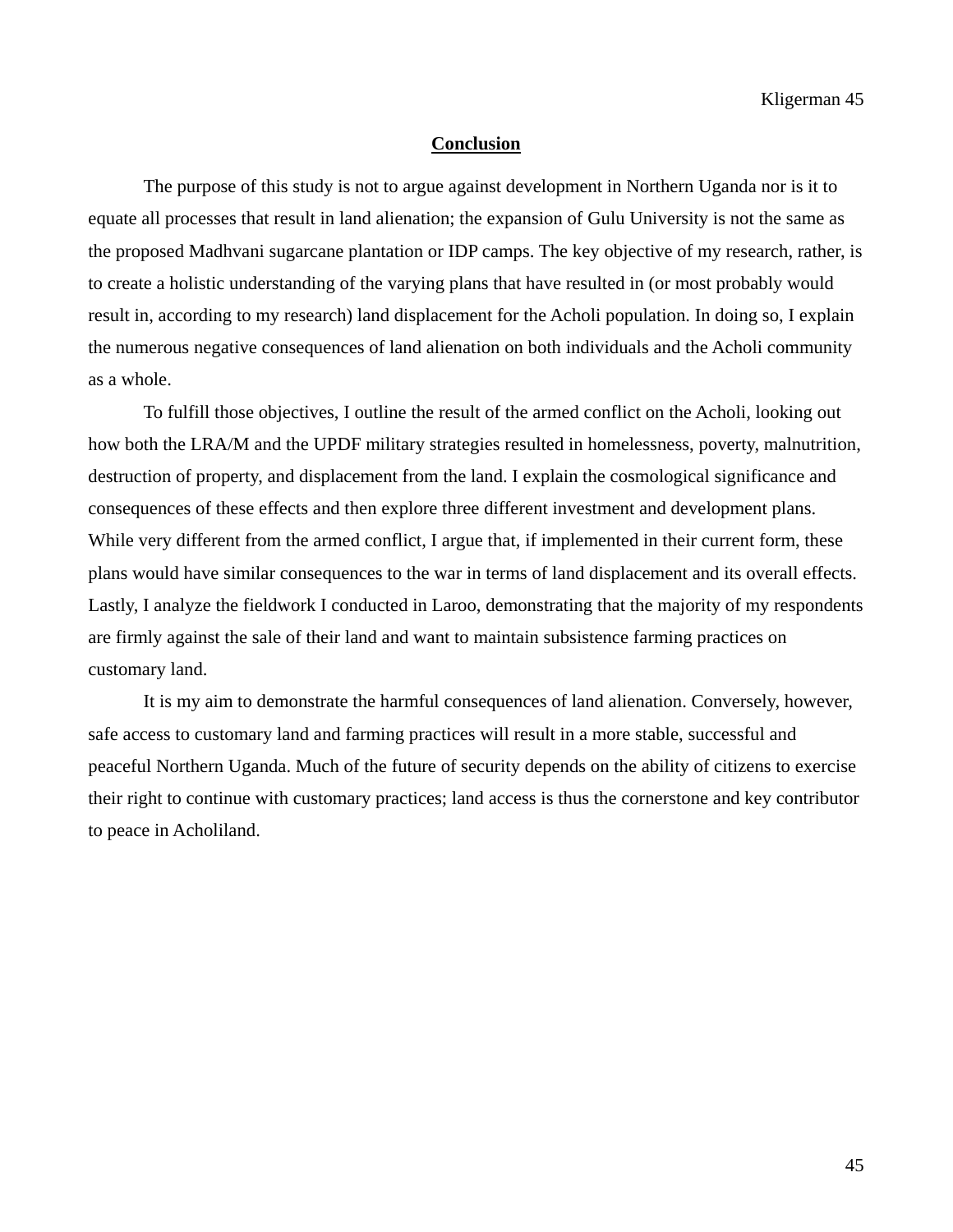#### **Recommendations**

 While my research points definitively to the devastating consequences of land alienation for the Acholis, four areas of future study would expand my own research and enhance understanding of land access issues.

 Importantly, research should be conducted regarding how to implement development projects while maintaining respect for customary land law and subsistence farming practices. This research should also address where and how people displaced by development plans should change residences without aggravating preexisting conflicts such as land wrangles. Many of my interview participants stated a need for improved and expanded infrastructure such as schools and health clinics; aversion to land privatization does not indicate a lack of desire for genuine and sustainable development that will benefit the people in Acholiland. The challenge thus is to balance development with local land practices. This area of study will be very important as the Acholi sub region strives to move forward after the armed conflict.

 In a similar vein, future research should address different mechanisms for cultural recovery after war and land alienation, particularly in terms of economic and digging processes as well as cosmological practices. Researchers should strive to learn more about local practices for recovering some of these traditions, which many elders claim were "lost" due to displacement and violence. In studying these mechanisms, community practices will be positively reinforced as Acholiland undergoes its process of establishing normalcy after armed conflict.

 Thirdly, research should create further links between land alienation and social ills prevalent in Acholiland such as alcoholism, violent behavior, and teenage pregnancy. I predict that losing access to land increases the rate of those societal problems, but further research should be conducted to see if that hypothesis is correct.

 Lastly, future studies should strive to discover a better mechanism for disseminating accurate information about private practice and governmental policies. My own research indicates that very few "regular" Acholi citizens know the details of the pending Land Amendment Bill, although many have heard of it. Providing accurate and timely information will help Acholis be more incorporated into public policy creation in Uganda, providing an important link to recovery in the often ignored region of Northern Uganda.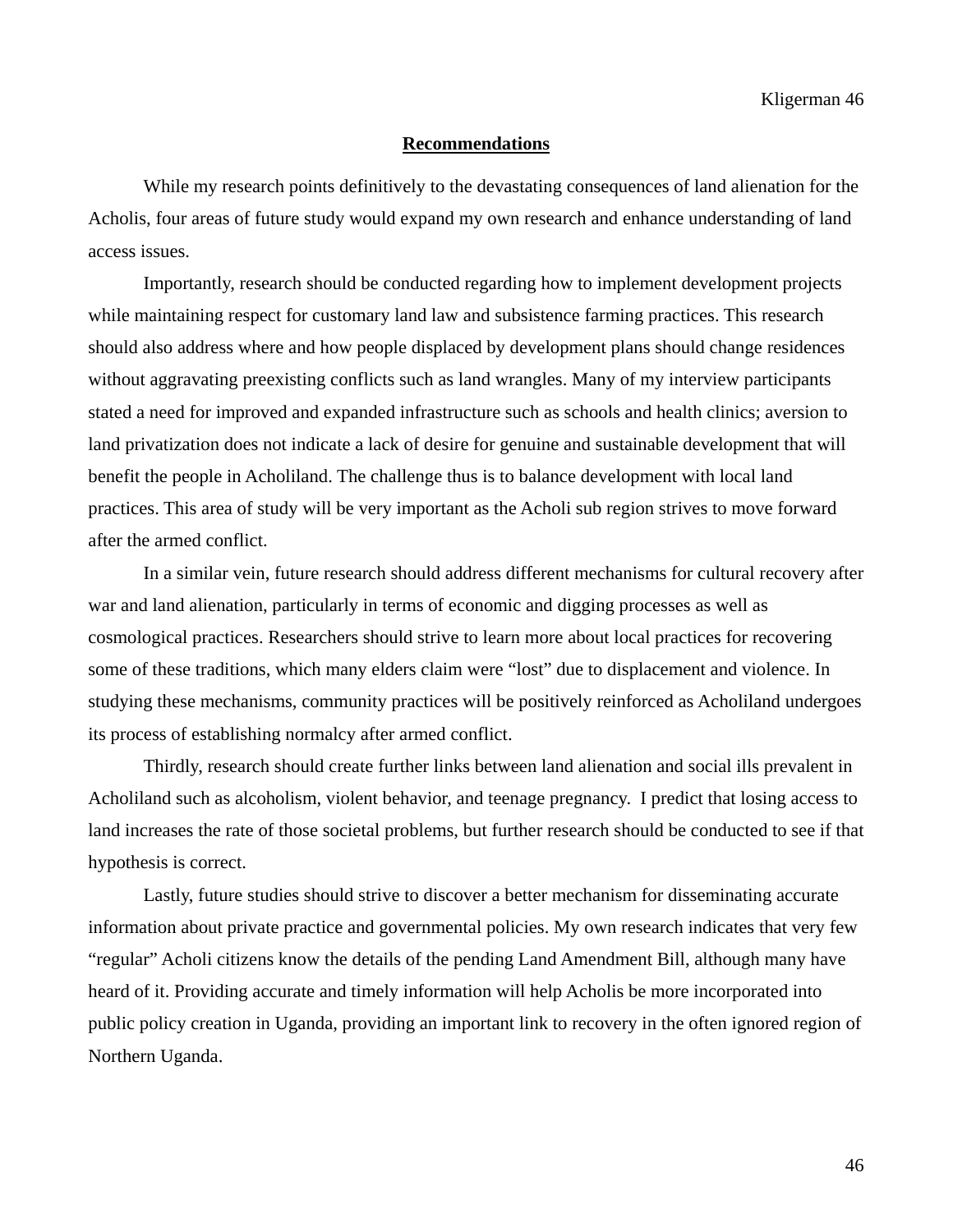# **Works Cited**

- Atkinson, Ronald R. "Land Issues in Acholi in the Transition from War to Peace." The Examiner. December (2008): 3+.
- Atubo, Daniel Omara. "Uganda: Land Amendment Bill to Protect Tenants from Eviction." Allafrica.com. 11 Mar. 2009. All Africa. 2 May 2009.
- Finnstrom, Sverker. Living with Bad Surroundings: War, History, and Everyday Moments in Northern Uganda. Durham: Duke UP, 2008.
- Gulu District NGO Forum. Follow up report in Gulu and Amuru in Land Issues. Rep. September/October ed. Gulu District, Uganda. 2008.
- Omara, James. "MPs from Northern Uganda oppose Land Amendment Bill." 19 Feb. 2008. Adungu: News and backgrounds by young radio journalists in Northern Uganda. 4 May 2009. <<http://adungu.org/?p=28>>.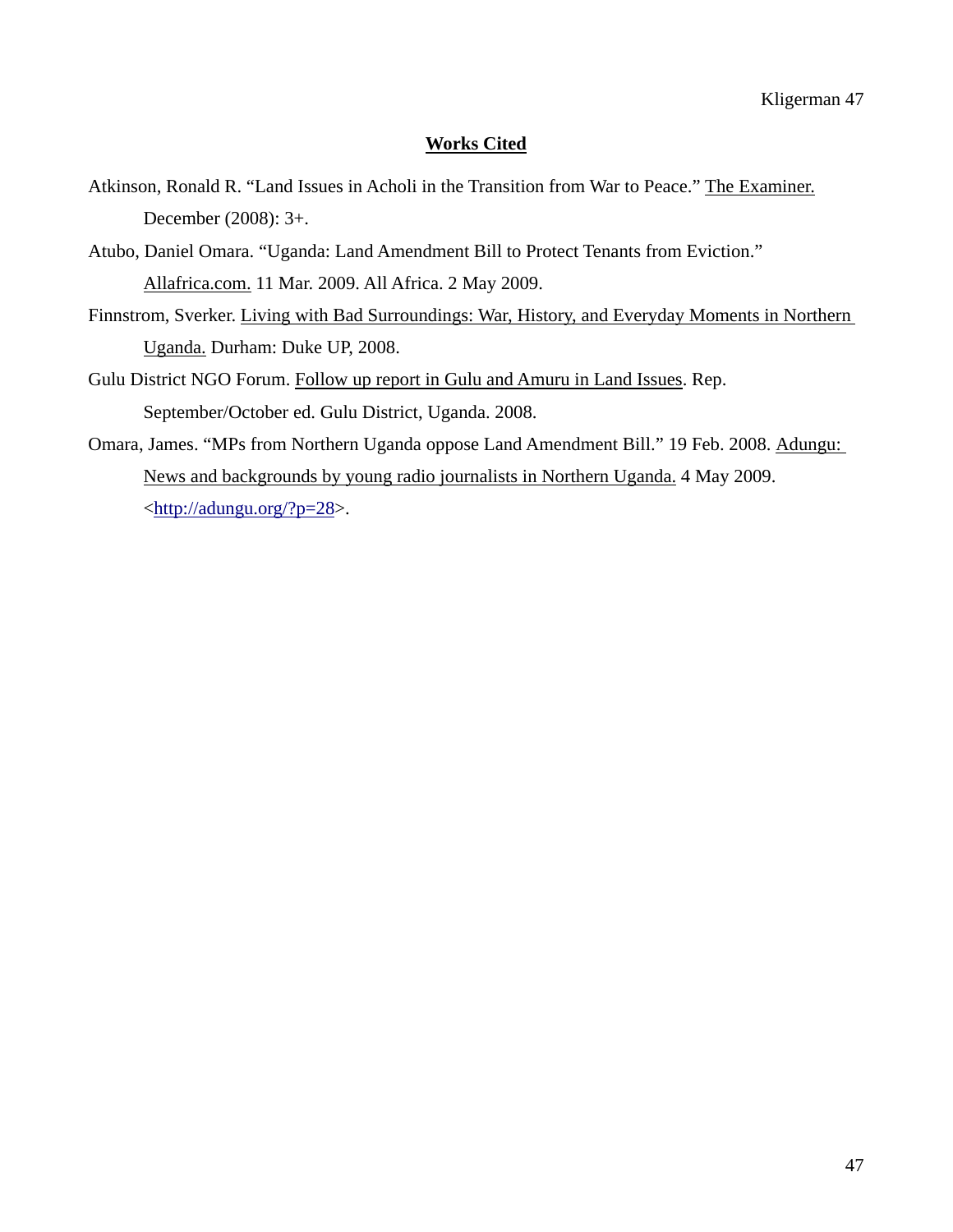# **Appendices**

# **Appendix A**

Questions asked to research participants in the Laroo Division of Gulu District:

- 1. Do you have land? If yes, where?
- 2. What does having land mean to you?
- 3. Do you think people should be able to buy and sell land?
- 4. What would happen if you didn't have land?
- 5. What do you think land means to the Acholi people? Is land important?
- 6. What would happen to the Acholi if they didn't have land?
- 7. Do you think any non-Acholi people want Acholi land? Who?
- 8. Why would non-Acholi people want Acholi land?
- 9. Should these people be able to buy land in Gulu? Why or why not?
- 10. Do you think the government is interested in Acholi land? If yes, why? How do you know?
- 11. [If said yes to previous question] What do you think the government is doing to get Acholi land?
- 12. How do you feel about this?
- 13. Should anything be done to either stop or encourage the government from buying land?
- 14. What should be done?
- 15. How did the war affect your land?
- 16. Do you have any problems with your land now?
- 17. Do you think the war made many problems for the government? What are some of these problems?
- 18. Do you think the war made it more or less difficult for the government to get land in Acholiland?
- 19. Do you think it is a good or bad thing that the war made it harder/easier for the government to get land?
- 20. Why do you think the LRA fought? Who were they fighting?
- 21. Do you think the LRA cares about land in Acholiland?
- 22. Have you heard of the Land Amendment Bill?
- 23. [If said yes to previous question] What do you know about it? Do you think it will pass into national law?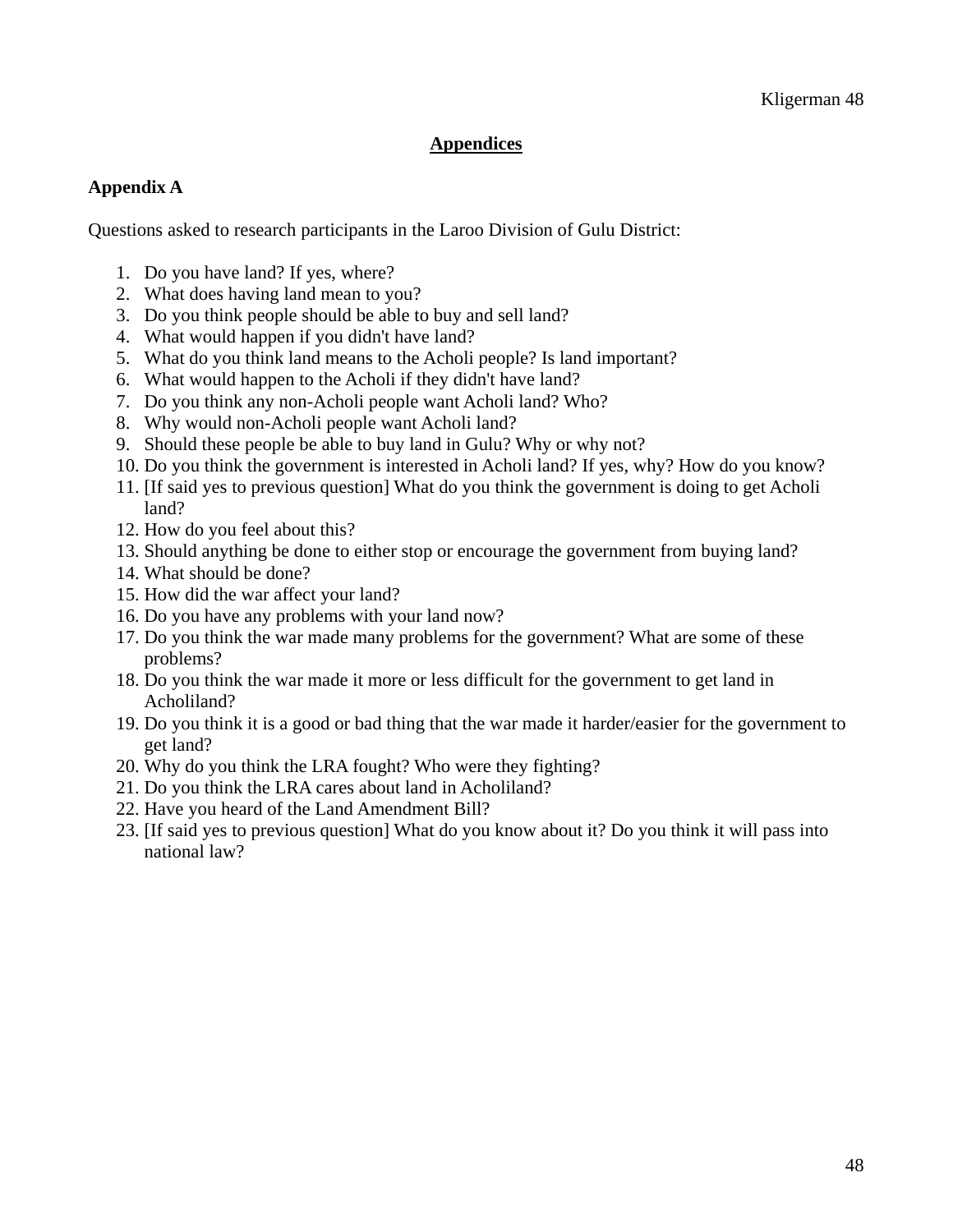# **Appendix B**

# **Compilation of responses to of fieldwork questions**

## **Bold indicates good quotes for research paper**

*Italics indicate story of land conflict* 

Do you have land? If yes, where?

No (Odokos)

Has land in Unyama, about 10 kilometers away from current homestead in Laroo (Solina)

Doesn't have land (Makamiko Claudia)

Doesn't have land (Milana)

Doesn't have land (Grace)

I have this land [in Laroo, where interview took place] and land in the village. They are both cultural land. The land in the village is about 400 kilometers (Opio Richard)

Has cultural land in Anaka (about 150 acres). Elder brother inherited land from their now-deceased fathher. 7 men (brothers) and their families now work the land. (Otim William)

Yes, [owns] this small small land here. [It's] cultural land. I'm the only one with my son because most of my people are dead. I dig potatoes millet, cassava. (Stella and Okelo)

What does having land mean to you?

Land is very important because "we eat land." (Solina)

I use the land for digging. (Opio Richard)

The land is important to me for farming cash crops and food crops. (Otim William)

When I dig, that's where I find it good. (Stella and Okelo)

Do you think people should be able to buy and sell land?

People should be able to buy and sell land for development. If you buy land from me, you develop it. I would take that money and buy land on the side of the village to develop it. (development means better and more buildings, changes, more new things" (Odokos)

Customary land is not supposed to be sold but because of the war it has begun to be sold. Th people who sell it don't think because what are their siblings going to do if they sell the land? These stupid people want to sell land of their parents. That is what drunk people do. If you drink, your life is over.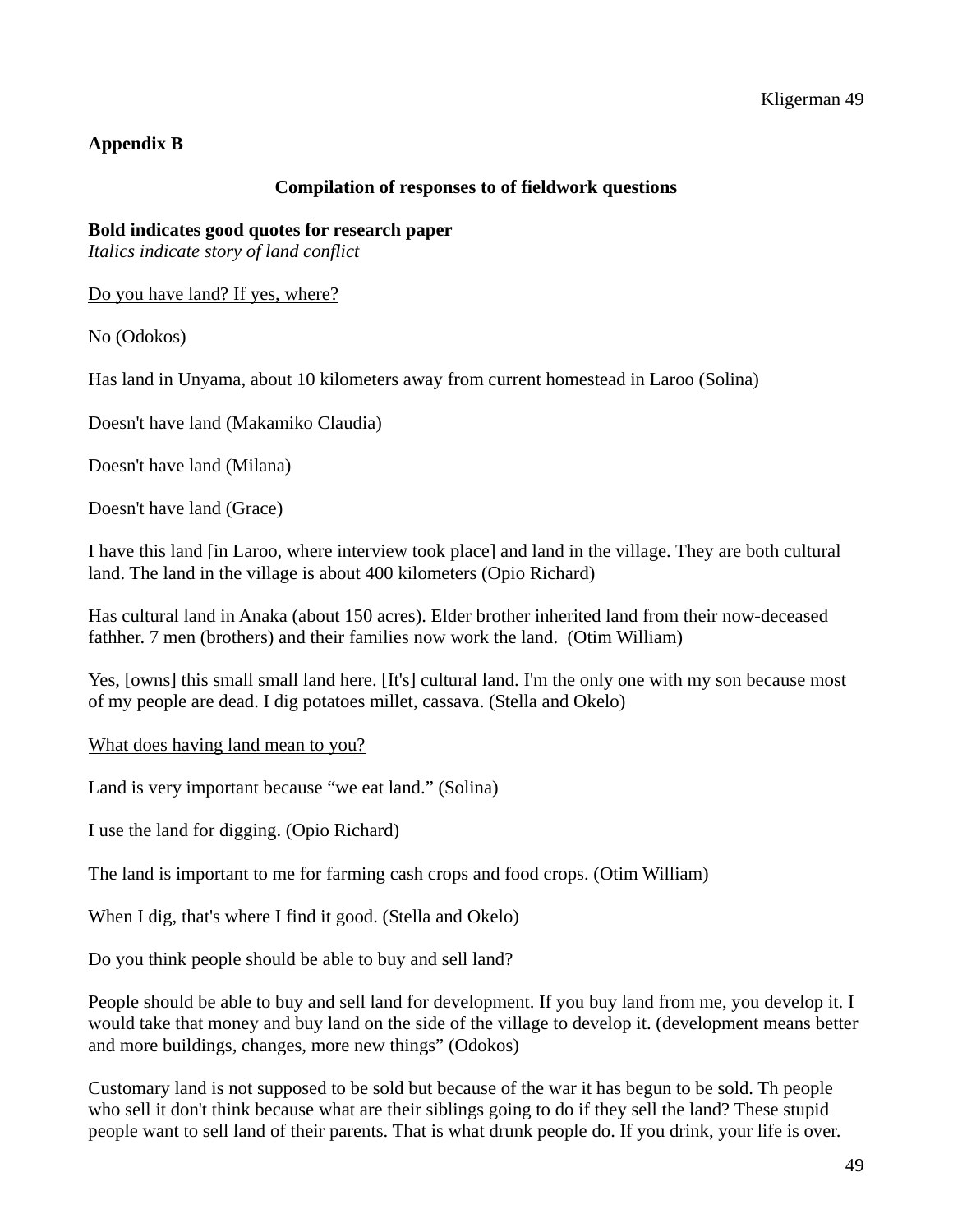### (Solina)

People should be able to buy and sell land to put it into more productive use, to generate some good things. Development, rent for farm use. (Makamiko Claudia)

Yeah. Because if they cannot make use of it, they should sell it to ivnestors to make it be productive. When the land is idle, it loses nutrients. (Milana)

No, land is not supposed to be sold. Me, who's poor, I have to use it to dig, to till, to send my kids to school. (Rents to grow crops)

No, land should not be sold because there are children. (Opio Richard)

# I don't think so because **we are also having our children. We replace to generation. We don't sell it.** (Otim William)

Land is not for sale. It is not good to sell or buy. This is cultural land. (Stella and Okelo)

### What would happen if you didn't have land?

If I didn't have land, what would my people eat? There would be a lot of poverty. (Solina)

If I didn't have land, life would be very hard because I didn't read and it's the land that helps me. (Opio Richard)

When you don't have land, you are homeless. There is no food for you also. (Otim William)

If I didn't have land, I would just die, because land is what we live on. (Stella and Okelo)

What do you think land means to the Acholi people? Is land important?

Land is very important to the Acholi people. Before white came with education, land was useful to make them survive with digging, planting, your properties, harvesting to eat. To make life easy. Other people use land for hunting. (Odokos)

Land is very important because all was take by the war—land is the only resource for their well-being. (Makamiko Claudia)

Land means richness when you have land, you are rich. Out of the land you get food. It's pride. (Milana)

Land feeds the Acholi people and can keep my kids. (Grace)

The land is very good for the Acholis because they use it to grow cash crops like groundnuts, maize, rice, and boo. It's important that the land is cultural because **we've been on this land for years and we don't even know what a land title is. Nobody knows what it is.** (Opio Richard)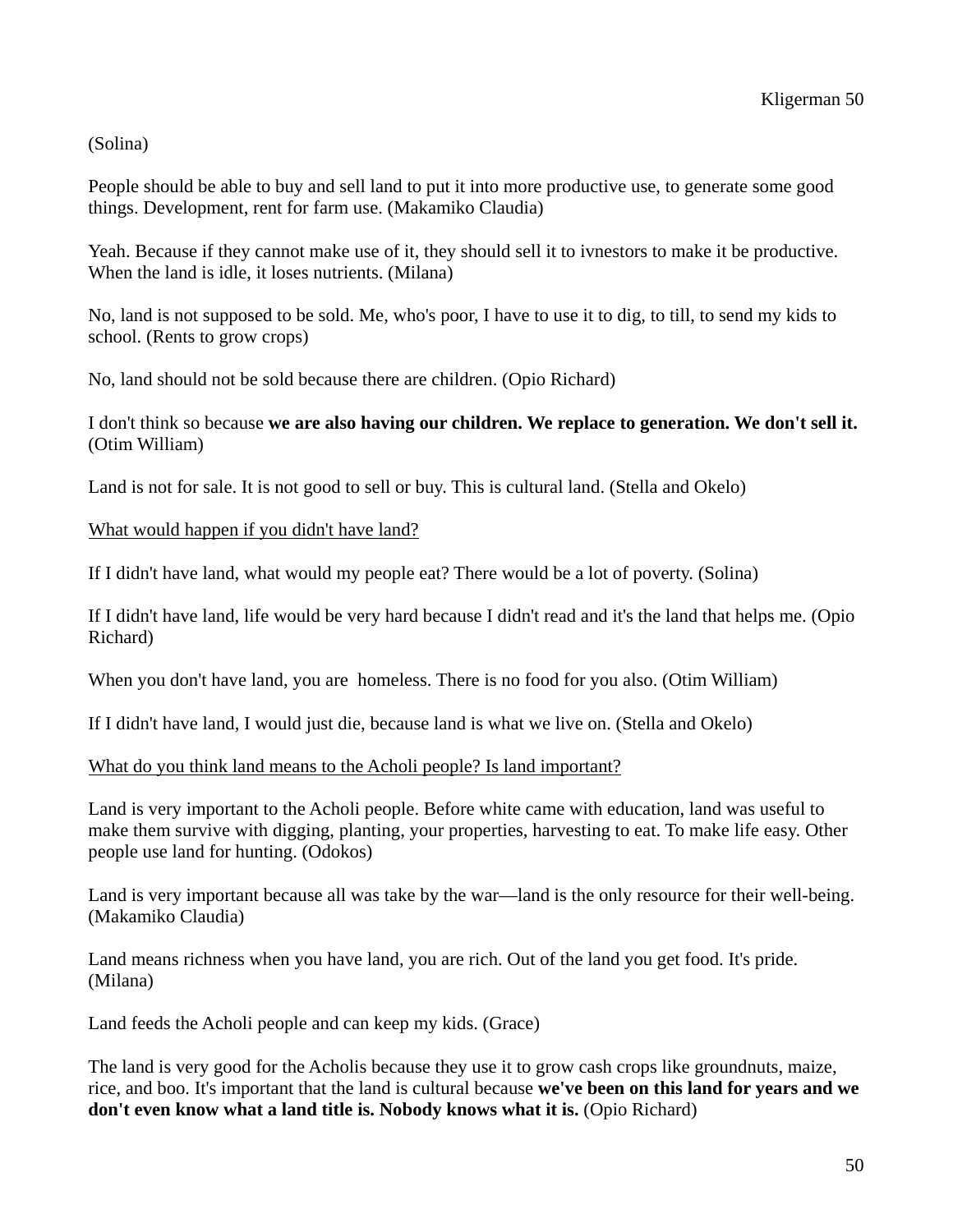Wealth for Acholis is land. Farming, growing, grazing. (Otim William)

It's to feed us, we dig, and feed the young kids to grow. (Stella and Okelo)

What would happen to the Acholi if they didn't have land?

They would really get poor. People lived in town because of th war. **Before you sell your land, you should really think twice; would it solve problems, or would it gain more after**? (Odokos)

**Land is communal. It would be hard [if Acholis didn't have land]. People were seen as people of the same place. They still have it, despite the fact that the war spoiled everything. They they came to the camps, elderly people died. Younger people now claim ancestral land. Many lives have been taken [in land wrangles.]** (Makamiko Claudia)

There would be famine. Because the background is based on agriculture. (Milana)

There would be a very big problem. They [investors] would be chasing them all the time. N**ow that I have kids, how am I going to feed them? How am I going to feed them? How am I going to send them to school? If Acholi people had no land, they would be sleeping in verandas, in the balconies of some rich people**. (Grace)

The Acholi people would not be there because of the struggles. (Opio Richard)

If all the Acholi people didn't have land, there would be poverty. They would go to another country like Kenya, Congo, Sudan. (Otim William)

Land is always there. Even you in your place have land. It's God given. They [Acholis] wouuld end up dying [without land]. (Stella and Okelo)

Do you think non-Acholi people should be able to buy land in Gulu? Why or why not?

Investors want Acholiland [doesn't know from where]. Getting land is difficult for them because you have to buy. (Odokos)

We shall not allow them to have our land. Even Mao has been fighting. They can buy land in town, but in villages they can't have that land. *My cousin stopped constructing in town and is now constructing in the village so no one can take [the land]. They were really fighting. There's some gentleman who arranged a group to buy land in Pako [13 kilometers away].* The Dinkas [Sudanese] and the Alur [Ugandans near the Sudanese border want Acholi land]. (Solina)

Huge land with no use. Investors want it. I think it's fro the development of the place. [Madhavani tried.] The people refused. It would cause a lot of chaos if Madhavani got it. (Makamiko Claudia)

Foreign investors [want land]. Like Madhavani. (Milana)

Yes, they have interest. **I know the government wants to get all the land. Their thoughts may be for development, but I don't know.** (Grace)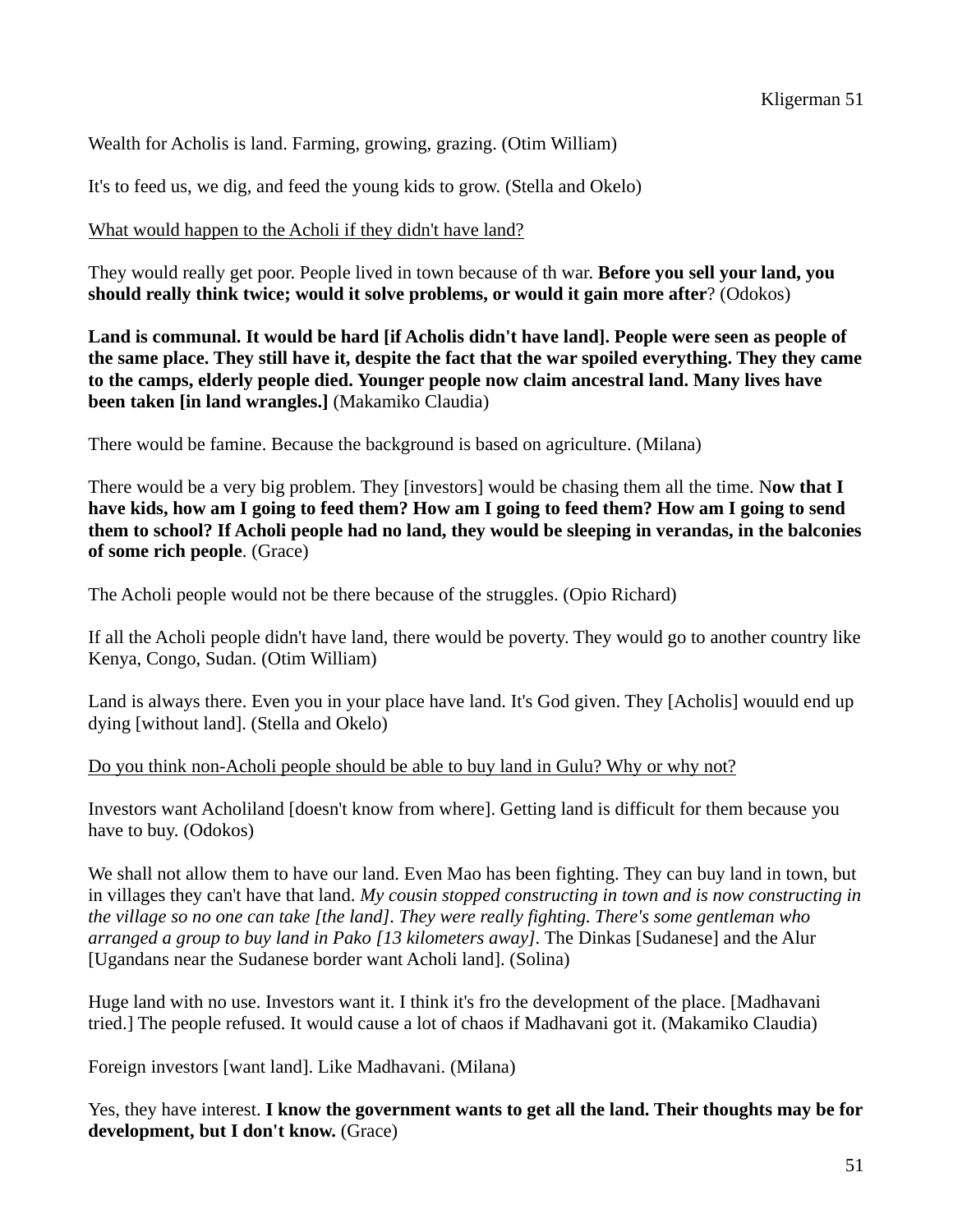There are some people interested. They are talking about investors from Indian and Western countries. (Otim William)

There are very many [people interested in Acholi land]. Like Madhvani, Gulu University. (Stella and Okelo)

## Why would non-Acholi people want Acholi land?

These investors want Acholiland because in their places they don't have good land. They land here has been so long with being used by the people because of war. (Odokos)

It's big and fertile. *Some white men collided and bought land without consent of the other family members. The family sat down with the brother [that sold the land] and told him to take the money back to the white man. How could he sell cultural land? They got their land back, but some of money had already been spent*. (Solina)

**Land is not equal to money. Money will just be scattered around, but land will always stay**. (Solina)

They want the land to put factories, claiming they'll bring development, but **it's a land grab. Acholi people don't benefit because they take the money make to their countries.** Profit repatriation. (Milana)

### It is fertile land. (Otim William)

[They want Acholi land] because of the goodness of our land. Other outsiders look at the people staying in the land as few so they need to take the land and make big farms. So the other people interested in our land have the equipment to detect the resource in our land like the ones in Amuru. Like maybe oil. Another resason is that land in Acholi is strategically located so you can see good features like mountains and also you can see Fort Patico. (Stella and Okelo)

### Should these people be able to buy land in Gulu? Why or why not?

Big companies and investors shouldn't be able to buy land because where would the people go? It's difficult and not good. But if it were used for development, then it would be different. (Odokos)

They should buy the land but taken the land back to their owners [after] some years. Because when they grab land, Acholi people have no land for cultivation. (Milana)

Elders have a right to protect our land. They are doing a good job. Nobody has ever come [to buy my land]. It was given to me in 1992. (Opio Richard)

Other people sell land to them through the local government. That is ok because they bring development. (Otim William)

For us, we don't want [our land to be sold]. All the Acholis don't' want our land to be bought. (Stella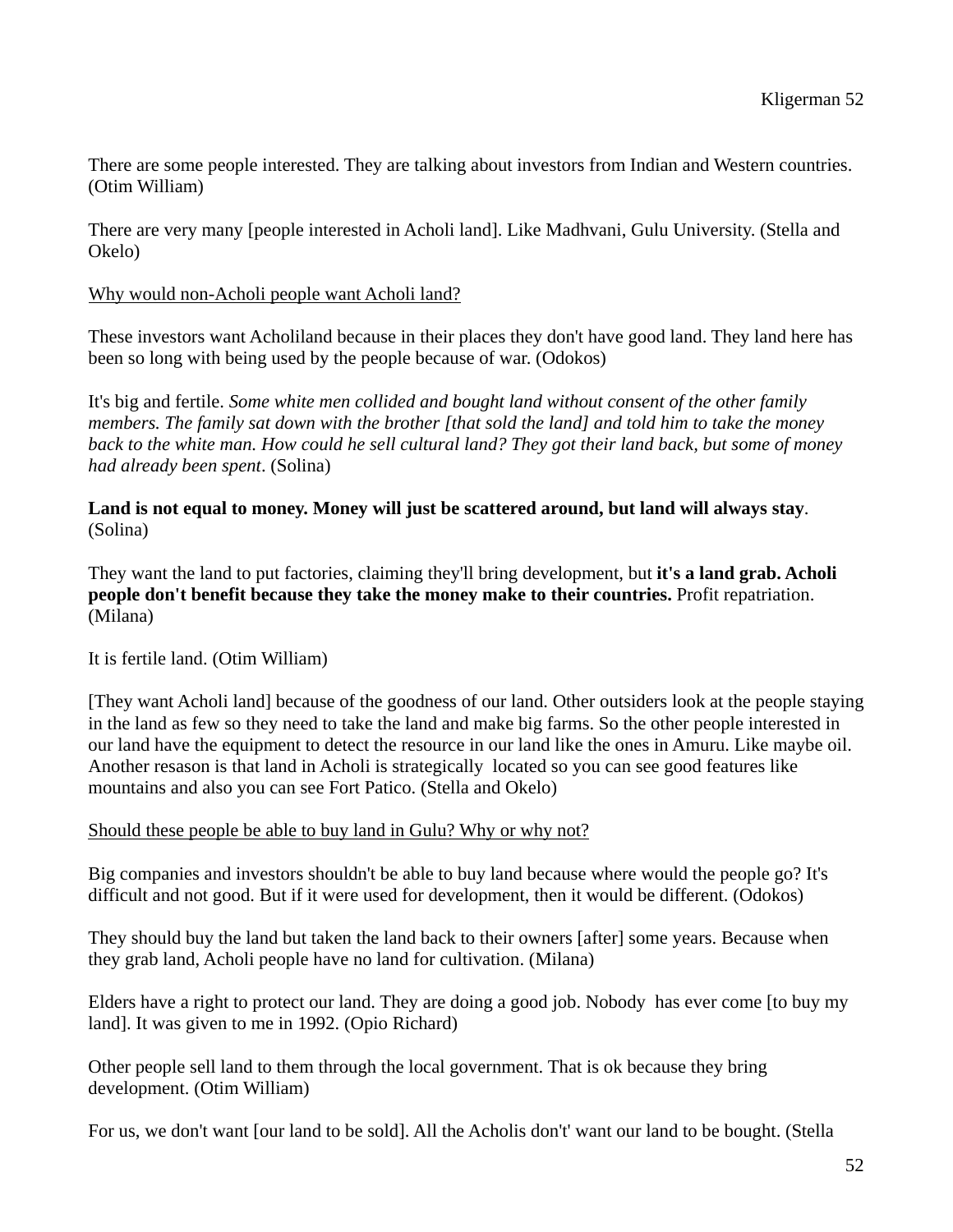and Okelo)

Do you think the government is interested in Acholi land? If yes, why? How do you know?

[Doesn't know] (Odokos)

# **The government is really interested and wants to finish the Acholi people with all of their**  land.[Museveni] cannot steal the land with all the people around. People are always there. (Solina)

All they want to do is maybe bring about development. (Makamiko Claudia)

Yeah, because he's [Museveni] encouraging investors to come grab land in Acholi, claiming they'll bring some development. Brought people in the airplane to show investors that Acholi people have idle land. (Milana)

Yeah, they have interest. When [Museveni] is talking about land, he talks about Acholi. Salim Saleh married an Acholi woman. He has land in Amuru. (Otim William)

They [the government] really have interested. They have sold everything. They want to scare us to take ouer land. They just intimidate the local people. Like Otema Owan has intimidated almost everybody in Anaka. Soldiers guard his land. If you come they just shoot you. (Stella and Okelo)

# [If said yes to previous question] What do you think the government is doing to get Acholi land?

He's the only one who knows. (Solina)

[The government is] encouraging the landlords to sell land to those investors by telling them they'll be paid some money. (Milana)

I don't know. (Grace)

Using leaders and the paramount chief. When they get that land, they start growing crops like rice. (Otim William)

They're just scaring us [the government, as a strategy to get the land.] What's on ground is that the government has the policy whereby the more acres you have, the more you'll be taxed. Let's say you have one acre. Each year you have to pay 500,000 Ugandan Shillings. If you're a poor man, how will you pay all that? They take it. Even in town, it's happening. If you can't develop it, they take your land. (Stella and Okelo)

### How do you feel about this?

I feel pain. All Acholi people feel pain. (Solina)

Good thing. Development means more construction, more trade here. (Makamiko Claudia)

To me if they are bringing development that would be ok. When they are just grabbing the land, that is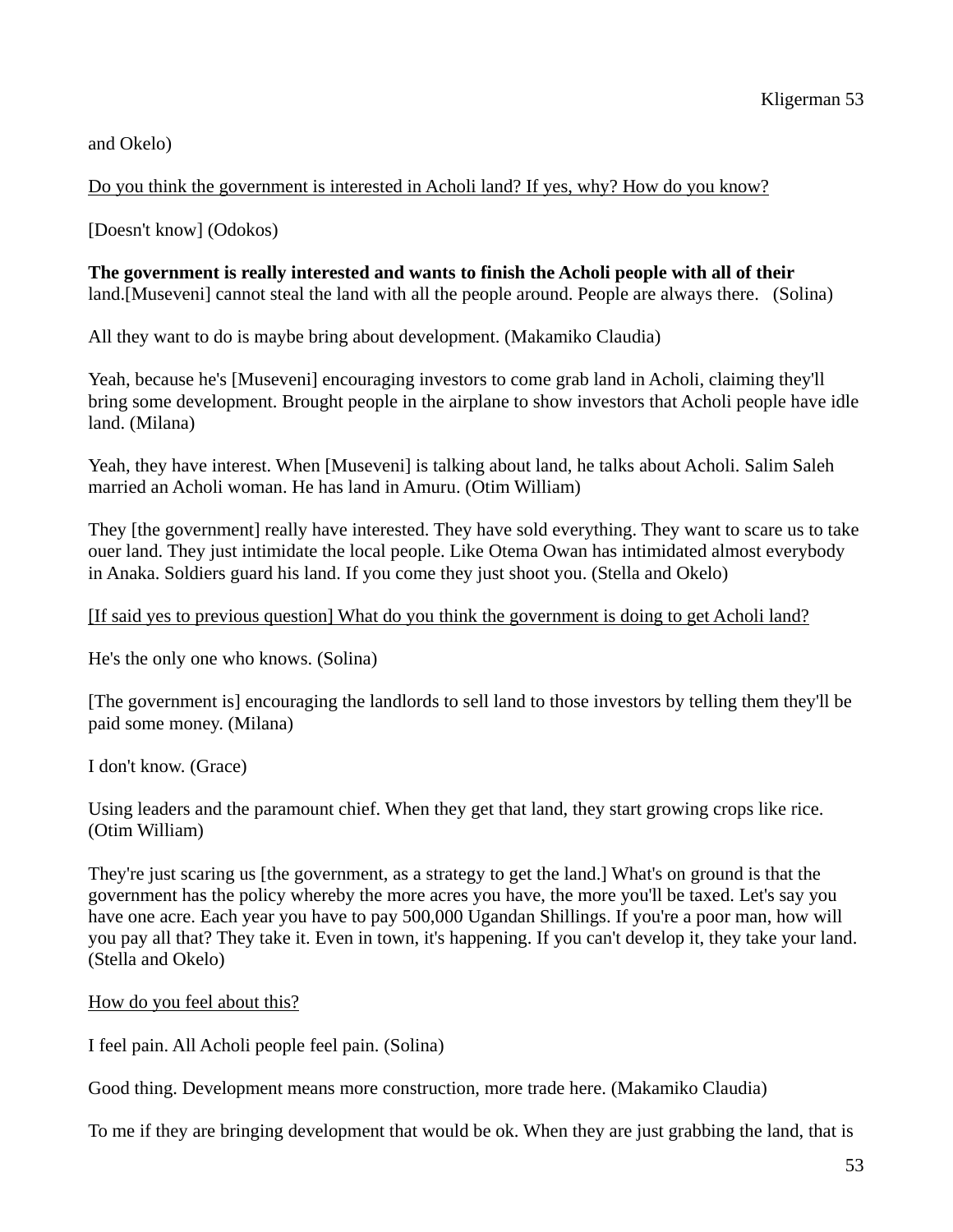not good. What we need is development and employment. (Milana)

I see no problem if they are going to develop it for our kids. I would like my kids to study and come the way you [researcher] have. (Grace)

I'm not feeling bad if they're not chasing owners away. Land is for the people. (Otim William)

# **We are so sorrowful**. (Stella and Okelo)

Should anything be done to either stop or encourage the government from buying land?

Acholi MPs have helped protect Acholi land [Mao, Okuma Reagan, Ocula]. Campaign against Museveni to form alternative government and land policy.

Should be given to investors for 5 years and tehn return it to the district. That would be enough for development. (Makamiko Claudia)

That one is the work of the poor to stop the government from buying land. (Otim William)

It's possible [to do something to stop the land from being taken]. Foreign bodies who come and give pressure to the government. (Stella and Okelo)

# How did the war affect your land?

*It was destroyed but not by the LRA but by the people, the neighbors. One lady took my land, but she gave it back. I spoke with my mouth and said everybody should bring back my land. If you want to dig, you should come ask me then I can help them. It is in accordance with the law.* (Solina)

They burnt my house, carried everything out, even all the food I grew, all the properties. (Opio Richard)

There is nothing wrong with the land but they kept people in a poverty way because they lived in protected camps. (Otim William)

### Do you have any problems with your land now?

Not all the land was given back. Problems continue. (Solina)

*There is a land dispute between us and somebody who came early. So they came here and they stay here for about 29 to 30 years. The acres that they've been plowing—they expanded the boundaries on our land. With the dispute, we take it to the LC, but they've failed to solve. We talk to the paramount chief so there could be peace.* (Otim William)

**It [the war] has done many things. One, bullets that have not exploded. Once it rots or rusts, it becomes acidic to the soil. Two, some place in the villge where many people were killed. People fear to go and till the land. They feel the demonic spirits, even the bones of dead or on the land. Three, it has scared the younger generation. Most boys have come to town instead of tilling. They**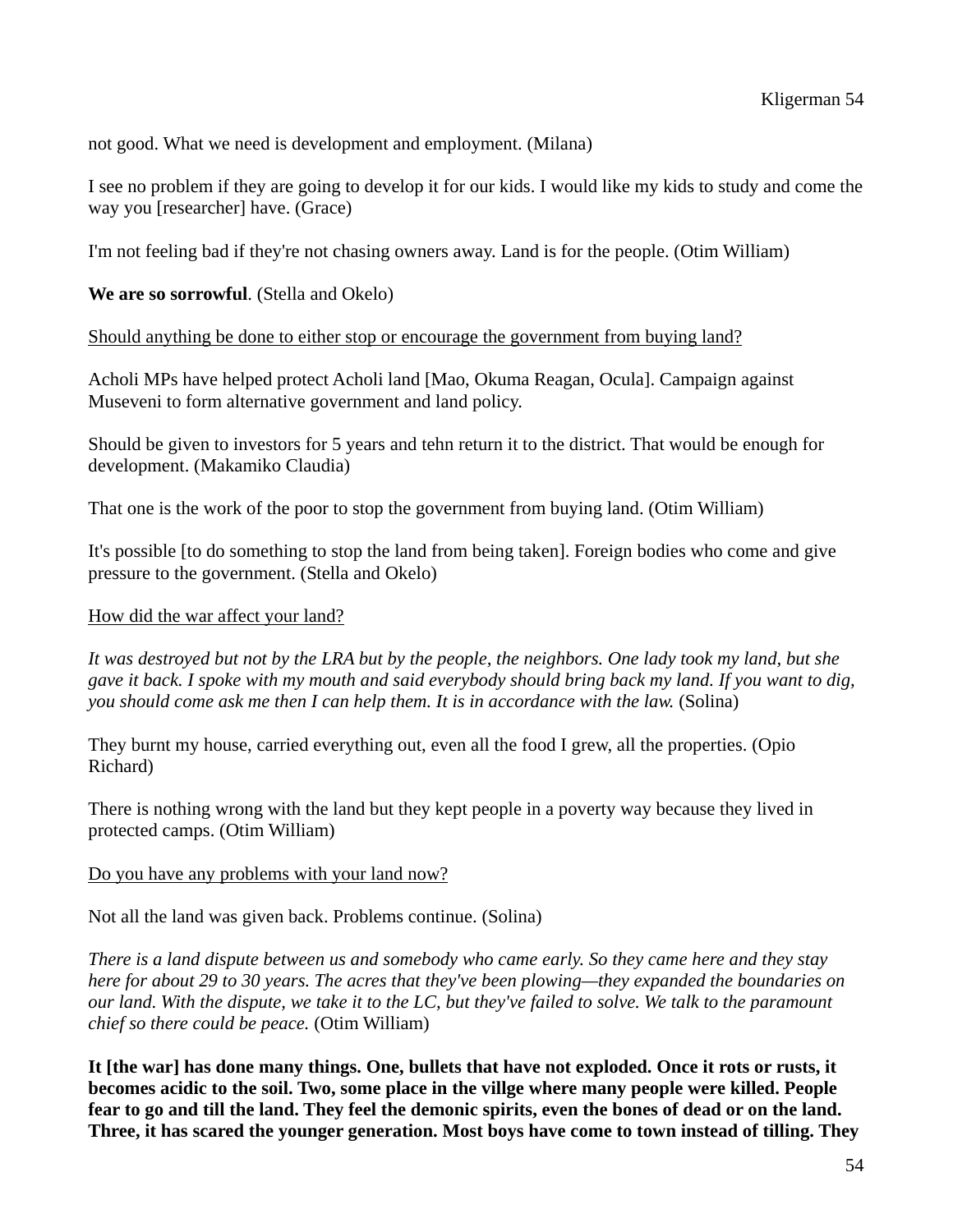**resorted to singing. Four, it has polluted the atmosphere. Rain used to fall in March but now it doesn't. That shows that the war has spoiled the atmosphere. Five, water has spoiled the most. It has led to numerous diseases like AIDS which is very hard now. All the soldiers are brought and just thrown here. Six, It has spoiled the family structure. The elders that were supposed to lead the people are the most stupid. They drink, not supportive, and don't give advice.** The Gulu University fight [problem he has with his land now]. Today morning a surveyor came to survey the land to compensate people. The community called a meeting. (Stella and Okelo)

### Do you think the war made many problems for the government? What are some of these problems?

**The war has not brought him [Museveni] problems, only happiness because he knows he can do anything he wants. He insults the Acholi. Acholi people are like rotten mushrooms. He can call for water, but they give him milk. If he wants the war to continue, he can continue.** (Solina)

Yeah, increased the government expenditure. Brought tension between the Acholi people and the government itself. (Makamiko Claudia)

[The war] made many problems because many Acholi people were blaming him—that he was the root cause of the war—and that's why the LRA is fighting. (Milana)

Has made many problems in two dimensions. It has made feeding people very hard for the government. Two, it has made us lose our people, our children. In some houses, nine out of ten people have died. Most of my people were killed, I have no land—then how am I to work and send my kids to the university? I have five kids. They have not read books. (Grace)

We face a lot of problems. When he came to power, they take all our property and leave us in poverty. **They caused the rebellion in Northern Uganda also.** They run to the bush and start fighting the government (Otim William)

There's fear and it has made it hard because the government fears to go to the villages since they will be attacked. Parliamentarians give pressure to the government which makes it hard for them to get land. (Stella and Okelo)

### Do you think the war made it more or less difficult for the government to get land in Acholiland?

**Museveni has taken people into camps. The land was just left, now people are going back**. Mao is stopping [people from selling their land]. He'll arrest you if he finds you trying to sell Acholi land (Solina)

I think the war has made it hard for the government because they government has lost a lot of money over the years. (Grace)

### **The government has no close relationship with the Acholi people.** (Otim William)

Why do you think the LRA fought? Who were they fighting?

The LRA fought because they wanted to lead the country by force. They were fighting the government.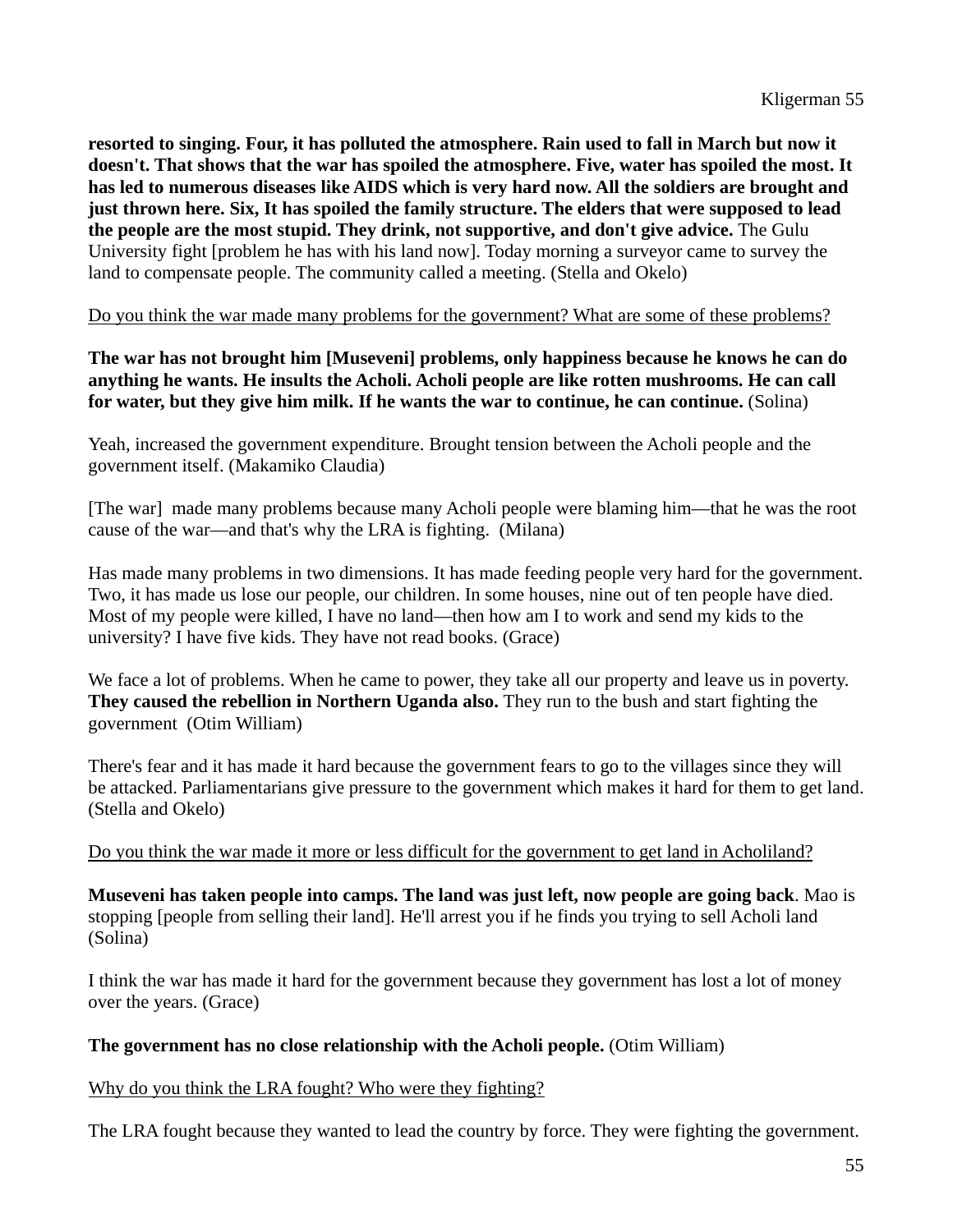# **They [the LRA and the government] are like two big elephants fighting. Who do you think suffers? The grasses. We are like the grasses.** (Odokos)

Because of sheer stupidity. How do you callect your brothers, your sisters, your neighbors, and go with them to fight? They were fighting the Acholis. (Solina)

Claims it was fighting the government. But the impact was on the people. [Kony] wanted to gain the position of leadership. They were making money actually. (Makamiko Claudia)

The LRA is fighting innocent people and the government. (Milana)

I don't know why they were fighting. They have not taken power, so I don't even know why. They were fighting civilians. Look at diseases, like AIDS. They have killed everybody. (Grace)

I can't know why they fought. They fight civilians, soldiers, they kill themselves, I don't even know. (Opio Richard)

Those people [the LRA] don't care. They just slaughter us like chickens. So what are you fighting for? Kony just kills the Acholi people. (Stella and Okelo)

### Do you think the LRA cares about land in Acholiland?

The LRA does care about land. If they didn't care, they wouldn't be fighting. They've left and given us a feeling of somehow peace. (Odokos)

No. They have become animals. Only violence. He [Kony] doesn't care about political things. If he cared about political things, he would have put his hand on the peace agreement. This peace is not long lasting because Kony is stillin the bush, he's still alive (Solina)

I think [the LRA] did [care about land] because in most cases if they found foreigners on the land, they wouldn't survive. (Makamiko Claudia)

Doesn't care about land. If they had cared about land, they wouldn't let people stay in camps, just leaving land idle in the villages. They [the people] were getting free food from the World Food Programme. (Milana)

If they have run, how could they protect? (Grace)

No, they're just spoiling the land. Guessing [how] is very hard. We can't even hear everything they say. (Opio Richard)

Yeah, cares about Acholiland, but that is not the real issue. The LRA is a rebel that started by the evil spirit. A punishment from God maybe for the bad things the Acholi did when they were in power. They don't have a political belief. (Otim William)

Have you heard of the Land Amendment Bill?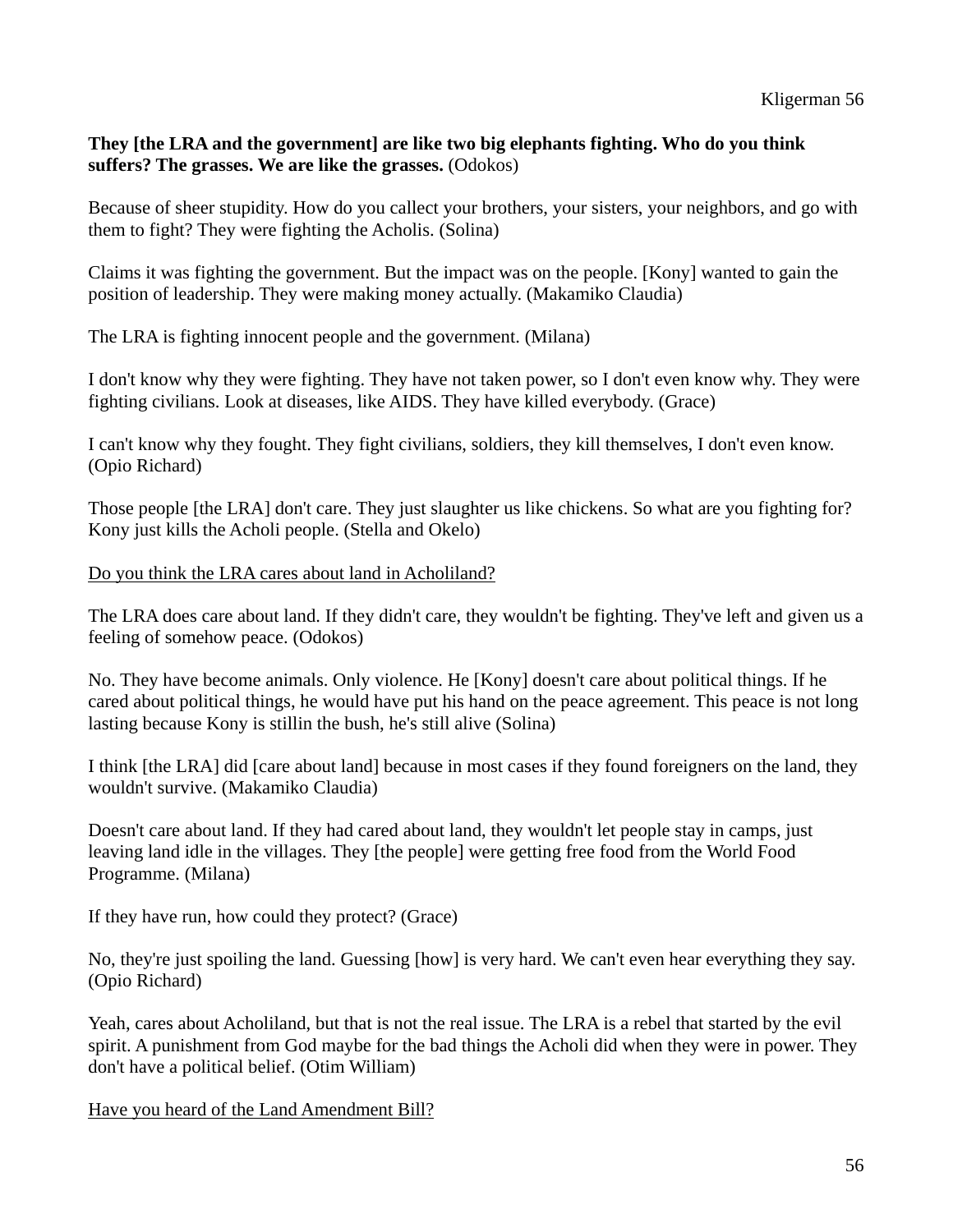I've heard of it but I don't know what it is (Odokos).

No (Solina).

Has heard of it. (Makamiko Claudia)

I've heard of it but I don't know something much about it. (Milana)

I've not heard. (Grace)

# Yes, I've heard of it. **I have small land, why would I give it to investors? If I don't have this land, where would I go?** (Opio Richard)

Yeah, I heard but I didn't read. (Otim William)

I've heard of it, but I don't understand it. (Stella and Okelo)

# [If said yes to previous question] What do you know about it? Do you think it will pass into national law?

I don't think it will pass. I don't think I would support it. If land is not being put into good use, it should be given to the government. [Museveni] could be having the best interests of the Acholis in mind. Central government intervention is necessary for development. They would be the best people to implement and monitor it. **I would advocate for this land to be put into productive use to raise the quality of life for people here**. [Defines productivity as investors that can bring employment.] People are suspicious that the land has oil, but they're still surveying. (Makamiko Claudia)

What I know is you pay some little money to the real owner of the land, so you can be the owner officially, so no one can grab it from you. I do support that. When you have all the documents that the land belongs to you. When you have the Bill, no one can disturb you. I think it will pass. (Milana)

This new bill is not correct because it gives power to the government and takes away from the people. But some parts are good, but some are not good. **The land belongs to the people.** (Otim William)

### On Gulu University land conflict

Gulu University wanted to chase people off the land to start a farm institute. They've been in court for 5 years. [The University will succeed though] it is not right because in the same area there was even a graveyard. Those who have permanent constructions—no way to remove it. (Makamiko Claudia)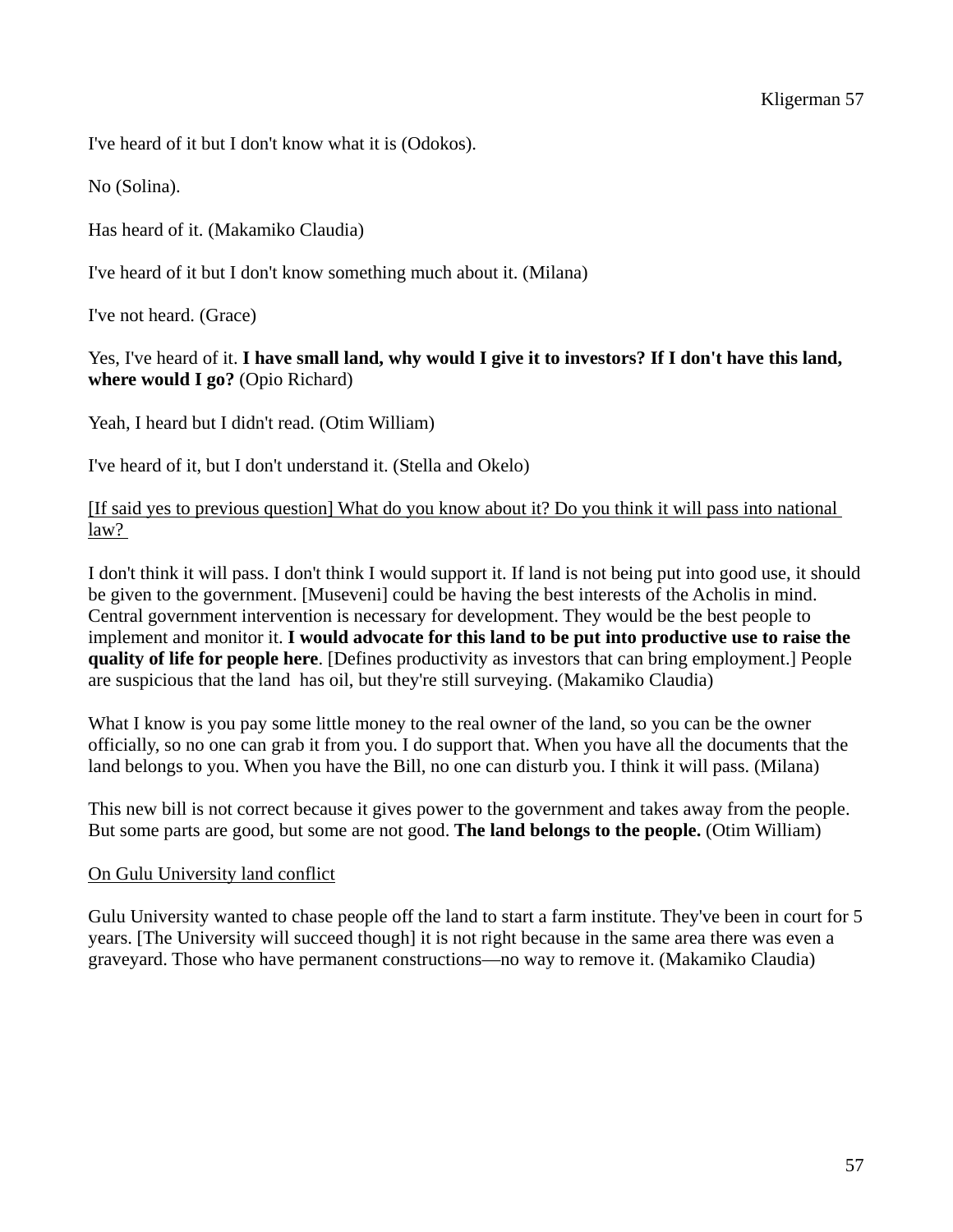# **Appendix C: Interview Write-ups**

*Italics indicates my own thoughts and analysis.* 

**Interview:** Stella (mother) and Okelo (son) **Date:** 21 April 2009 **Ages:** elderly mother, son around 30 years old **Occupations**: Stella digs and Okelo is a student at the National Teacher's College

- 1. Yes, [owns] this small small land here. [It's] cultural land. I'm the only one with my son because most of my people are dead. I dig potatoes millet, cassava.
- 2. When I dig, that's where I find it good. *Indicates that digging leads not just to economic stability but holds some kind of personal spiritual importance as well.*
- 3. Land is not for sale. It is not good to sell or buy. This is cultural land. *This is stated as a given, as gospel fact: why would cultural land be sold?*
- 4. If I didn't have land, I would just die, because land is what we live on.
- 5. It's to feed us, we dig, and feed the young kids to grow.
- 6. Land is always there. Even you in your place have land. It's God given. They [Acholis] wouuld end up dying [without land].
	- *Again, land—especially cultural- can't be questioned in either its existence or importance.*
- 7. There are very many [people interested in Acholi land]. Like Madhvani, Gulu University.
- 8. [They want Acholi land] because of the goodness of our land. Other outsiders look at the people staying in the land as few so they need to take the land and make big farms. So the other people interested in our land have the equipment to detect the resource in our land like the ones in Amuru. Like maybe oil. Another reason is that land in Acholi is strategically located so you can see good features like mountains and also you can see Fort Patico.

 *High level of awareness of the strategic importance of Acholi land, as well as issues of oil. This is the second person who has mentioned that there may be oil in Gulu which has interested investors.* 

- 9. For us, we don't want [our land to be sold]. All the Acholis don't want our land to be bought.
- 10. They [the government] really have interested. They have sold everything. They want to scare us to take ouer land. They just intimidate the local people. Like Otema Owan has intimidated almost everybody in Anaka. Soldiers guard his land. If you come they just shoot you.
- *11.* They're just scaring us [the government, as a strategy to get the land.] What's on ground is that the government has the policy whereby the more acres you have, the more you'll be taxed. Let's say you have one acre. Each year you have to pay 500,000 Ugandan Shillings. If you're a poor man, how will you pay all that? They take it. Even in town, it's happening. If you can't develop it, they take your land.

*In a very difficult spot between subsistence and "development." Government seems to define development as productive beyond individual use, which goes against Acholi subsistence farming that produces for the family and clan. Acholi "traditional" use of the land will never be considered "development" under this definition, and it will continue to define Acholis as backwards or an impediment to development.* 

- 12. We are so sorrowful.
- 13. It's possible [to do something to stop the land from being taken]. Foreign bodies who come and give pressure to the government.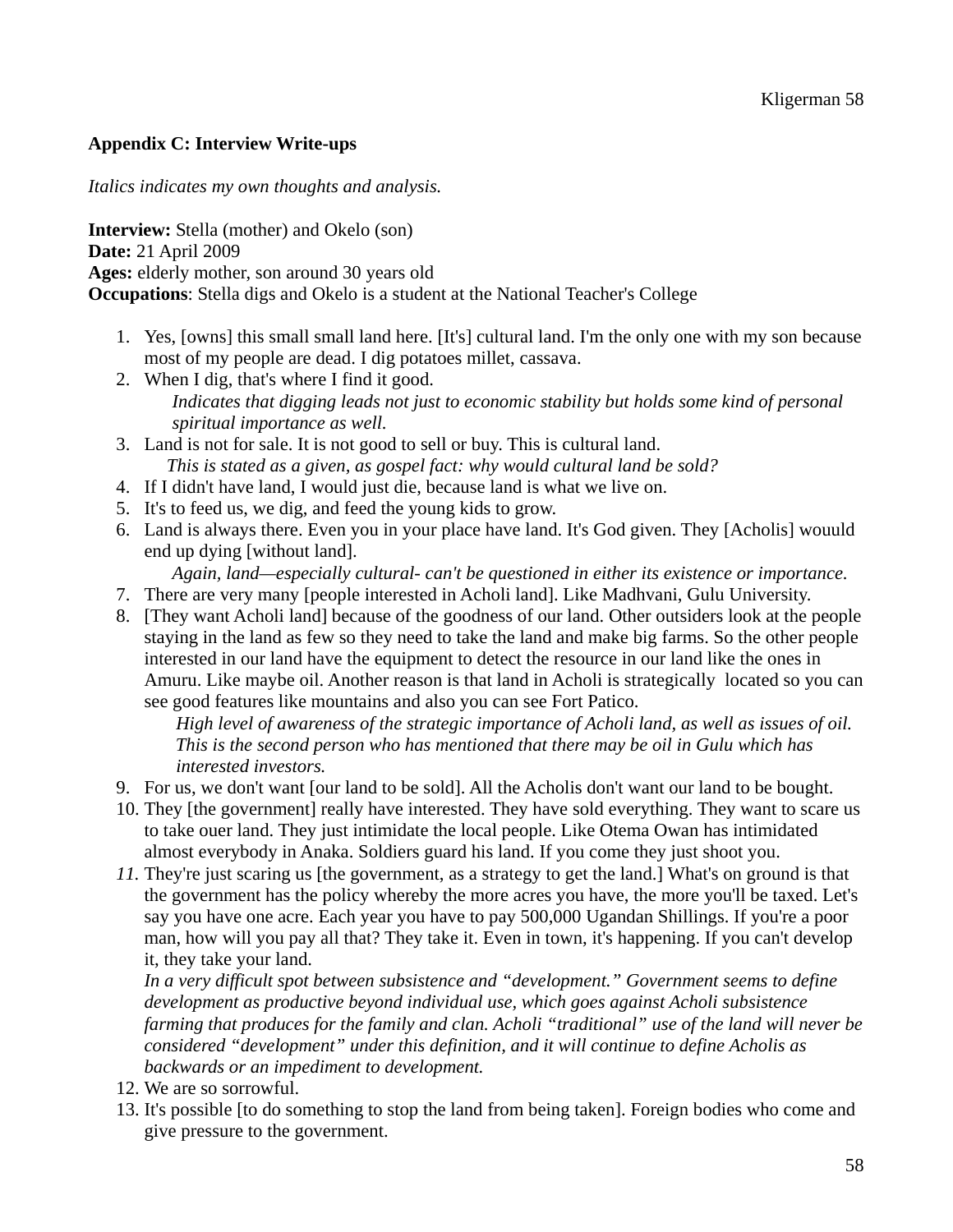*15.* It [the war] has done many things. One, bullets that have not exploded. Once it rots or rusts, it becomes acidic to the soil. Two, some place in the village where many people were killed. People fear to go and till the land. They feel the demonic spirits, even the bones of dead or on the land. Three, it has scared the younger generation. Most boys have come to town instead of tilling. They resorted to singing. Four, it has polluted the atmosphere. Rain used to fall in March but now it doesn't. That shows that the war has spoiled the atmosphere. Five, water has spoiled the most. It has led to numerous diseases like AIDS which is very hard now. All the soldiers are brought and just thrown here. Six, It has spoiled the family structure. The elders that were supposed to lead the people are the most stupid. They drink, not supportive, and don't give advice.

*Use this!!! Very interesting analysis of result of war. Also interesting that he links the war to other social ills like AIDS and climate change-- shows the overwhelming importance and devastation caused by war.* 

- 16. The Gulu University fight [problem he has with his land now]. Today morning a surveyor came to survey the land to compensate people. The community called a meeting.
- 18. There's fear and it has made it hard because the government fears to go to the villages since they will be attacked. Parliamentarians give pressure to the government which makes it hard for them to get land.
- 21. Those people [the LRA] don't care. They just slaughter us like chickens. So what are you fighting for? Kony just kills the Acholi people.
- *22.* I've heard of it, but I don't understand it. *Really interesting/sad that someone with such a deep analysis of other land issues in Gulu and their relationship to current difficulties doesn't know about the Land Bill. I wonder how hard the government has actually worked to make sure that people are aware of it...*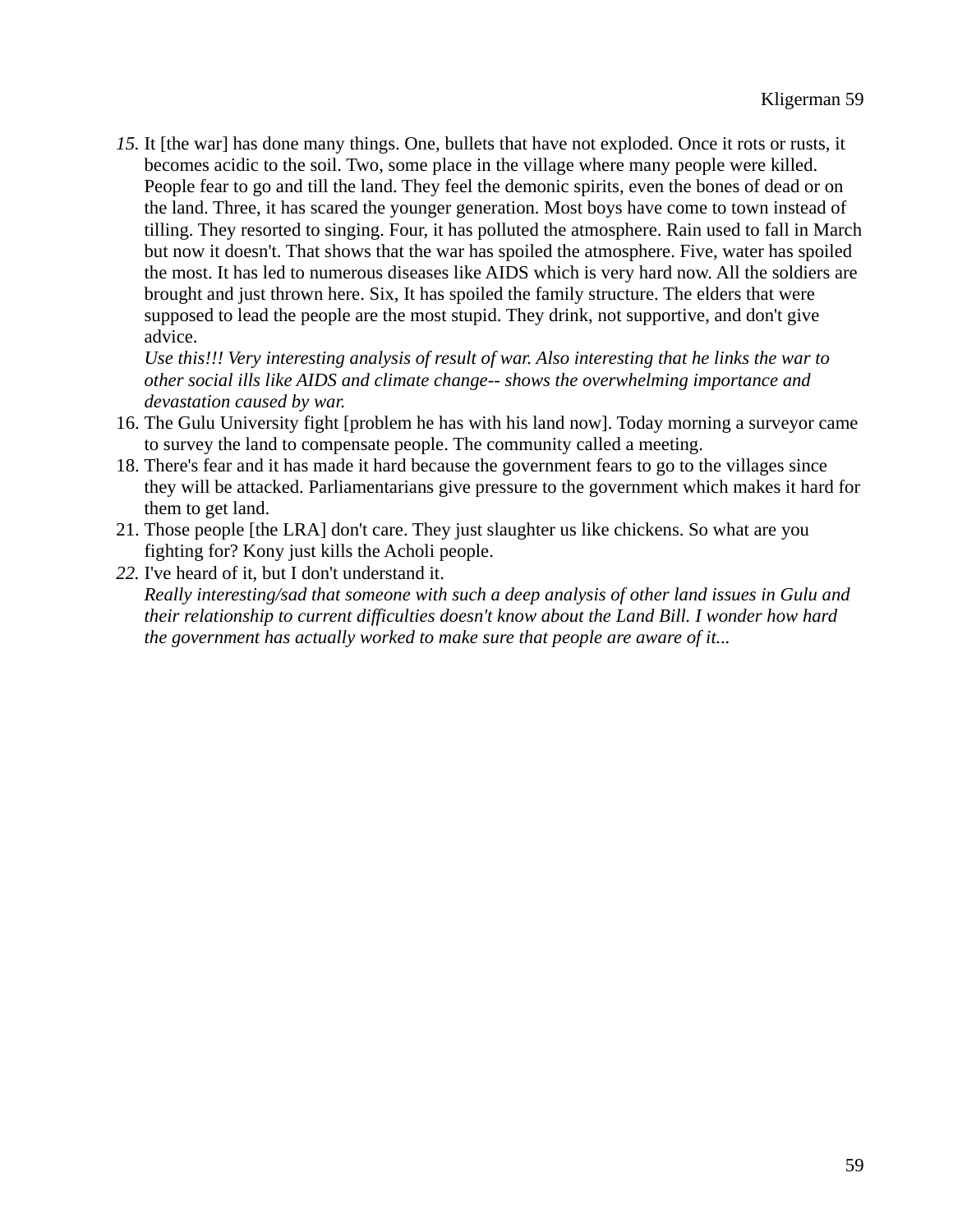**Interview:** John Olanya Odur **Date:** 24 April 2009 **Age:** middle aged male **Occupations**: Professor of development, religious, and peace and ethics studies at Gulu University

# **In the Acholi tradition, how is it decided who will occupy the land?**

Land used to belong to the chiefs, the head of the clan. There was a structure where the *rwot* [chief] has land, and people belonged to him. Land is the means for economic survival, the whole of people in the clan. There's no enterprise other than land. People gathered and decided where land was depending on how long you've been there. Where you dig, that's your land. People own the land because they lived there. My father has communal land. It's at least 50 years old. Whether you like it or not, you must have a garden.

*Sheds light on why people don't understand/need/want land titles. The clan-based system of dividing*  land has successfully worked based on local power structures and has its own logic. Introducing a new, *competing logic to land ownership disturbs pre-existing system.* 

# **Can you explain different aspects of Acholi cosmology to me? I'm particularly interested in the process of funeral rites, death, and marriage.**

Once you dig a grave, it is sacred. People fear the grave. They honor the grave in as much as they honor the person. If you step on the grave, it is not very good. If the grave sinks into a depression, people fear that the grave is opening. They sacrifice a goat as a ritual to appease. They fear the spirit will come up.

In addition to the homestead, there is a shrine, a place of worship called the *abila*. If it is destroyed, a very big aspect of the life of people is destroyed because it is the spirit of the ancestors. You leave meat at the shrine and bless children there.

The relationship [between the land and the ancestors] is very strong. There is a continuity in the ancestors to the living. They give blessings to the present generation. They are the source of life, source of blessing, and source of continuity. The life of the ancestors continues in the new one. The placement of burial depends on the family. Individual families have shrines, but a bigger, central shrine may be for the clan.

*The land is so tied to the ancestors, who enable future generations. It links the past and the present to create (and bless) the future, which seems even more important now that so many people have been killed and the Acholis need all the blessings they can get. Destruction of the land would destroy the ancestral spirit and thus the future. Not only economic survival, but spiritual (and physical) survival as well.* 

### **What will the ancestors do if the land is taken over?**

It depends on how people believe the ancestors will react. They fear that if the land is taken, ancestors will not be happy. So there is really a need to continue the relationship between life and the ancestors. If someone dies in Kampala, they will be brought right back. You come back to be buried with your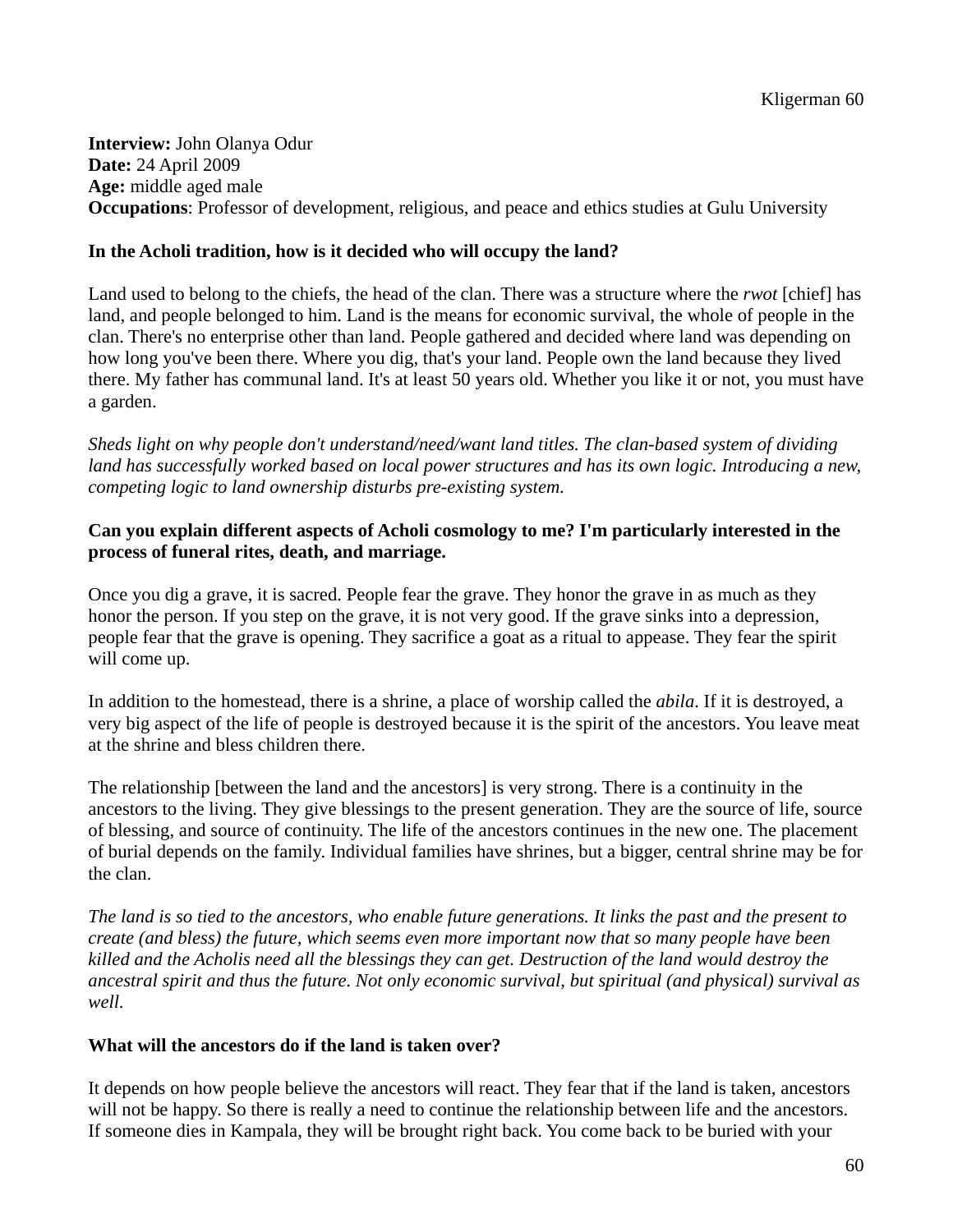ancestors.

During the war, you couldn't bury everyone on ancestral land. That was very disappointing. If a lady dies at old age, she will be taken back to her clan. This signifies why these things are very important. There's always a ficus tree to indicate an abandoned homestead or marking very important people who died.

Developers would destroy the relationship and continuity. That would be very hurtful.

Marriage is also a continuation of life. Relationship is transferred through rituals such as naming ceremonies for babies, observance mother makes according to the rites of passage (depending on the clan). Pregnant women always follow certain instructions to make the son or daughter of the clan. All rituals are tied to ancestors. They are never individual children, but children of the clan, collective children, of the land.

*Destruction of the land would greatly disrupt all of the rites that are tied to the land and ancestors. Seemingly, people would be very fearful of the anger of the ancestors as well as the result on the future generations. Again, this destroys the economic and spiritual survival of the people, which leads to their physical elimination.* 

# **What would the effect of land alienation be on the Acholi people?**

It means they are completely uprooted from their ancestors. Nonexistence. If an Acholi goes to a place, they do an abila to mark life has begun for the family. They would not have any origin, as if they've been wiped from the earth.

### **How are the LRA and Acholi cosmology connected?**

The LRA doesn't represent Acholi totally. You can't shed blood on your own land; this lost Acholi trust [in the LRA]. The LRA attached themselves to a spirit force—not an Acholi spirit. They are claiming Chinese spirits, what what. The manifestation of the spirit is not Acholi. It would have been different if the LRA claimed that it had been an Acholi spirit; people would have been more receptive. Hunting fellow people made it difficult to believe that it was a spirit who wanted to protect the land. The spirit first had the camouflage of Christian influence.

There are five main Acholi divinites. Olalteng, divinity of war. Lapul, fertility. Baka, mixture. Loka, rain. Lagoro, also mixture. Kony comes from the geographic headquarters of Olalteng.

*So interesting! I wonder if people are afraid of Kony even more because of his connection to olalteng. Makes me understand more why some people believe that the LRA is the work of demon spirits-- this is backed up by Acholi cosmology.* 

### **How can development in Acholiland move forward considering the aversion to selling land?**

Because this land has never been developed, it is the source of life for people here. We have very poor trading centers, in the village one household can get hardly 200,000 Shillings a year by my estimate.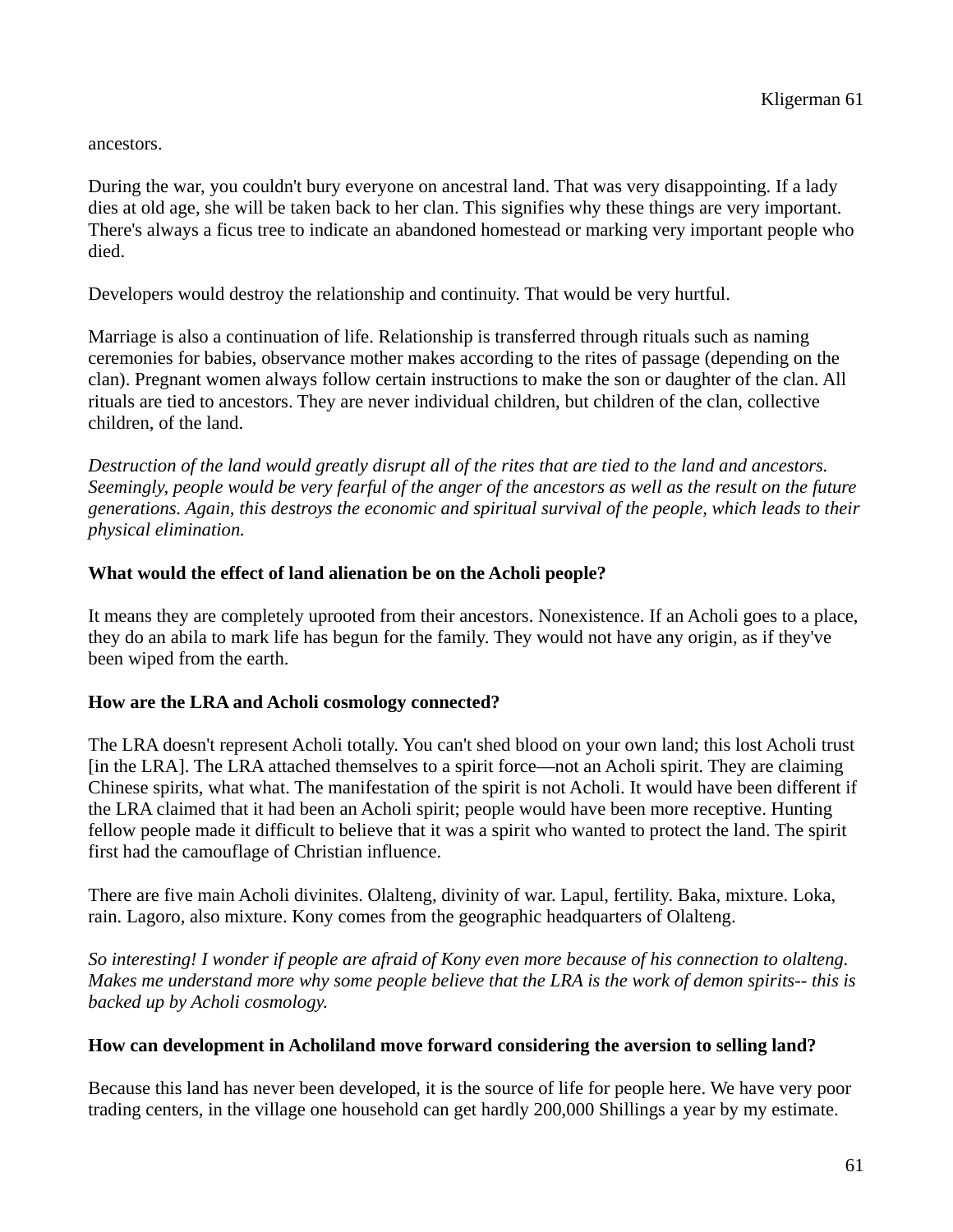Suppose the war was not there, what was going to happen? Still, this development would mean—if it didn't grant the individuals alienation from poverty—it would cause the same alienation [as war]. There's a distinction between development for people and development for profit. If individual needs are met, it can lead to community development.

# **Can you explain the current fight over land with Gulu University?**

The University has come at least to give access to higher education. The majority are local students. Beneficiaries are locals, meeting demands of the individual. Link up the relationship between the university and the individual in development. The University has not come to fight them. They shouldn't be against it, because the university will benefit them. These [university and Madhvani] are not the same institutions. This one is not income generation.

People having negative ideas could be politically motivated. Because the university is linked to Museveni [because it's public], they link it to the NRM and very negative understanding in the context of war.

If it was a private institution, this would not be happening because the people would be compensated.

*Avoids the connection between the university and land alienation—probably because he is employed by this institution. Also interesting that he cites distrust of Museveni as a motivating factor, because the members of the Gulu Concerned Land Owners Association are putting a lot of faith in Museveni to get them out of this mess.*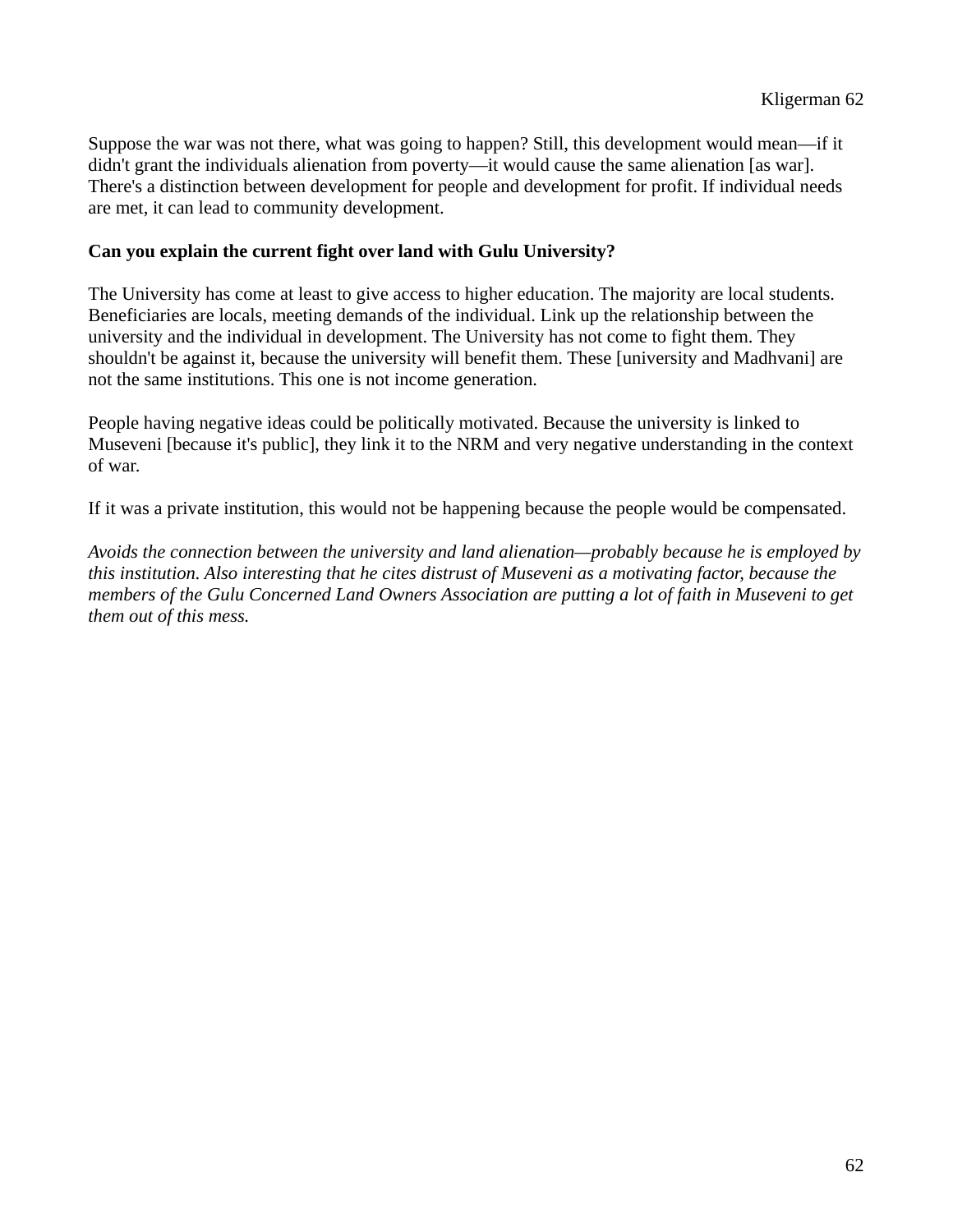**Interview:** Abonga Moses **Date:** 24 April 2009 **Age:** around 30-35 years old **Occupations**: Local Council (LC) Three Chairman of Laroo Division

# **In your opinion, what are the key land issues facing Laroo?**

People are coming for land because Gulu is fast growing. People is Laroo are selling land very highly, there are a lot of land sellers-- and they can't have where to go. Investors buy land at any price you tell them. People are selling land to buy boda bodas.

Approximately half the land is communal, and half is titled. In Agwe and Irriaga, there is mostly communal land. People with communal land are the ones selling, those who get, get a title. Baganda, Westerners, some Indians, also some people from Laroo who already have land—they're all buying.

# **Can you explain more about land wrangles in Laroo?**

These locals sell land to two or three people, bringing confusion and going to court. They sell land to one person cheaply, and then when the land is not developed, they sell it to another person at a higher price and return the money to the first person. 90% of cases seen by the Division Court Committees are land. [The procedure for dealing with land issues is] first you go to the LC2. Then you can appeal to the Division Court Committee.

### *I wonder if this is connected to some people not fully understanding how land titles function.*

# **Can you explain the current land conflict with Gulu University?**

Bringing Gulu University has increased the value of land [in Laroo, around the university]. The University originally was to be an agriculture school. The school buildings was originally a Farm Institute. They compensated and consulted with the people. They used it for classes, not an Institute. The government decided to expand.

The government gave 742 hectares for an agricultural school to the university [without consulting the people who already lived on that land]. They say they will compensate people. The government evaluator will decide how much land is worth.

There was a court injunction on 31 October 2006 ruling in favor of the community. The judge said if the university wants the land, they should approach the community. But now the community is rigid. They'll tell the government how much they want which could be in the hundreds of millions. On 30-31 July 2007, the Gulu District Land Board gave more power to survey the land.

There's been a lot of consultative meetings with the University. I proposed not using the roadside areas, which is very populated and instead use the more rural, less populated areas. By the roadside they're going to build trade centers.

*Connection between the District Land Board and the court-- they seem to be trying to defy each other's jurisdiction. The Land Board has the final say with land issues, but can they overcome the court*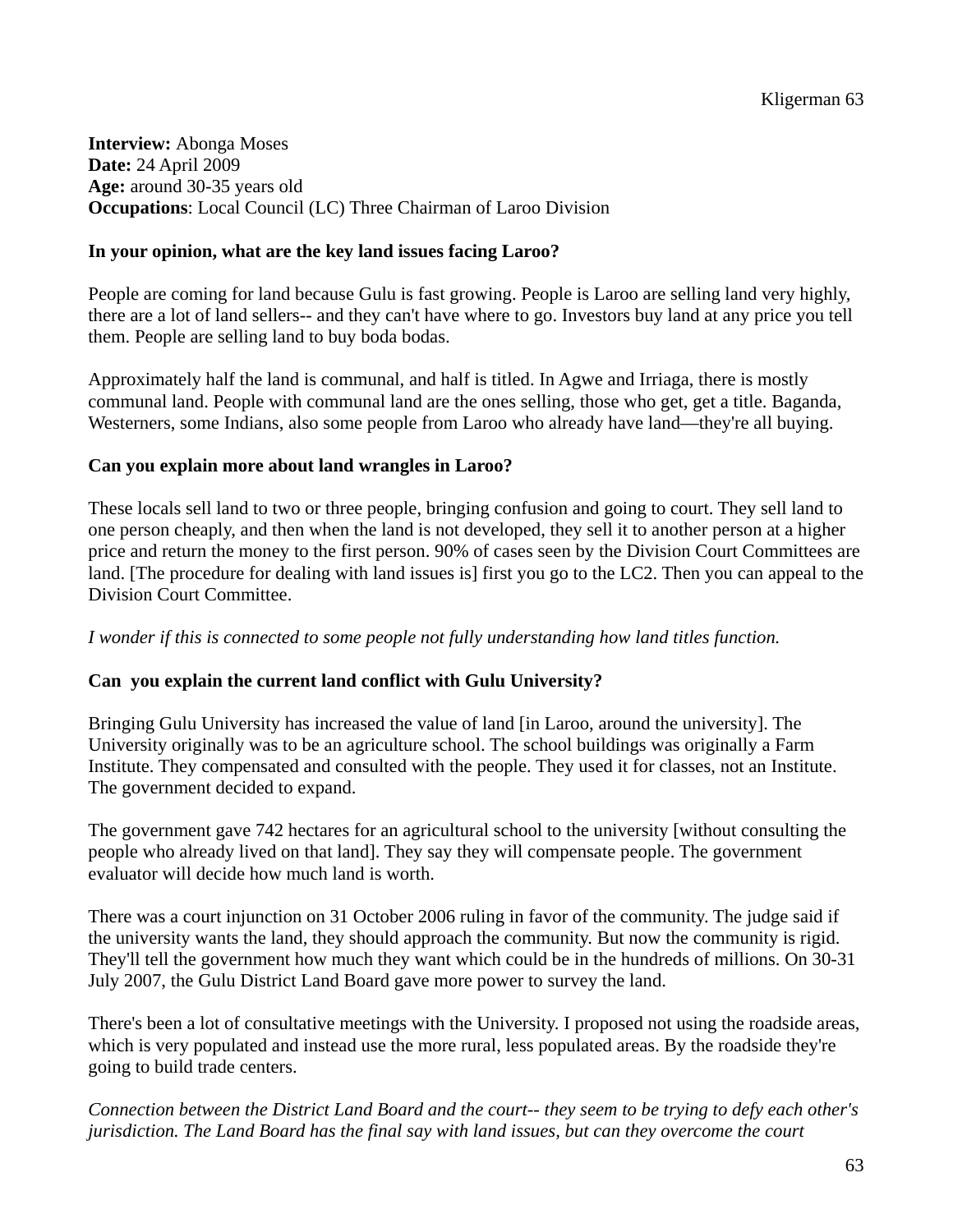# *injunction?*

# **Where will people go if they are kicked off their land?**

Displaced people will have to go back to the village. The land is cheaper than in Laroo because there's no university. This is if they use the money well. We're only going to expand site of schools that we have now, not build new ones.

*It's ridiculous to suggest that people will move from Laroo to more rural areas. As he admits, there's not infrastructure, schools, hospitals—and no plans to build them! Further, there are very dangerous land wrangling conflicts in rural areas, so 10,000 people moving out would really do nothing except create more violence. There's no place for people to go!* 

Some people who are not focused are selling their land. Paradoxically, people on this side [South side, not University side] are not affected and they are selling. 40 by 40 meters on the other side will get you 40 million Shillings.

One man sold his land for 50 million and bought DVD players, generators, all in a grass thatched hut.

The Concerned Land Owners Association has poor leadership. They should have taken Gulu District Land Board to court. Agwe went to court and won because the university plan was originally there.

Laroo is five square kilometers.

The president will not allow for the university land to be squeezed. He's always in the forefront of these things of investment.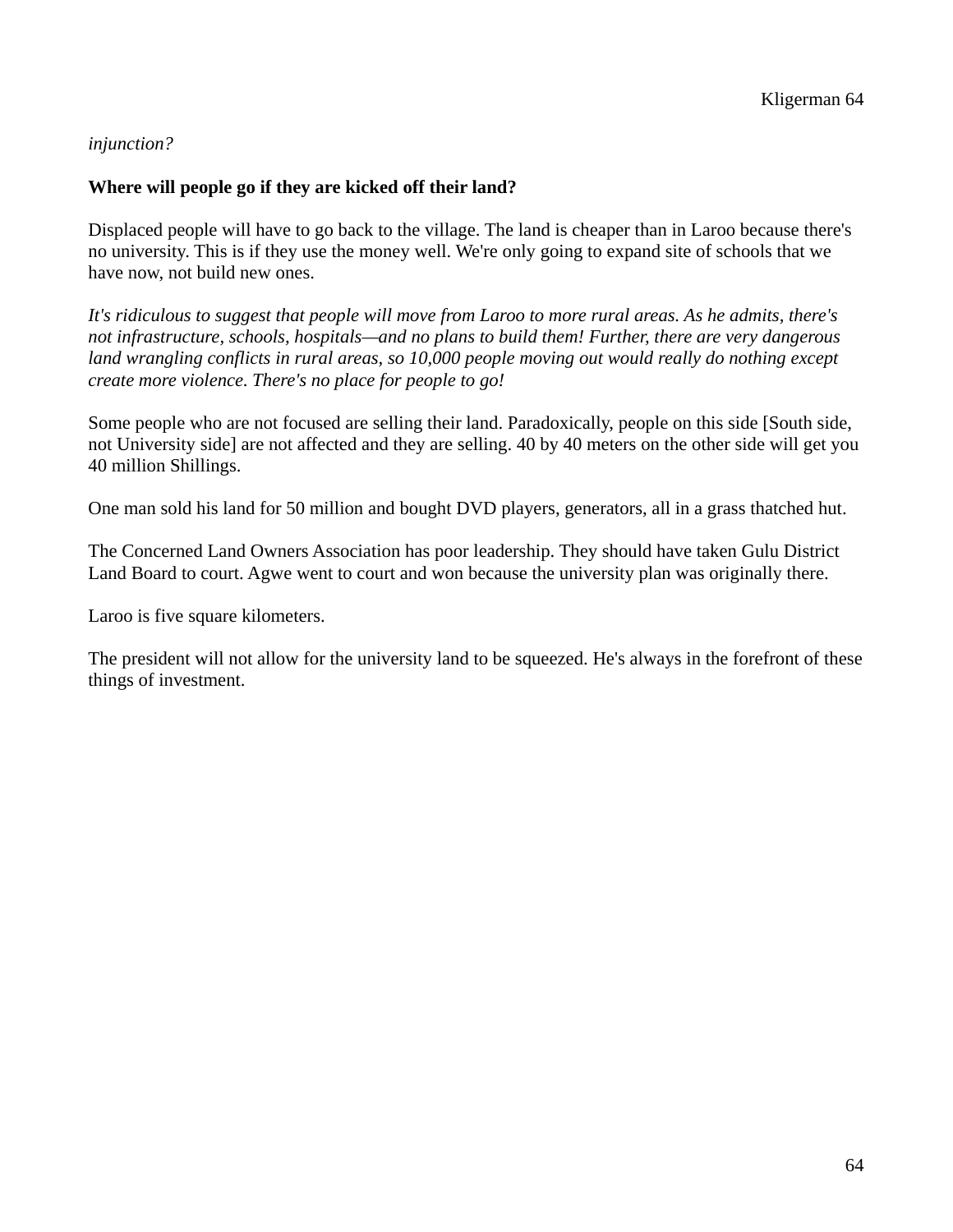**Interview:** Six executive members of the Gulu Concerned Land Owners Association (Chairman Anyway Paolo, Secretary Odokonyero Isaac, Treasurer Ocitti Mak Abilli, LC-1 of Agwe Parish Ola Joe, LC-1 Secretary Bwangamoi Thomas, and Member Ojera Russell) **Date:** 24 April 2009 **Age:** middle aged to elderly men **Occupations**: retired police officers, diggers, members of the Association

# **How was the Association formed and why was it formed?**

The Association formed on 8 September 2008. Formed to safeguard community land and the land owners. The constitution of the Association states that: "facing the threat of unlawful eviction and other injustices pertaining the land." Formed after the University presented its plan, in opposition to the land. There were around 30 something founding members. Now, it represents more than 10,000 members. There are only three titled areas in the plan; the rest of the land is customary.

The main opposition is that the area is too large. Land owners were not consulted and not compensated. Our interested is that if we are to be compensated, it should be enough for us to move. We have no where to go. This is our grandfather's land. There's a hidden agenda. They want to bring investors to make factories to make students work during holidays.

Administrators ignore them. "The struggle continues without the consent of the land owners."

*I feel like Erin Brokevich! I anecdotally asked people if they were aware of the Association, and only some were. I think the claim to represent 10,000 people is stating the number of people who will be displaced as a result, not actually people who are active—or even aware—of the groups' existence.* 

# **Can you explain the legal case against the university?**

31 October 2006: Court injunction against the University's plan. There were two court cases of the same issue against the University, represented by Ocen & Co Advocates. Civil Suit No. 19 of 2005: Obwoya and Others versus Gulu University. Cases No. HCT-02-CV-0019-2995 (Obwoya Robert and Others) and No. HCT-02-CV-0025-2004 (Nicolas Ochora and 34 Others).

31 July 2007: the Gulu District Land Board land to the University against the court injunction. The University had two weeks to appeal the court ruling and they didn't. The university should respect the court.

14 June 2008: University sent a letter stating surveys of the land would move forward.

18 June 2008: Anyway Paolo sent a reply letter stating that land surveys would be illegal criminal trespass because of the court injunction. Surveyors came, and youth chased them away.

April 2009: Forwarded the case to President Museveni via the Presidential Advisor to the North. "He is going to answer that. We are a very big population. He has to helped us." Our argument is leaning on the Constitution of Uganda which says the land belongs to the people, not the government.

*Compare this to LC 3's contention that the Association has poor leadership and should have taken the*